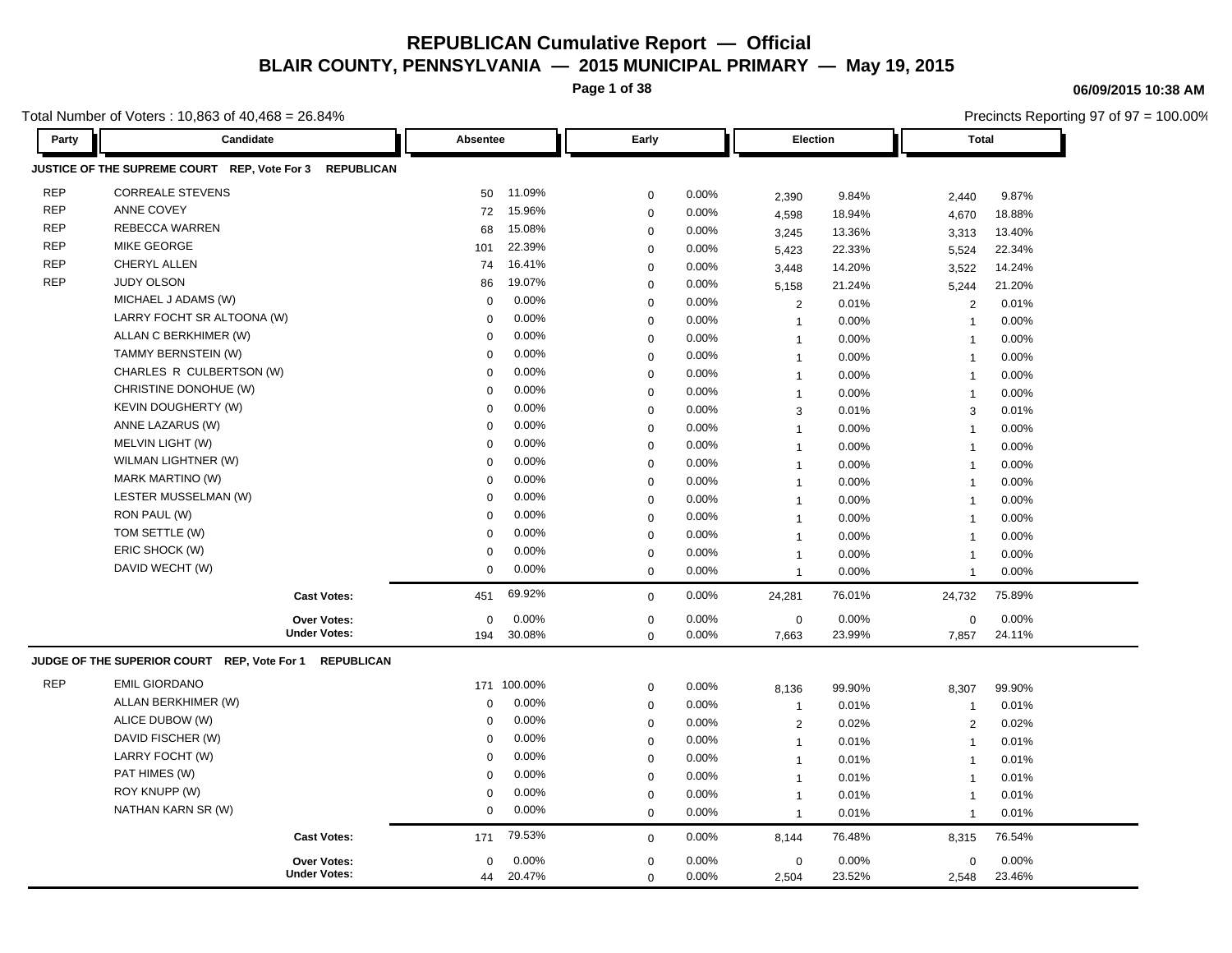**Page 2 of 38**

#### **06/09/2015 10:38 AM**

Total Number of Voters : 10,863 of 40,468 = 26.84%

Precincts Reporting 97 of 97 = 100.00% **Party Candidate Absentee Early Election Total JUDGE OF THE COMMONWEALTH COURT REP, Vote For 1 REPUBLICAN** REP PAUL LALLEY 171 100.00% 0 0.00% 8,352 99.90% 8,523 99.91% ALLAN C BERKHIMER (W) 0 0.00% 0 0.00% 1 0.01% 1 0.01% JEFF BOWERS (W) 0 0.00% 0 0.00% 1 0.01% 1 0.01% TODD EAGEN (W) 0 0.00% 0 0.00% 1 0.01% 1 0.01% LARRY FOCHT (W) 0 0.00% 0 0.00% 1 0.01% 1 0.01% R THOMAS FORR (W) 0 0.00% 0 0.00% 1 0.01% 1 0.01% STEPHAN G JANOSIK (W) 0 0.00% 0 0.00% 1 0.01% 1 0.01% AMY MARTINO (W) 0 0.00% 0 0.00% 1 0.01% 1 0.01% NATHAN KARN SR (W) 0 0.00% 0 0.00% 1 0.01% 1 0.01% **Cast Votes:** 171 79.53% 0 0.00% 8,360 78.51% 8,531 78.53% 2,332 21.47% 21.49% 0 0.00% 2,288 0.00% 0 0.00% **Under Votes: Over Votes:** 20.47% 44  $0.00\%$  0.00% 0.00% 0.00% 0.00% 0.00%  $0.00\%$  $0.00\%$ 0 0.00% 2,288 **COMMISSIONER, 4 YEAR TERM REP, Vote For 2 REPUBLICAN** REP RICHARD J PEO 81 21.72% 0 0.00% 3,497 18.36% 3,578 18.43% REP BRUCE ERB 136 36.46% 0 0.00% 6,917 36.32% 7,053 36.33% REP TERRY TOMASSETTI 100 26.81% 0 0.00% 5,436 28.55% 5,536 28.51% REP JAMIE POWERS 17 4.56% 0 0.00% 977 5.13% 994 5.12% REP JOE METZGAR 39 10.46% 0 0.00% 2,199 11.55% 2,238 11.53% TED BEAM (W) 0 0.00% 0 0.00% 4 0.02% 4 0.02% ALLAN C BERKHIMER (W) 0 0.00% 0 0.00% 1 0.01% 1 0.01% SEAN CLAPPER (W) 0 0.00% 0 0.00% 1 0.01% 1 0.01% JOSEPH BRUCE ECKELS (W) 0 0.00% 0 0.00% 1 0.01% 1 0.01% LARRY FOCHT (W) 0 0.00% 0 0.00% 1 0.01% 1 0.01% JASON IMLER (W) 0 0.00% 0 0.00% 1 0.01% 1 0.01% JOSEPH DENNIS JR (W) 0 0.00% 0 0.00% 1 0.01% 1 0.01% ROY KNUPP (W) 0 0.00% 0 0.00% 1 0.01% 1 0.01% 1 PETER LONG (W) 0 0.00% 0 0.00% 1 0.01% 1 0.01% RYAN RIMBECK (W) 0 0.00% 0 0.00% 1 0.01% 1 0.01% ERIC SHOCK (W) 0 0.00% 0 0.00% 1 0.01% 1 0.01% PETE STARR (W) 0 0.00% 0 0.00% 1 0.01% 1 0.01% PAUL WALK (W) 0 0.00% 0 0.00% 1 0.01% 1 0.01% TED BEAM JR (W) 0 0.00% 0 0.00% 1 0.01% 1 0.01% **Cast Votes:** 373 86.74% 0 0.00% 19,043 89.42% 19,416 89.37% 2,304 10.60% 10.58% 3 0.03% 2,253 0.00% 0 0.00% **Under Votes: Over Votes:** 0 0.00% 0 0.00% 11.86% 51 1.40% 0.00% 3 1.40%  $\Omega$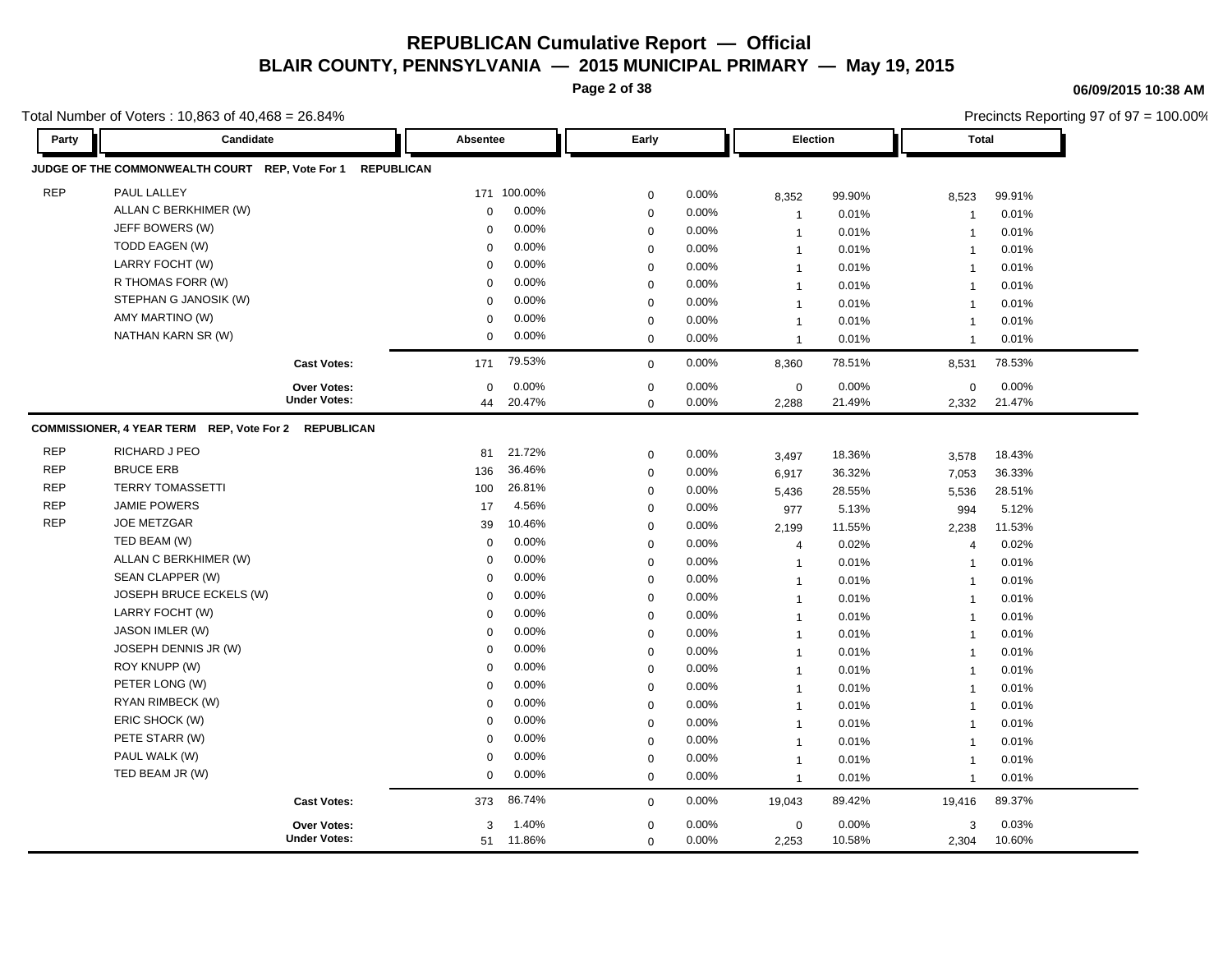**Page 3 of 38**

### **06/09/2015 10:38 AM**

Precincts Reporting 97 of 97 = 100.00%

| Party      | Candidate                               |                     | Absentee    | Early    |             |          |                | <b>Election</b> |                | <b>Total</b> |  |
|------------|-----------------------------------------|---------------------|-------------|----------|-------------|----------|----------------|-----------------|----------------|--------------|--|
|            | CONTROLLER, 4 YEAR TERM REP, Vote For 1 | <b>REPUBLICAN</b>   |             |          |             |          |                |                 |                |              |  |
| <b>REP</b> | AUGUST C STICKEL IV                     |                     | 188         | 100.00%  | $\mathbf 0$ | 0.00%    | 8,824          | 99.82%          | 9,012          | 99.82%       |  |
|            | MICHAEL J ADAMS (W)                     |                     | $\Omega$    | 0.00%    | 0           | 0.00%    | $\overline{1}$ | 0.01%           | $\overline{1}$ | 0.01%        |  |
|            | PAUL AMIGH (W)                          |                     | $\mathbf 0$ | 0.00%    | $\mathbf 0$ | 0.00%    | $\mathbf 1$    | 0.01%           | $\overline{1}$ | 0.01%        |  |
|            | ALLAN C BERKHIMER (W)                   |                     | $\Omega$    | 0.00%    | 0           | 0.00%    | $\mathbf{1}$   | 0.01%           | $\overline{1}$ | 0.01%        |  |
|            | CHRIS CLOSE (W)                         |                     | $\Omega$    | 0.00%    | $\mathbf 0$ | 0.00%    | $\mathbf{1}$   | 0.01%           | -1             | 0.01%        |  |
|            | PAMELA ECKELS DAVIS (W)                 |                     | $\Omega$    | 0.00%    | 0           | 0.00%    | $\mathbf{1}$   | 0.01%           | $\overline{1}$ | 0.01%        |  |
|            | JENNIFER EGER (W)                       |                     | $\Omega$    | 0.00%    | $\mathbf 0$ | 0.00%    | $\mathbf{1}$   | 0.01%           | $\overline{1}$ | 0.01%        |  |
|            | LARRY FOCHT (W)                         |                     | $\Omega$    | 0.00%    | $\mathbf 0$ | 0.00%    | $\overline{1}$ | 0.01%           | $\overline{1}$ | 0.01%        |  |
|            | PAUL GOOD (W)                           |                     | 0           | 0.00%    | $\mathbf 0$ | 0.00%    | $\overline{1}$ | 0.01%           | $\overline{1}$ | 0.01%        |  |
|            | WAYNE HIPPO (W)                         |                     | $\mathbf 0$ | 0.00%    | $\mathbf 0$ | 0.00%    | $\overline{1}$ | 0.01%           | $\overline{1}$ | 0.01%        |  |
|            | DWAYNE RAICHLE (W)                      |                     | $\Omega$    | 0.00%    | $\mathbf 0$ | 0.00%    | $\mathbf{1}$   | 0.01%           | $\overline{1}$ | 0.01%        |  |
|            | FRANK J RIMBECK (W)                     |                     | 0           | 0.00%    | $\mathbf 0$ | 0.00%    | $\overline{1}$ | 0.01%           | $\overline{1}$ | 0.01%        |  |
|            | ARIK SHILDT (W)                         |                     | $\Omega$    | $0.00\%$ | $\mathbf 0$ | 0.00%    | $\mathbf{1}$   | 0.01%           | $\overline{1}$ | 0.01%        |  |
|            | KEITH SHOOP (W)                         |                     | $\mathbf 0$ | 0.00%    | 0           | 0.00%    | $\mathbf{1}$   | 0.01%           | $\overline{1}$ | 0.01%        |  |
|            | JOHN SWOPE (W)                          |                     | 0           | 0.00%    | $\mathbf 0$ | 0.00%    | $\mathbf{1}$   | 0.01%           | $\overline{1}$ | 0.01%        |  |
|            | TERRY KEEFER (W)                        |                     | $\Omega$    | 0.00%    | 0           | 0.00%    | $\overline{1}$ | 0.01%           | $\overline{1}$ | 0.01%        |  |
|            | PHIL WAITE (W)                          |                     | 0           | 0.00%    | $\mathbf 0$ | 0.00%    | $\mathbf{1}$   | 0.01%           | $\overline{1}$ | 0.01%        |  |
|            |                                         | <b>Cast Votes:</b>  | 188         | 87.44%   | $\mathbf 0$ | 0.00%    | 8,840          | 83.02%          | 9,028          | 83.11%       |  |
|            |                                         | <b>Over Votes:</b>  | $\mathbf 0$ | 0.00%    | $\mathbf 0$ | 0.00%    | $\mathbf 0$    | 0.00%           | 0              | 0.00%        |  |
|            |                                         | <b>Under Votes:</b> | 27          | 12.56%   | $\mathbf 0$ | 0.00%    | 1,808          | 16.98%          | 1,835          | 16.89%       |  |
|            | TREASURER, 4 YEAR TERM REP, Vote For 1  | <b>REPUBLICAN</b>   |             |          |             |          |                |                 |                |              |  |
| <b>REP</b> | <b>JAMES R CAROTHERS</b>                |                     | 192         | 100.00%  | 0           | 0.00%    | 9,129          | 99.88%          | 9,321          | 99.88%       |  |
|            | ROBERT HABERSTROH SR (W)                |                     | $\mathbf 0$ | 0.00%    | $\mathbf 0$ | 0.00%    | $\overline{1}$ | 0.01%           | -1             | 0.01%        |  |
|            | ERIC SHOCK (W)                          |                     | $\Omega$    | 0.00%    | $\mathbf 0$ | 0.00%    | $\mathbf{1}$   | 0.01%           | $\overline{1}$ | 0.01%        |  |
|            | TAYLOR SHILDT (W)                       |                     | $\Omega$    | 0.00%    | $\mathbf 0$ | 0.00%    | $\overline{1}$ | 0.01%           | $\overline{1}$ | 0.01%        |  |
|            | RICHARD PEO (W)                         |                     | $\Omega$    | 0.00%    | $\mathbf 0$ | 0.00%    | $\overline{1}$ | 0.01%           | $\overline{1}$ | 0.01%        |  |
|            | PAT HIMES (W)                           |                     | 0           | 0.00%    | $\mathbf 0$ | 0.00%    | $\mathbf{1}$   | 0.01%           | $\overline{1}$ | 0.01%        |  |
|            | ROBERT HABERSTROH (W)                   |                     | $\Omega$    | $0.00\%$ | $\mathbf 0$ | 0.00%    | 3              | 0.03%           | 3              | 0.03%        |  |
|            | LARRY FOCHT (W)                         |                     | $\Omega$    | 0.00%    | $\mathbf 0$ | 0.00%    | $\overline{1}$ | 0.01%           | $\overline{1}$ | 0.01%        |  |
|            | WILLIAM ENGELBRET (W)                   |                     | $\Omega$    | 0.00%    | $\mathbf 0$ | 0.00%    | $\mathbf 1$    | 0.01%           | $\overline{1}$ | 0.01%        |  |
|            | ALLAN C BERKHIMER (W)                   |                     | $\mathbf 0$ | 0.00%    | $\mathbf 0$ | 0.00%    | $\overline{1}$ | 0.01%           | $\overline{1}$ | 0.01%        |  |
|            |                                         | <b>Cast Votes:</b>  | 192         | 89.30%   | $\mathbf 0$ | 0.00%    | 9,140          | 85.84%          | 9,332          | 85.91%       |  |
|            |                                         | <b>Over Votes:</b>  | $\mathbf 0$ | 0.00%    | $\mathbf 0$ | $0.00\%$ | $\mathbf 0$    | 0.00%           | $\mathbf 0$    | 0.00%        |  |
|            |                                         | <b>Under Votes:</b> | 23          | 10.70%   | $\mathbf 0$ | 0.00%    | 1,508          | 14.16%          | 1,531          | 14.09%       |  |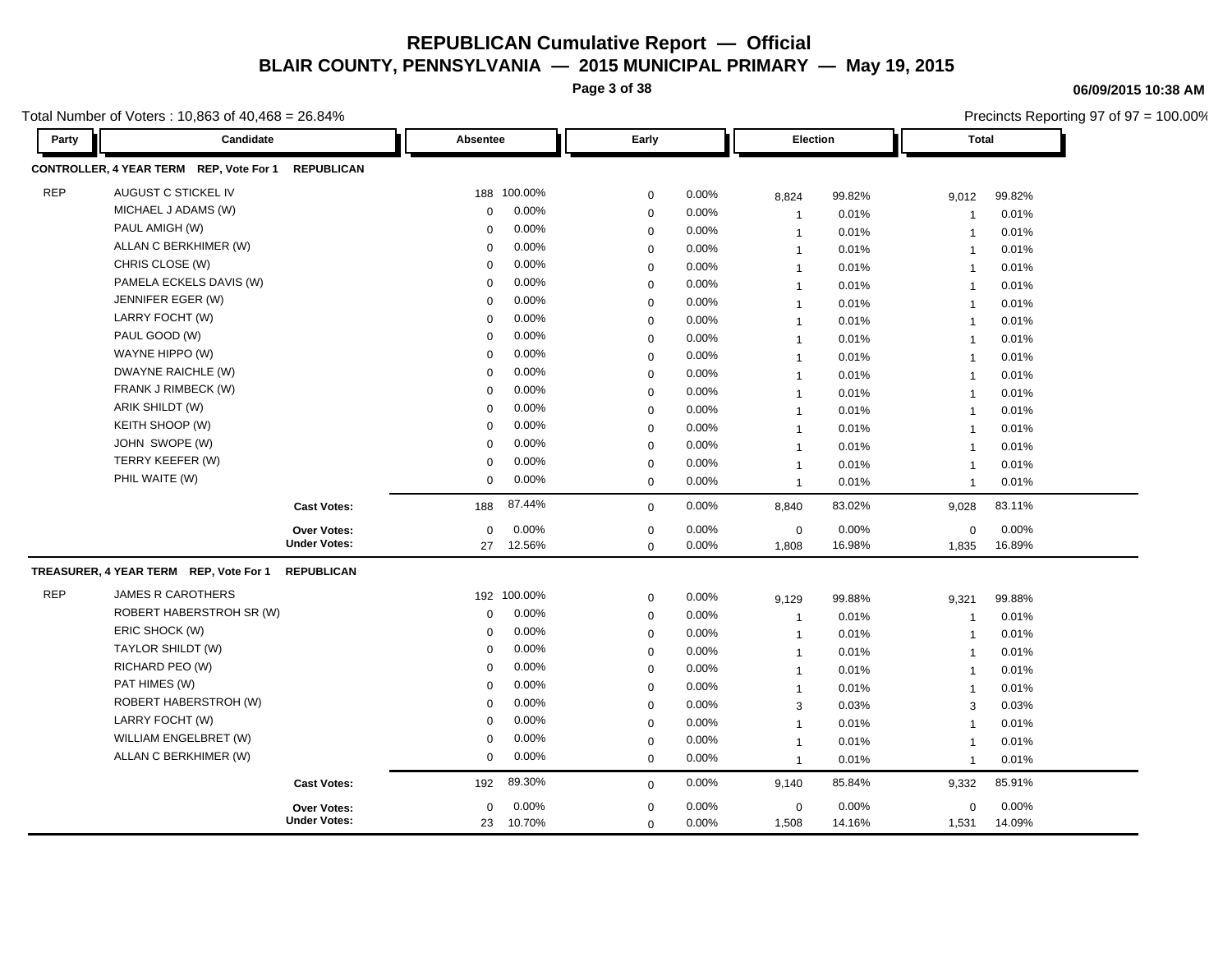**Page 4 of 38**

#### **06/09/2015 10:38 AM**

Total Number of Voters : 10,863 of 40,468 = 26.84%

Precincts Reporting 97 of 97 = 100.00% **Party Candidate Absentee Early Election Total REGISTER OF WILLS & RECORDER OF DEEDS, 4 YEAR TERM REP, Vote For 1 REPUBLICAN** REP MARY ANN BENNIS 193 100.00% 0 0.00% 9.365 99.93% 9,558 99.93% ERIC SHOCK (W) 0 0.00% 0 0.00% 1 0.01% 1 0.01% STEPHANIE ROEFARO (W) 0 0.00% 0 0.00% 1 0.01% 1 0.01% MATT KEEFER (W) 0 0.00% 0 0.00% 1 0.01% 1 0.01% LARRY FOCHT (W) 0 0.00% 0 0.00% 1 0.01% 1 0.01% KIM CURTIS (W) 0 0.00% 0 0.00% 1 0.01% 1 0.01% SEAN CLAPPER (W) 0 0.00% 0 0.00% 1 0.01% 1 0.01% ALLAN C BERKHIMER (W) 0 0.00% 0 0.00% 1 0.01% 1 0.01% **Cast Votes:** 193 89.77% 0 0.00% 9,372 88.02% 9,565 88.05% 1,298 11.95% 11.98% 0 0.00% 1,276 0.00% 0 0.00% **Under Votes: Over Votes:** 10.23% 22  $0.00\%$  0.00% 0.00% 0.00% 0.00% 0.00%  $0\qquad 0.00\%$  $0\qquad 0.00\%$  $0.00\%$  1,276 **CORONER, 4 YEAR TERM REP, Vote For 1 REPUBLICAN** REP PATRICIA ROSS 196 99.49% 0 0.00% 9,605 99.89% 9,801 99.88% TERRY TOMASSETTI (W) 0 0.00% 0 0.00% 1 0.01% 1 0.01% AMY STAYER (W) 0 0.00% 0 0.00% 2 0.02% 2 0.02% ERIC SHOCK (W) 0 0.00% 0 0.00% 1 0.01% 1 0.01% JOHN C MILLER (W) 0 0.00% 0 0.00% 2 0.02% 2 0.02% MARK MARTINO (W) 0 0.00% 0 0.00% 1 0.01% 1 0.01% JEFF GUYER (W) 0 0.00% 0 0.00% 1 0.01% 1 0.01% BILL FORSHT (W) 0 0.00% 0 0.00% 1 0.01% 1 0.01% LARRY FOCHT (W) 0 0.00% 0 0.00% 1 0.01% 1 0.01% LARRY FIELD (W) 0 0.00% 0 0.00% 1 0.01% 1 0.01% MATTEW DEPAOLIS (W) 1 0.51% 0 0.00% 0 0.00% 1 0.01% **Cast Votes:** 197 91.63% 0 0.00% 9,616 90.31% 9,813 90.33% 1,050 9.67% 9.69% 0 0.00% 1,032 0.00% 0 0.00% **Under Votes: Over Votes:** 8.37% 0  $0.00\%$  0.00% 0.00% 0.00% 0.00% 0.00% 0 0.00% 18 8.37% 0 0.00% **MAGISTERIAL DISTRICT JUDGE, DISTRICT 24-3-01, 6 YEAR TERM REP, Vote For 1 REPUBLICAN** REP FRED MILLER 13 100.00% 0 0.00% 1,215 100.00% 1,228 100.00% **Cast Votes:** 13 92.86% 0 0.00% 1,215 92.26% 1,228 92.26% 103 7.74% 7.74% 0 0.00% 102 0.00% 0 0.00% **Under Votes: Over Votes:** 0.00%  $0.00\%$  0.00% 0.00% 0.00% 0.00% 0.00% 0 0.00% 1 7.14% 0 0.00% 0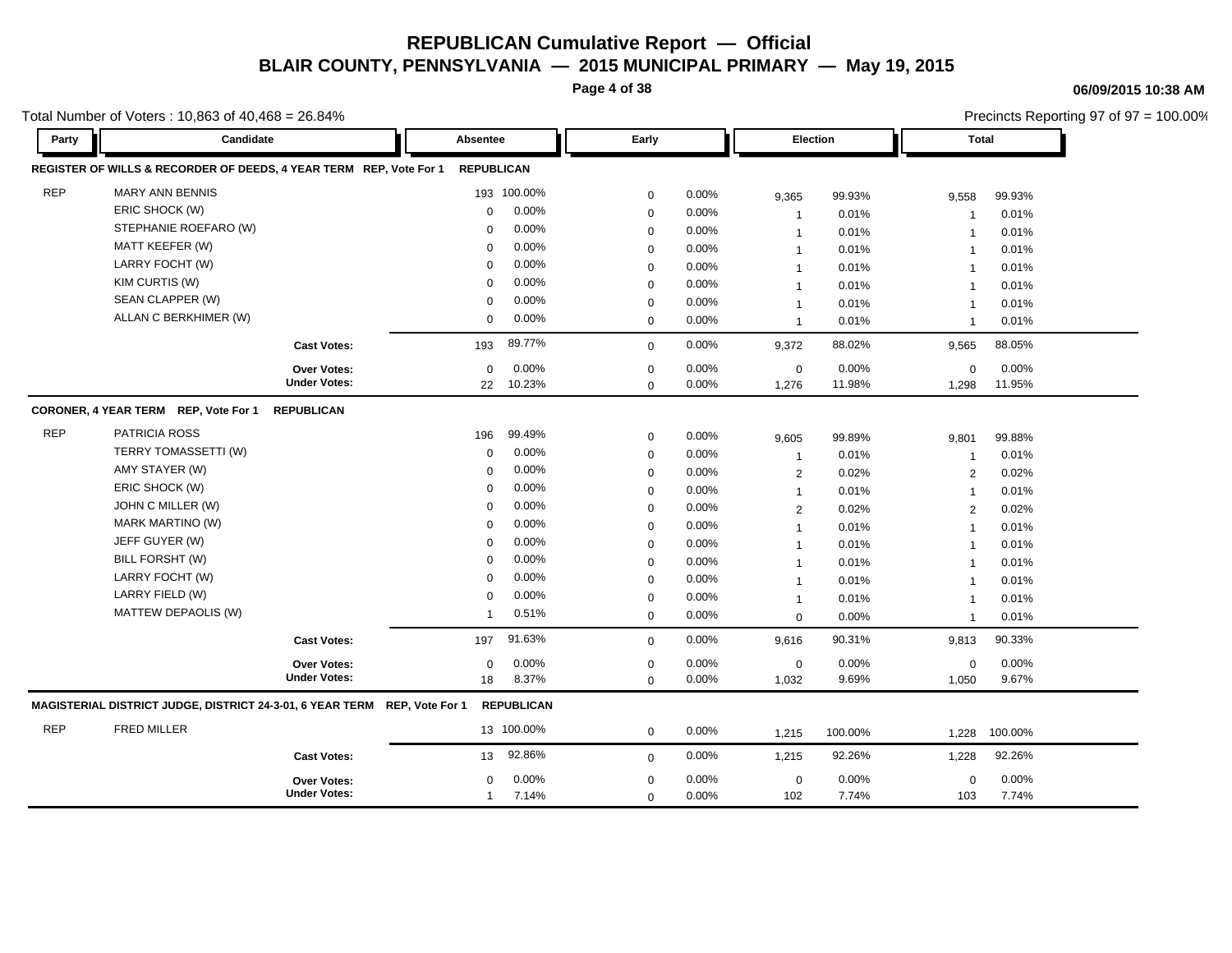**Page 5 of 38**

**06/09/2015 10:38 AM**

Total Number of Voters : 10,863 of 40,468 = 26.84%

| Party      | Candidate                                                | Absentee |          | Early       |          | Election     |          | <b>Total</b>   |          |
|------------|----------------------------------------------------------|----------|----------|-------------|----------|--------------|----------|----------------|----------|
|            | MAYOR, 4 YEAR TERM ALTOONA REP, Vote For 1<br>REPUBLICAN |          |          |             |          |              |          |                |          |
| <b>REP</b> | PETE STARR                                               | 16       | 24.62%   | $\mathbf 0$ | $0.00\%$ | 730          | 25.14%   | 746            | 25.13%   |
| <b>REP</b> | <b>BRUCE KELLEY</b>                                      | 22       | 33.85%   | $\Omega$    | 0.00%    | 1,036        | 35.67%   | 1,058          | 35.63%   |
| <b>REP</b> | <b>MATTHEW PACIFICO</b>                                  | 26       | 40.00%   | $\Omega$    | $0.00\%$ | 1,133        | 39.02%   | 1,159          | 39.04%   |
|            | THOMAS KEEFER (W)                                        | 0        | $0.00\%$ | $\Omega$    | $0.00\%$ |              | 0.03%    |                | 0.03%    |
|            | RAY KAUFFMAN (W)                                         | $\Omega$ | $0.00\%$ | $\Omega$    | $0.00\%$ |              | 0.03%    |                | 0.03%    |
|            | JASON IMLER (W)                                          |          | 1.54%    | $\Omega$    | $0.00\%$ |              | 0.03%    | $\overline{2}$ | 0.07%    |
|            | JANE GERTRUDE ECKELS (W)                                 | $\Omega$ | $0.00\%$ | $\Omega$    | $0.00\%$ |              | 0.03%    |                | 0.03%    |
|            | DAVE BARGER (W)                                          | 0        | $0.00\%$ | $\mathbf 0$ | 0.00%    |              | 0.03%    |                | 0.03%    |
|            | <b>Cast Votes:</b>                                       | 65       | 95.59%   | $\Omega$    | 0.00%    | 2,904        | 98.31%   | 2,969          | 98.25%   |
|            | <b>Over Votes:</b>                                       | $\Omega$ | $0.00\%$ | $\Omega$    | $0.00\%$ | $\mathbf{0}$ | $0.00\%$ | $\Omega$       | $0.00\%$ |
|            | <b>Under Votes:</b>                                      | 3        | 4.41%    | $\Omega$    | 0.00%    | 50           | 1.69%    | 53             | 1.75%    |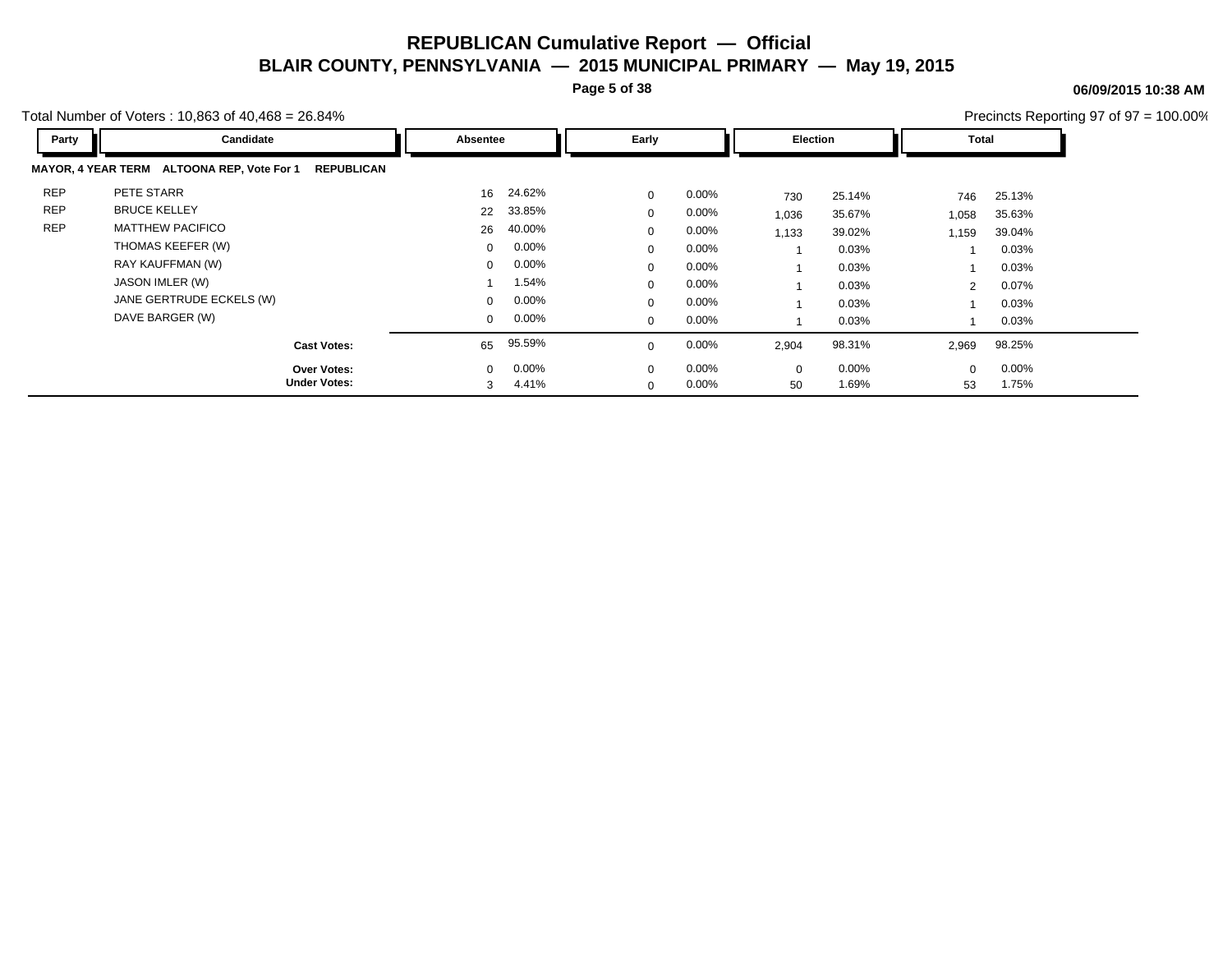**Page 6 of 38**

#### **06/09/2015 10:38 AM**

Precincts Reporting 97 of 97 = 100.00%

Total Number of Voters : 10,863 of 40,468 = 26.84%

**Party Candidate Absentee Early Election Total CITY COUNCIL, 4 YEAR TERM ALTOONA REP, Vote For 2 REPUBLICAN** REP WILLIAM D NEUGEBAUER 54 53.47% 0 0.00% 2,124 49.95% 2,178 50.03% REP ERIK CAGLE 47 46.53% 0 0.00% 2,102 49.44% 2,149 49.37% PETE STARR (W) 0 0.00% 0 0.00% 1 0.02% 1 0.02% TODD SMITH (W) 0 0.00% 0 0.00% 1 0.02% 1 0.02% WALTER SMITH (W) 0 0.00% 0 0.00% 1 0.02% 1 0.02% LUCKY SISU (W) 0 0.00% 0 0.00% 1 0.02% 1 0.02% ANNA MARIE RODKEY (W) 0 0.00% 0 0.00% 1 0.02% 1 0.02% JOSEPH RODKEY (W) 0 0.00% 0 0.00% 1 0.02% 1 0.02% MATTHEW PACIFICO (W) 0 0.00% 0 0.00% 1 0.02% 1 0.02% LEISA KYLE (W) 0 0.00% 0 0.00% 1 0.02% 1 0.02% TIM KLIENER (W) 0 0.00% 0 0.00% 1 0.02% 1 0.02% SAM IANUZZI (W) 0 0.00% 0 0.00% 1 0.02% 1 0.02% WAYNE HIPPO (W) 0 0.00% 0 0.00% 1 0.02% 1 0.02% PAT HIMES (W) 0 0.00% 0 0.00% 1 0.02% 1 0.02% MARY JANE HAMMERS (W) 0 0.00% 0 0.00% 2 0.05% 2 0.05% CHRIS GARHART (W) 0 0.00% 0 0.00% 1 0.02% 1 0.02% LARRY FOCHT (W) 0 0.00% 0 0.00% 1 0.02% 1 0.02% HEATHER JO ECKELS (W) 0 0.00% 0 0.00% 2 0.05% 2 0.05% TOM DEHAVEN (W) 0 0.00% 0 0.00% 1 0.02% 1 0.02% DREW BRENNAN (W) 0 0.00% 0 0.00% 1 0.02% 1 0.02% CURTIS BOPP (W) 0 0.00% 0 0.00% 1 0.02% 1 0.02% BILL BEHE (W) 0 0.00% 0 0.00% 1 0.02% 1 0.02% JODI BAUM (W) 0 0.00% 0 0.00% 1 0.02% 1 0.02% RODNEY BARR (W) 0 0.00% 0 0.00% 1 0.02% 1 0.02% DAVE BARGER (W) 0 0.00% 0 0.00% 1 0.02% 1 0.02% ROBERT PAUL BARANIK (W) 0 0.00% <sub>0</sub> 0.00% 1 0.02% 1 0.02% **Cast Votes:** 101 74.26% 0 0.00% 4,252 71.97% 4,353 72.02% 1,691 27.98% 28.03% 0 0.00% 1,656 0.00% 0 0.00% **Under Votes: Over Votes:** 25.74% 35  $0.00\%$  0.00% 0.00% 0.00% 0.00% 0.00% 0 0.00% 0 0.00% 0 0.00% 1,656 **CONSTABLE, 6 YEAR TERM ALTOONA WARD 1 REP, Vote For 1 REPUBLICAN** No Candidate Filed (W) 0 0.00% 0 0.00% 0 0.00% 0 0.00% PETER J JONESS (W) 0 0.00% 0 0.00% 1 100.00% 1 100.00% **Cast Votes:** 0 0.00% 0 0.00% 1 1.82% 1 1.69% 58 98.31% 98.18% 0 0.00% 54 0.00% 0 0.00% **Under Votes: Over Votes:** 0 0.00% 0 0.00% 100.00% 4  $0.00\%$  0.00% 0.00% 0.00% 0.00% 0.00% 0 0.00%  $\Omega$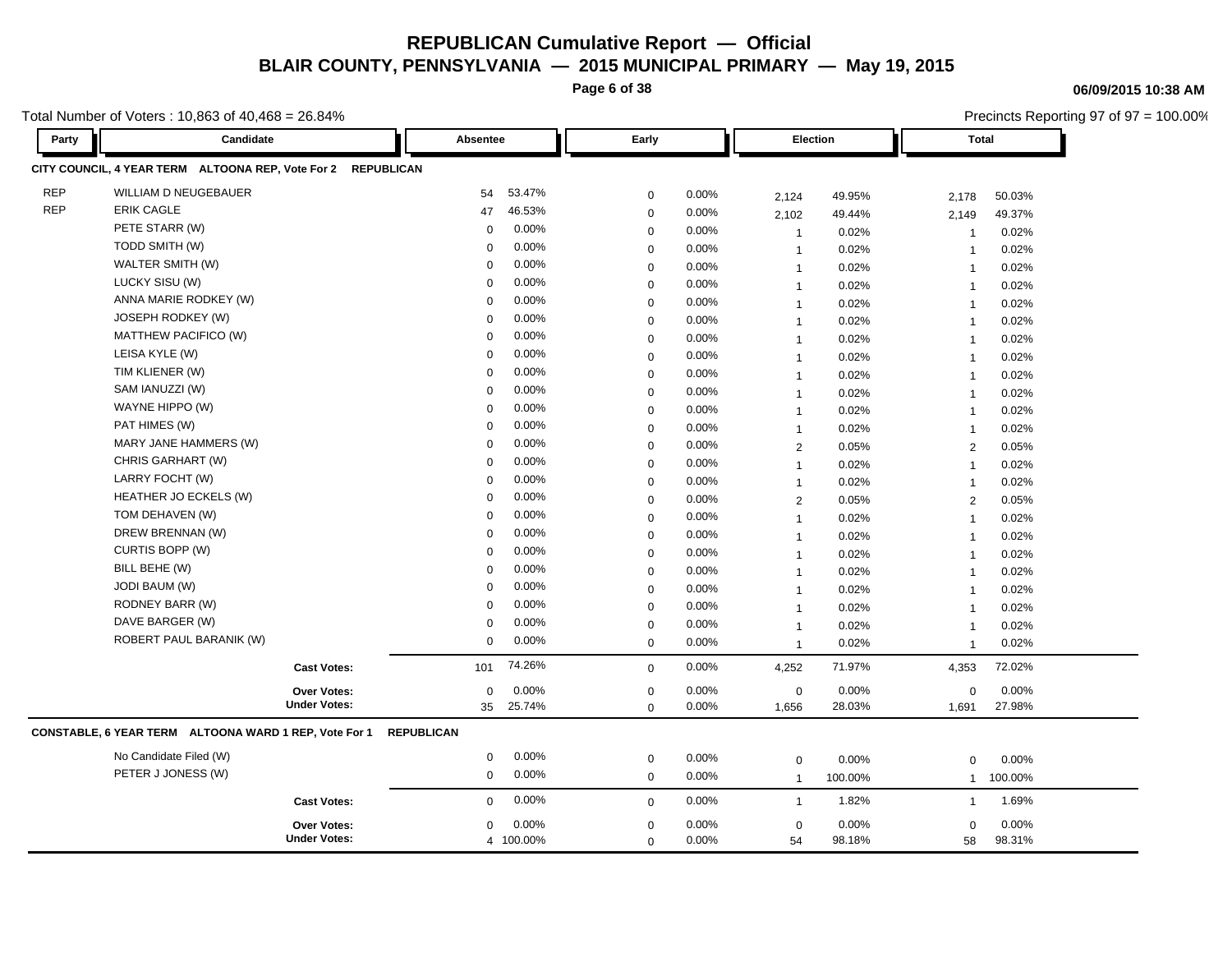**Page 7 of 38**

|            | Total Number of Voters: 10,863 of 40,468 = 26.84%                |                     |                   |           |                |       |                          |         |                |            | Precincts Reporting 97 of 97 = 100.00% |
|------------|------------------------------------------------------------------|---------------------|-------------------|-----------|----------------|-------|--------------------------|---------|----------------|------------|----------------------------------------|
| Party      | Candidate                                                        |                     | Absentee          |           | Early          |       | Election                 |         | <b>Total</b>   |            |                                        |
|            | CONSTABLE, 6 YEAR TERM ALTOONA WARD 2 REP, Vote For 1 REPUBLICAN |                     |                   |           |                |       |                          |         |                |            |                                        |
|            | No Candidate Filed (W)                                           |                     | $\Omega$          | $0.00\%$  | $\mathbf{0}$   | 0.00% | $\mathbf{0}$             | 0.00%   | $\Omega$       | 0.00%      |                                        |
|            | <b>BRUCE KELLEY (W)</b>                                          |                     | $\Omega$          | 0.00%     | $\Omega$       | 0.00% |                          | 50.00%  |                | 50.00%     |                                        |
|            | JOSEPH BRUCE ECKELS (W)                                          |                     | $\mathbf 0$       | 0.00%     | 0              | 0.00% | $\overline{\mathbf{1}}$  | 50.00%  |                | 50.00%     |                                        |
|            |                                                                  | <b>Cast Votes:</b>  | $\overline{0}$    | 0.00%     | $\mathbf{0}$   | 0.00% | 2                        | 2.30%   | $\overline{2}$ | 2.30%      |                                        |
|            |                                                                  | Over Votes:         | $\Omega$          | 0.00%     | $\Omega$       | 0.00% | $\overline{0}$           | 0.00%   | $\Omega$       | 0.00%      |                                        |
|            |                                                                  | <b>Under Votes:</b> | $\Omega$          | $0.00\%$  | $\Omega$       | 0.00% | 85                       | 97.70%  | 85             | 97.70%     |                                        |
|            | CONSTABLE, 6 YEAR TERM ALTOONA WARD 3 REP, Vote For 1            |                     | <b>REPUBLICAN</b> |           |                |       |                          |         |                |            |                                        |
|            | No Candidate Filed (W)                                           |                     | $\mathbf{0}$      | $0.00\%$  | $\mathbf{0}$   | 0.00% | $\mathbf{0}$             | 0.00%   | $\Omega$       | 0.00%      |                                        |
|            | PETE STAR (W)                                                    |                     | <sup>n</sup>      | 0.00%     | $\Omega$       | 0.00% | $\overline{\phantom{0}}$ | 50.00%  |                | 33.33%     |                                        |
|            | JOHN POLHEBER (W)                                                |                     | $\Omega$          | 0.00%     | $\Omega$       | 0.00% |                          | 50.00%  |                | 33.33%     |                                        |
|            | DAVID JEARNEY (W)                                                |                     |                   | 1 100.00% | $\mathbf 0$    | 0.00% | $\mathbf{0}$             | 0.00%   |                | 33.33%     |                                        |
|            |                                                                  | <b>Cast Votes:</b>  | $\mathbf{1}$      | 50.00%    | $\Omega$       | 0.00% | 2                        | 1.64%   | 3              | 2.42%      |                                        |
|            |                                                                  | Over Votes:         | $\mathbf 0$       | $0.00\%$  | 0              | 0.00% | $\mathbf 0$              | 0.00%   | 0              | 0.00%      |                                        |
|            |                                                                  | <b>Under Votes:</b> |                   | 50.00%    | $\Omega$       | 0.00% | 120                      | 98.36%  | 121            | 97.58%     |                                        |
|            | CONSTABLE, 6 YEAR TERM ALTOONA WARD 4 REP, Vote For 1            |                     | <b>REPUBLICAN</b> |           |                |       |                          |         |                |            |                                        |
|            | No Candidate Filed (W)                                           |                     | $\mathbf{0}$      | $0.00\%$  | $\mathbf 0$    | 0.00% | $\mathbf 0$              | 0.00%   | $\Omega$       | 0.00%      |                                        |
|            | MATTHEW DEPAOLIS (W)                                             |                     | 1                 | 100.00%   | $\Omega$       | 0.00% | - 1                      | 33.33%  | 2              | 50.00%     |                                        |
|            | RANDY PROBST (W)                                                 |                     | $\mathbf{0}$      | 0.00%     | 0              | 0.00% | - 1                      | 33.33%  |                | 25.00%     |                                        |
|            | <b>MARK MARTINO (W)</b>                                          |                     | $\mathbf{0}$      | 0.00%     | 0              | 0.00% | - 1                      | 33.33%  |                | 25.00%     |                                        |
|            |                                                                  | <b>Cast Votes:</b>  |                   | 1 14.29%  | $\mathbf{0}$   | 0.00% | $\mathbf{3}$             | 2.07%   | $\overline{a}$ | 2.63%      |                                        |
|            |                                                                  | <b>Over Votes:</b>  | $\mathbf{0}$      | 0.00%     | $\mathbf 0$    | 0.00% | $\mathbf 0$              | 0.00%   | $\mathbf 0$    | 0.00%      |                                        |
|            |                                                                  | <b>Under Votes:</b> |                   | 6 85.71%  | $\Omega$       | 0.00% | 142                      | 97.93%  | 148            | 97.37%     |                                        |
|            | CONSTABLE, 6 YEAR TERM ALTOONA WARD 5 REP, Vote For 1            |                     | <b>REPUBLICAN</b> |           |                |       |                          |         |                |            |                                        |
| <b>REP</b> | ALEXANDER ERIC BADORREK                                          |                     |                   | 1 100.00% | $\mathbf{0}$   | 0.00% | 90                       | 100.00% |                | 91 100.00% |                                        |
|            |                                                                  | <b>Cast Votes:</b>  | 1                 | 25.00%    | $\overline{0}$ | 0.00% | 90                       | 75.63%  | 91             | 73.98%     |                                        |
|            |                                                                  | <b>Over Votes:</b>  | $\Omega$          | 0.00%     | $\Omega$       | 0.00% | $\mathbf 0$              | 0.00%   | $\Omega$       | 0.00%      |                                        |
|            |                                                                  | <b>Under Votes:</b> |                   | 3 75.00%  | $\Omega$       | 0.00% | 29                       | 24.37%  | 32             | 26.02%     |                                        |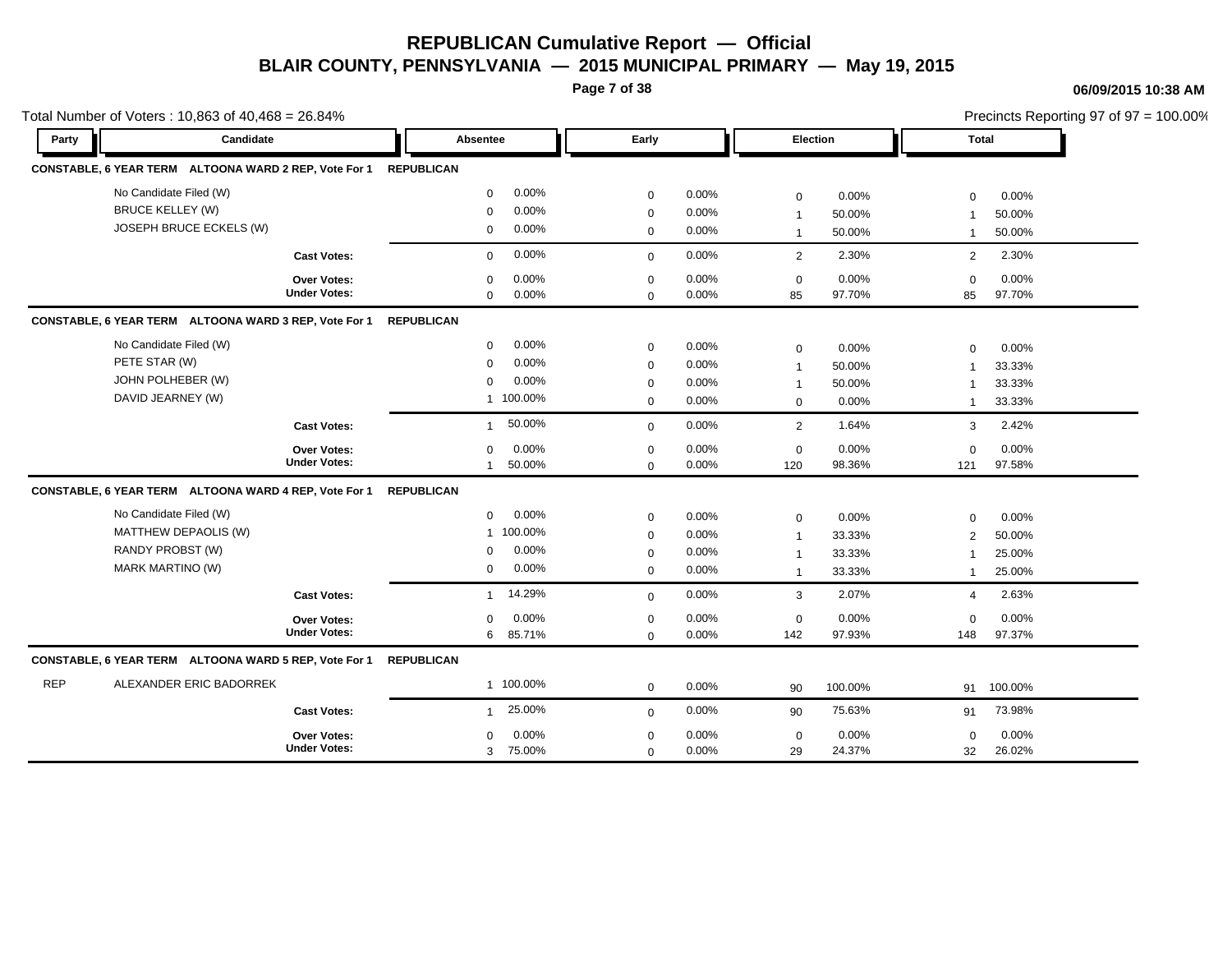**Page 8 of 38**

#### **06/09/2015 10:38 AM**

| Total Number of Voters: 10,863 of 40,468 = 26.84%     |                     |                       |                  |          |                 |        |                | Precincts Reporting 97 of 97 = 100.00% |
|-------------------------------------------------------|---------------------|-----------------------|------------------|----------|-----------------|--------|----------------|----------------------------------------|
| Candidate<br>Party                                    |                     | Absentee              | Early            |          | <b>Election</b> |        | <b>Total</b>   |                                        |
| CONSTABLE, 6 YEAR TERM ALTOONA WARD 6 REP, Vote For 1 |                     | <b>REPUBLICAN</b>     |                  |          |                 |        |                |                                        |
| No Candidate Filed (W)                                |                     | 0.00%<br>$\mathbf{0}$ | $\mathbf 0$      | 0.00%    | $\mathbf 0$     | 0.00%  | $\mathbf 0$    | 0.00%                                  |
| <b>JOE THOMAS (W)</b>                                 |                     | 0.00%<br>$\mathbf 0$  | $\mathbf 0$      | 0.00%    | $\overline{1}$  | 9.09%  | $\overline{1}$ | 9.09%                                  |
| WILLIAM P STAYER (W)                                  |                     | 0.00%<br>$\Omega$     | $\mathbf 0$      | 0.00%    | $\mathbf{1}$    | 9.09%  | $\mathbf{1}$   | 9.09%                                  |
| PETE STARR (W)                                        |                     | 0.00%<br>$\Omega$     | $\mathbf 0$      | 0.00%    | -1              | 9.09%  | $\overline{1}$ | 9.09%                                  |
| CRAIGE SELESSLER (W)                                  |                     | 0.00%<br>$\Omega$     | $\mathbf 0$      | 0.00%    |                 | 9.09%  | $\overline{1}$ | 9.09%                                  |
| <b>RICHARD PRINCE (W)</b>                             |                     | 0.00%<br>$\Omega$     | $\mathbf 0$      | 0.00%    | -1              | 9.09%  | $\overline{1}$ | 9.09%                                  |
| TODD LOVE (W)                                         |                     | 0.00%<br>$\Omega$     | $\mathbf 0$      | 0.00%    | $\mathbf{1}$    | 9.09%  | $\overline{1}$ | 9.09%                                  |
| KENNETH L LOCKARD (W)                                 |                     | 0.00%<br>$\Omega$     | $\mathbf 0$      | 0.00%    | 3               | 27.27% | 3              | 27.27%                                 |
| JOSEPH ECKELS (W)                                     |                     | 0.00%<br>$\mathbf 0$  | $\mathbf 0$      | 0.00%    | $\mathbf 1$     | 9.09%  | -1             | 9.09%                                  |
| JOHN CLOSSON (W)                                      |                     | 0.00%<br>$\mathbf{0}$ | $\mathbf 0$      | 0.00%    | $\mathbf{1}$    | 9.09%  | $\mathbf{1}$   | 9.09%                                  |
|                                                       | <b>Cast Votes:</b>  | 0.00%<br>0            | $\mathbf 0$      | 0.00%    | 11              | 2.41%  | 11             | 2.30%                                  |
|                                                       | <b>Over Votes:</b>  | 0.00%<br>0            | $\boldsymbol{0}$ | 0.00%    | $\pmb{0}$       | 0.00%  | $\mathbf 0$    | 0.00%                                  |
|                                                       | <b>Under Votes:</b> | 22 100.00%            | $\mathbf 0$      | 0.00%    | 446             | 97.59% | 468            | 97.70%                                 |
| CONSTABLE, 6 YEAR TERM ALTOONA WARD 7 REP, Vote For 1 |                     | <b>REPUBLICAN</b>     |                  |          |                 |        |                |                                        |
| No Candidate Filed (W)                                |                     | 0.00%<br>0            | $\mathbf 0$      | 0.00%    | $\mathbf 0$     | 0.00%  | $\mathbf 0$    | 0.00%                                  |
| THOMAS W WAGNER (W)                                   |                     | 0.00%<br>0            | $\mathbf 0$      | 0.00%    | $\overline{1}$  | 33.33% | $\mathbf{1}$   | 33.33%                                 |
| CRAIG ENGLAND (W)                                     |                     | 0.00%<br>0            | $\mathbf 0$      | 0.00%    | $\overline{1}$  | 33.33% | $\overline{1}$ | 33.33%                                 |
| DONALD M CRAIG (W)                                    |                     | 0.00%<br>0            | $\mathbf 0$      | 0.00%    | $\overline{1}$  | 33.33% | $\mathbf{1}$   | 33.33%                                 |
|                                                       | <b>Cast Votes:</b>  | 0.00%<br>$\mathbf{0}$ | $\mathbf 0$      | 0.00%    | 3               | 5.88%  | 3              | 5.88%                                  |
|                                                       | Over Votes:         | 0.00%<br>0            | $\mathbf 0$      | $0.00\%$ | $\mathbf 0$     | 0.00%  | $\mathbf 0$    | 0.00%                                  |
|                                                       | <b>Under Votes:</b> | $\mathbf 0$<br>0.00%  | $\mathbf 0$      | 0.00%    | 48              | 94.12% | 48             | 94.12%                                 |
| CONSTABLE, 6 YEAR TERM ALTOONA WARD 8 REP, Vote For 1 |                     | <b>REPUBLICAN</b>     |                  |          |                 |        |                |                                        |
| No Candidate Filed (W)                                |                     | 0.00%<br>$\mathbf{0}$ | 0                | 0.00%    | 0               | 0.00%  | $\mathbf 0$    | 0.00%                                  |
| PET STAR (W)                                          |                     | 0.00%<br>$\mathbf 0$  | $\mathbf 0$      | 0.00%    | $\mathbf 1$     | 25.00% | $\mathbf{1}$   | 25.00%                                 |
| ERIK MENTZER (W)                                      |                     | 0.00%<br>$\Omega$     | $\mathbf 0$      | 0.00%    | $\mathbf{1}$    | 25.00% | -1             | 25.00%                                 |
| PAUL GOOD (W)                                         |                     | 0.00%<br>$\mathbf 0$  | 0                | 0.00%    | -1              | 25.00% | $\mathbf{1}$   | 25.00%                                 |
| SCOTT CAMPANARO (W)                                   |                     | 0.00%<br>$\mathbf 0$  | $\mathbf 0$      | 0.00%    | $\overline{1}$  | 25.00% | $\mathbf{1}$   | 25.00%                                 |
|                                                       | <b>Cast Votes:</b>  | 0.00%<br>$\mathbf{0}$ | $\mathbf 0$      | 0.00%    | 4               | 4.26%  | 4              | 4.00%                                  |
|                                                       | <b>Over Votes:</b>  | 0.00%<br>0            | $\mathbf 0$      | 0.00%    | $\mathbf 0$     | 0.00%  | $\mathbf 0$    | 0.00%                                  |
|                                                       | <b>Under Votes:</b> | 6 100.00%             | $\mathbf 0$      | 0.00%    | 90              | 95.74% | 96             | 96.00%                                 |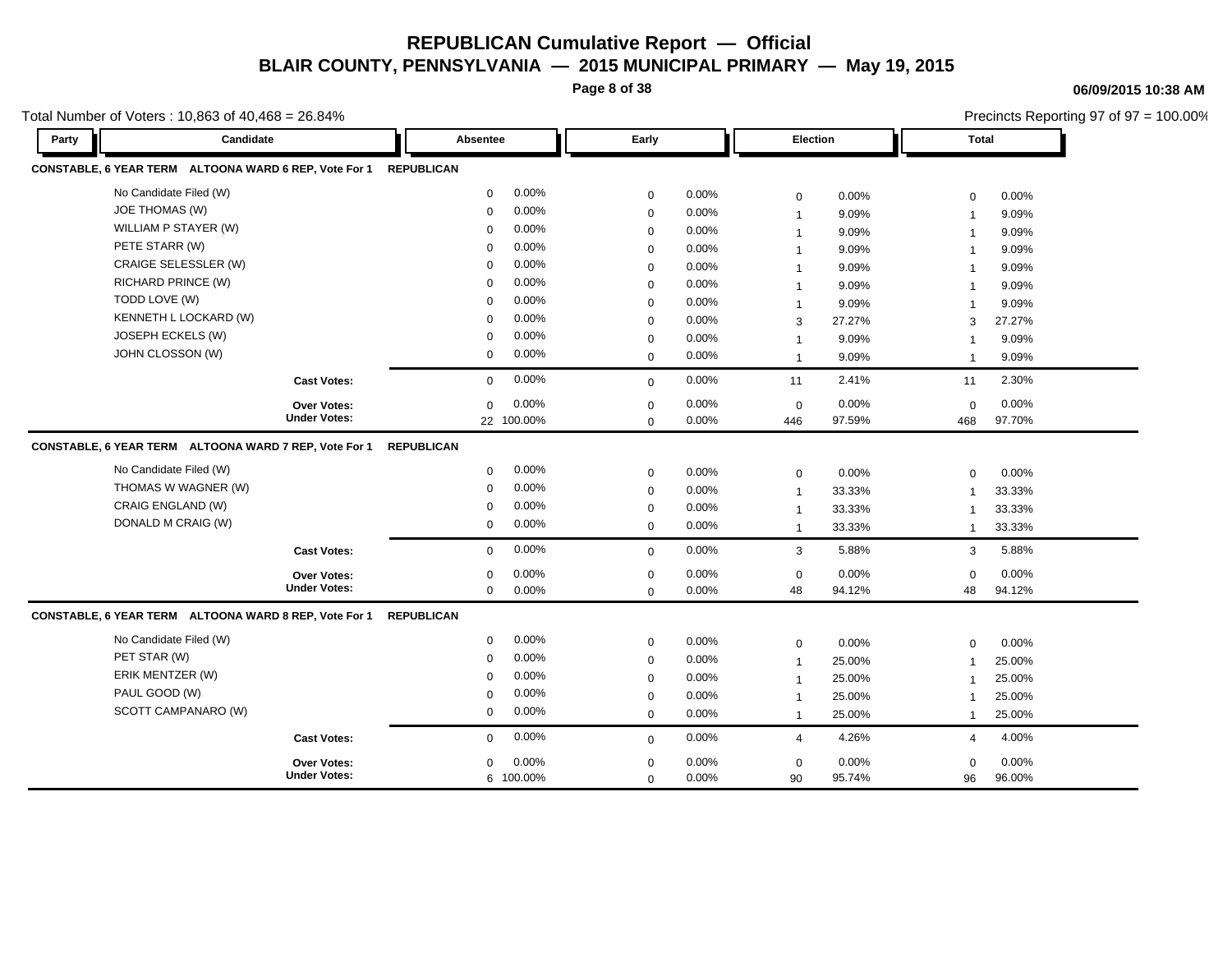**Page 9 of 38**

### **06/09/2015 10:38 AM**

|       | Total Number of Voters: 10,863 of 40,468 = 26.84%      |                     |                   |           |             |          |                |        | Precincts Reporting 97 of 97 = 100.00% |          |  |
|-------|--------------------------------------------------------|---------------------|-------------------|-----------|-------------|----------|----------------|--------|----------------------------------------|----------|--|
| Party | Candidate                                              |                     | <b>Absentee</b>   |           | Early       |          | Election       |        | <b>Total</b>                           |          |  |
|       | CONSTABLE, 6 YEAR TERM ALTOONA WARD 9 REP, Vote For 1  |                     | <b>REPUBLICAN</b> |           |             |          |                |        |                                        |          |  |
|       | No Candidate Filed (W)                                 |                     | $\mathbf 0$       | 0.00%     | $\mathbf 0$ | 0.00%    | $\mathbf 0$    | 0.00%  | 0                                      | 0.00%    |  |
|       | J L SWAN (W)                                           |                     | $\mathbf 0$       | 0.00%     | $\mathbf 0$ | 0.00%    | 6              | 85.71% | 6                                      | 85.71%   |  |
|       | <b>BRUCE WILLIS (W)</b>                                |                     | $\mathbf 0$       | 0.00%     | $\mathbf 0$ | 0.00%    | $\mathbf{1}$   | 14.29% | $\mathbf{1}$                           | 14.29%   |  |
|       |                                                        | <b>Cast Votes:</b>  | $\mathbf 0$       | 0.00%     | $\mathbf 0$ | 0.00%    | $\overline{7}$ | 8.75%  | $\overline{7}$                         | 8.75%    |  |
|       |                                                        | Over Votes:         | $\mathbf 0$       | 0.00%     | $\mathbf 0$ | 0.00%    | $\mathbf 0$    | 0.00%  | $\Omega$                               | 0.00%    |  |
|       |                                                        | <b>Under Votes:</b> | $\mathbf 0$       | 0.00%     | $\mathbf 0$ | 0.00%    | 73             | 91.25% | 73                                     | 91.25%   |  |
|       | CONSTABLE, 6 YEAR TERM ALTOONA WARD 10 REP, Vote For 1 |                     | <b>REPUBLICAN</b> |           |             |          |                |        |                                        |          |  |
|       | No Candidate Filed (W)                                 |                     | $\mathbf 0$       | 0.00%     | $\mathbf 0$ | 0.00%    | $\mathbf 0$    | 0.00%  | $\mathbf 0$                            | 0.00%    |  |
|       | DONALD J TEMPLE (W)                                    |                     | $\mathbf 0$       | 0.00%     | $\mathbf 0$ | 0.00%    | $\overline{1}$ | 11.11% | $\overline{1}$                         | 11.11%   |  |
|       | GRAYRONALDE (W)                                        |                     | $\mathbf 0$       | 0.00%     | $\mathbf 0$ | 0.00%    | $\overline{1}$ | 11.11% | 1                                      | 11.11%   |  |
|       | LARRY FOCHT (W)                                        |                     | $\mathbf 0$       | 0.00%     | $\mathbf 0$ | $0.00\%$ | 2              | 22.22% | $\overline{2}$                         | 22.22%   |  |
|       | DAVID PRICE (W)                                        |                     | $\mathbf 0$       | 0.00%     | $\mathbf 0$ | $0.00\%$ | $\mathbf{1}$   | 11.11% | $\mathbf{1}$                           | 11.11%   |  |
|       | RONALD GRAY (W)                                        |                     | $\mathbf 0$       | 0.00%     | $\mathbf 0$ | 0.00%    | $\overline{2}$ | 22.22% | $\overline{2}$                         | 22.22%   |  |
|       | THOMAS CHATHAMS (W)                                    |                     | $\mathbf 0$       | 0.00%     | $\mathbf 0$ | 0.00%    | $\mathbf{1}$   | 11.11% | -1                                     | 11.11%   |  |
|       | DANIEL B BAUER (W)                                     |                     | $\mathbf 0$       | 0.00%     | $\mathbf 0$ | 0.00%    | $\overline{1}$ | 11.11% | $\mathbf{1}$                           | 11.11%   |  |
|       |                                                        | <b>Cast Votes:</b>  | $\mathbf 0$       | 0.00%     | $\mathbf 0$ | 0.00%    | 9              | 3.85%  | 9                                      | 3.81%    |  |
|       |                                                        | <b>Over Votes:</b>  | 0                 | 0.00%     | $\mathbf 0$ | 0.00%    | $\mathbf 0$    | 0.00%  | $\mathbf 0$                            | 0.00%    |  |
|       |                                                        | <b>Under Votes:</b> |                   | 2 100.00% | $\mathbf 0$ | 0.00%    | 225            | 96.15% | 227                                    | 96.19%   |  |
|       | CONSTABLE, 6 YEAR TERM ALTOONA WARD 11 REP, Vote For 1 |                     | <b>REPUBLICAN</b> |           |             |          |                |        |                                        |          |  |
|       | No Candidate Filed (W)                                 |                     | $\mathbf 0$       | 0.00%     | $\mathbf 0$ | 0.00%    | $\mathbf 0$    | 0.00%  | $\mathbf 0$                            | 0.00%    |  |
|       | ROY H SPIERS (W)                                       |                     | $\mathbf 0$       | 0.00%     | $\pmb{0}$   | 0.00%    | $\mathbf{1}$   | 9.09%  | $\mathbf{1}$                           | 9.09%    |  |
|       | THOMAS SIMENDINGER (W)                                 |                     | 0                 | 0.00%     | $\mathbf 0$ | $0.00\%$ | -1             | 9.09%  | -1                                     | 9.09%    |  |
|       | TOM ORR (W)                                            |                     | $\mathbf 0$       | 0.00%     | $\mathbf 0$ | 0.00%    | $\mathbf{1}$   | 9.09%  | $\overline{\phantom{a}}$               | 9.09%    |  |
|       | MARK A MARTINO (W)                                     |                     | $\mathbf 0$       | 0.00%     | $\mathbf 0$ | 0.00%    | 3              | 27.27% | 3                                      | 27.27%   |  |
|       | RAYMOND NEBELSKI JR (W)                                |                     | $\Omega$          | 0.00%     | $\mathbf 0$ | 0.00%    | 2              | 18.18% | 2                                      | 18.18%   |  |
|       | REX GRIMM (W)                                          |                     | $\Omega$          | 0.00%     | $\mathbf 0$ | 0.00%    | $\mathbf{1}$   | 9.09%  | -1                                     | 9.09%    |  |
|       | TOM DEHAVEN (W)                                        |                     | $\mathbf 0$       | 0.00%     | $\mathbf 0$ | 0.00%    | $\mathbf{1}$   | 9.09%  | -1                                     | 9.09%    |  |
|       | JAMES BALDWIN (W)                                      |                     | $\mathbf 0$       | 0.00%     | $\mathbf 0$ | 0.00%    | $\mathbf{1}$   | 9.09%  | $\mathbf{1}$                           | 9.09%    |  |
|       |                                                        | <b>Cast Votes:</b>  | $\mathbf 0$       | 0.00%     | $\mathbf 0$ | 0.00%    | 11             | 3.54%  | 11                                     | 3.48%    |  |
|       |                                                        | Over Votes:         | 0                 | 0.00%     | $\mathbf 0$ | 0.00%    | $\mathbf 0$    | 0.00%  | 0                                      | $0.00\%$ |  |
|       |                                                        | <b>Under Votes:</b> |                   | 5 100.00% | $\mathbf 0$ | $0.00\%$ | 300            | 96.46% | 305                                    | 96.52%   |  |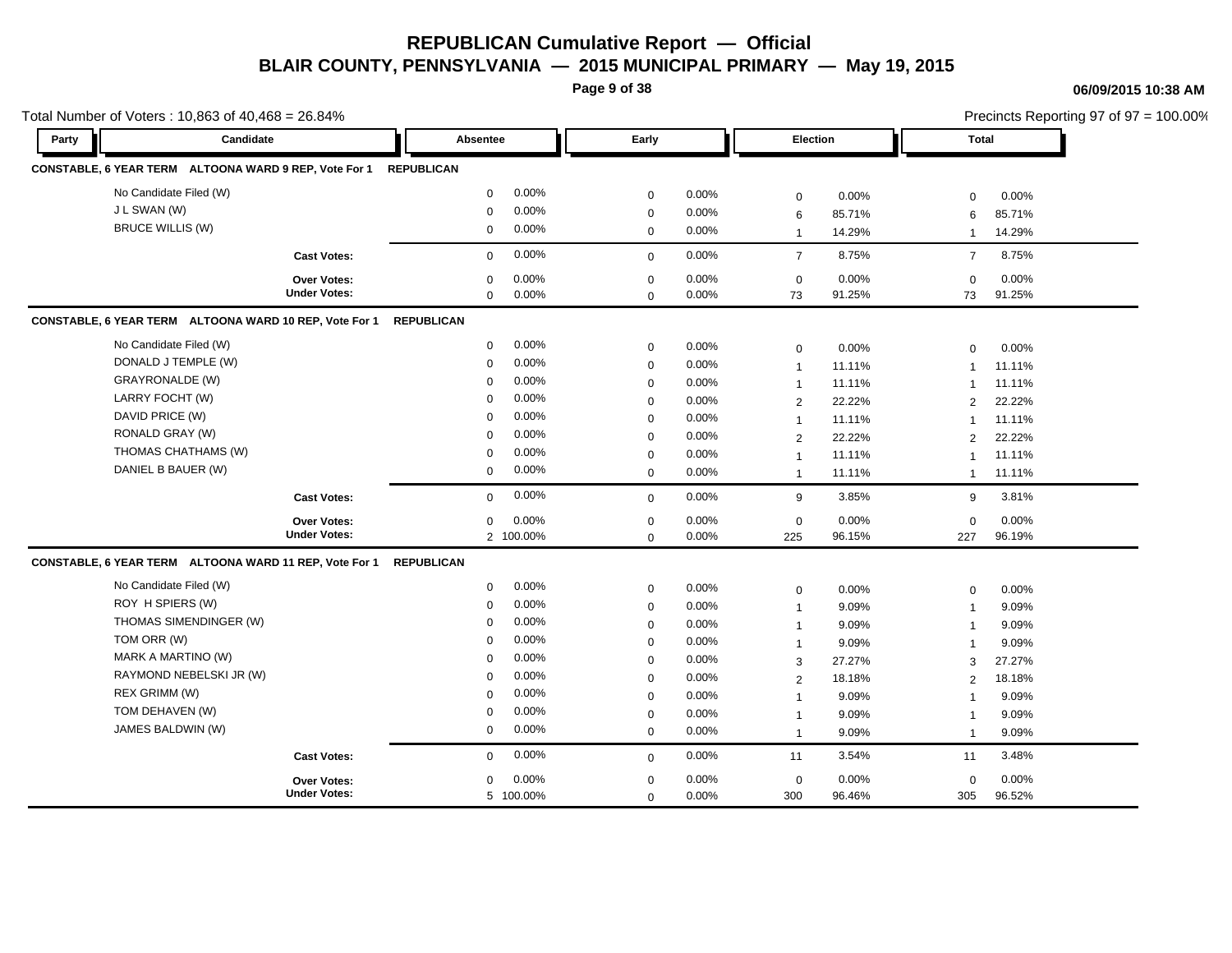**Page 10 of 38**

|            | Total Number of Voters: 10,863 of 40,468 = 26.84%            |                     |                           |              |          | Precincts Reporting 97 of 97 = 100.00% |         |                         |         |  |
|------------|--------------------------------------------------------------|---------------------|---------------------------|--------------|----------|----------------------------------------|---------|-------------------------|---------|--|
| Party      | Candidate                                                    |                     | Absentee                  | Early        |          | Election                               |         | <b>Total</b>            |         |  |
|            | CONSTABLE, 6 YEAR TERM ALTOONA WARD 12 REP, Vote For 1       |                     | <b>REPUBLICAN</b>         |              |          |                                        |         |                         |         |  |
| <b>REP</b> | JEREMY J DODSON                                              |                     | 3 100.00%                 | $\mathbf 0$  | 0.00%    | 272                                    | 99.63%  | 275                     | 99.64%  |  |
|            | KENNETH LOCKARD (W)                                          |                     | 0.00%<br>$\mathbf{0}$     | $\mathbf 0$  | 0.00%    | $\overline{1}$                         | 0.37%   | $\overline{1}$          | 0.36%   |  |
|            |                                                              | <b>Cast Votes:</b>  | 3 100.00%                 | $\mathbf{0}$ | 0.00%    | 273                                    | 88.06%  | 276                     | 88.18%  |  |
|            |                                                              | Over Votes:         | 0.00%<br>$\mathbf 0$      | $\mathbf 0$  | 0.00%    | $\mathbf 0$                            | 0.00%   | $\mathbf 0$             | 0.00%   |  |
|            |                                                              | <b>Under Votes:</b> | 0.00%<br>$\mathbf 0$      | $\mathbf 0$  | $0.00\%$ | 37                                     | 11.94%  | 37                      | 11.82%  |  |
|            | CONSTABLE, 6 YEAR TERM ALTOONA WARD 13 REP, Vote For 1       |                     | <b>REPUBLICAN</b>         |              |          |                                        |         |                         |         |  |
| <b>REP</b> | <b>CRAIG K ENGLAND</b>                                       |                     | 3 100.00%                 | $\mathbf 0$  | 0.00%    | 282                                    | 100.00% | 285                     | 100.00% |  |
|            |                                                              | <b>Cast Votes:</b>  | 3 100.00%                 | $\mathbf{0}$ | 0.00%    | 282                                    | 87.31%  | 285                     | 87.42%  |  |
|            |                                                              | Over Votes:         | 0.00%<br>$\mathbf 0$      | $\mathbf 0$  | 0.00%    | $\mathbf 0$                            | 0.00%   | $\mathbf 0$             | 0.00%   |  |
|            |                                                              | <b>Under Votes:</b> | 0.00%<br>$\mathbf 0$      | $\mathbf 0$  | 0.00%    | 41                                     | 12.69%  | 41                      | 12.58%  |  |
|            | CONSTABLE, 6 YEAR TERM ALTOONA WARD 14 REP, Vote For 1       |                     | <b>REPUBLICAN</b>         |              |          |                                        |         |                         |         |  |
| <b>REP</b> | DAVID R METZGER                                              |                     | 10 100.00%                | $\mathbf 0$  | 0.00%    | 470                                    | 99.79%  | 480                     | 99.79%  |  |
|            | PETE STARR (W)                                               |                     | 0.00%<br>$\mathbf 0$      | $\mathbf 0$  | 0.00%    | $\overline{1}$                         | 0.21%   | $\mathbf{1}$            | 0.21%   |  |
|            |                                                              | <b>Cast Votes:</b>  | 10 100.00%                | $\mathbf 0$  | 0.00%    | 471                                    | 83.22%  | 481                     | 83.51%  |  |
|            |                                                              | <b>Over Votes:</b>  | 0.00%<br>0                | $\mathbf 0$  | 0.00%    | $\mathbf 0$                            | 0.00%   | $\mathbf 0$             | 0.00%   |  |
|            |                                                              | <b>Under Votes:</b> | 0.00%<br>$\mathbf 0$      | $\mathbf 0$  | 0.00%    | 95                                     | 16.78%  | 95                      | 16.49%  |  |
|            | SUPERVISOR, 6 YEAR TERM ALLEGHENY REP, Vote For 1 REPUBLICAN |                     |                           |              |          |                                        |         |                         |         |  |
| <b>REP</b> | <b>MANNY NICHOLS</b>                                         |                     | 38.46%<br>10 <sup>°</sup> | $\mathbf 0$  | 0.00%    | 240                                    | 38.59%  | 250                     | 38.58%  |  |
| <b>REP</b> | DONALD W FOWKES                                              |                     | 57.69%<br>15              | $\mathbf 0$  | 0.00%    | 380                                    | 61.09%  | 395                     | 60.96%  |  |
|            | WILLIAM RHODES SR (W)                                        |                     | 0.00%<br>$\Omega$         | $\mathbf 0$  | 0.00%    | $\mathbf{1}$                           | 0.16%   | $\overline{\mathbf{1}}$ | 0.15%   |  |
|            | TROY KEEFER (W)                                              |                     | 0.00%<br>$\mathbf 0$      | $\mathbf 0$  | 0.00%    | $\overline{1}$                         | 0.16%   | $\overline{1}$          | 0.15%   |  |
|            | MIKE ENGLE (W)                                               |                     | 3.85%<br>$\mathbf{1}$     | $\mathbf 0$  | $0.00\%$ | $\mathbf 0$                            | 0.00%   | -1                      | 0.15%   |  |
|            |                                                              | <b>Cast Votes:</b>  | 96.30%<br>26              | $\mathbf 0$  | 0.00%    | 622                                    | 94.82%  | 648                     | 94.88%  |  |
|            |                                                              | Over Votes:         | 0.00%<br>0                | $\mathbf 0$  | 0.00%    | $\mathbf 0$                            | 0.00%   | 0                       | 0.00%   |  |
|            |                                                              | <b>Under Votes:</b> | 3.70%<br>$\mathbf{1}$     | $\mathbf 0$  | 0.00%    | 34                                     | 5.18%   | 35                      | 5.12%   |  |
|            | AUDITOR, 6 YEAR TERM ALLEGHENY REP, Vote For 1 REPUBLICAN    |                     |                           |              |          |                                        |         |                         |         |  |
| <b>REP</b> | DEBORAH L KENAWELL                                           |                     | 22 100.00%                | $\mathbf{0}$ | 0.00%    | 571                                    | 100.00% | 593                     | 100.00% |  |
|            |                                                              | <b>Cast Votes:</b>  | 22 81.48%                 | $\mathbf 0$  | 0.00%    | 571                                    | 87.04%  | 593                     | 86.82%  |  |
|            |                                                              | Over Votes:         | 0.00%<br>$\mathbf 0$      | $\mathbf 0$  | 0.00%    | $\mathbf 0$                            | 0.00%   | $\mathbf 0$             | 0.00%   |  |
|            |                                                              | <b>Under Votes:</b> | 5 18.52%                  | $\mathbf 0$  | 0.00%    | 85                                     | 12.96%  | 90                      | 13.18%  |  |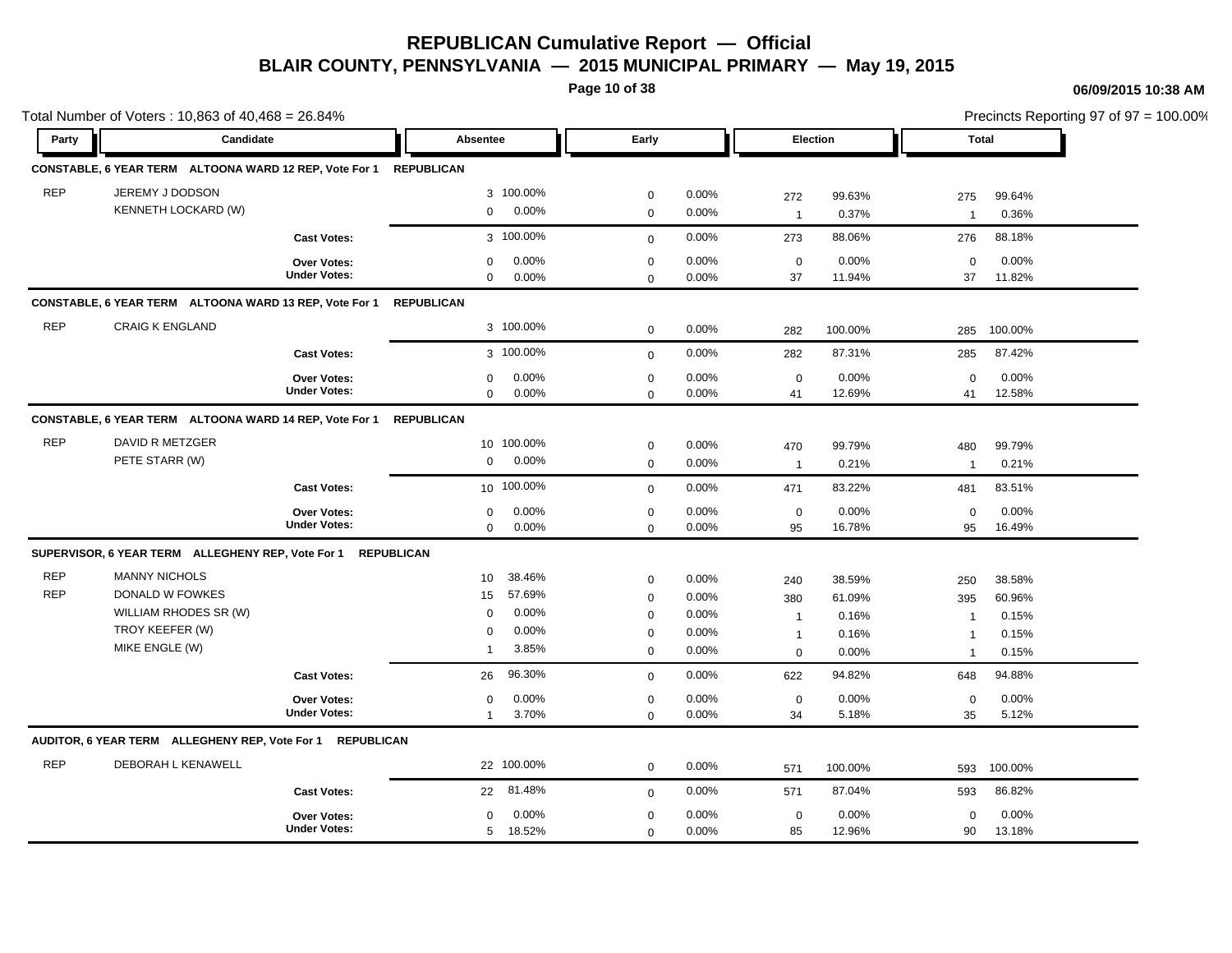**Page 11 of 38**

|            | Total Number of Voters: 10,863 of 40,468 = 26.84%                   |                     |             |        |             |          |                |         | Precincts Reporting 97 of 97 = 100.00% |         |  |
|------------|---------------------------------------------------------------------|---------------------|-------------|--------|-------------|----------|----------------|---------|----------------------------------------|---------|--|
| Party      | Candidate                                                           |                     | Absentee    |        | Early       |          | Election       |         | <b>Total</b>                           |         |  |
|            | AUDITOR, 2 YEAR UNEXPIRED TERM ALLEGHENY REP, Vote For 1 REPUBLICAN |                     |             |        |             |          |                |         |                                        |         |  |
| <b>REP</b> | <b>LISA D SPANGLER</b>                                              |                     | 21 100.00%  |        | $\mathbf 0$ | 0.00%    | 561            | 99.82%  | 582                                    | 99.83%  |  |
|            | JENNIFER EGER (W)                                                   |                     | $\mathbf 0$ | 0.00%  | $\mathbf 0$ | 0.00%    | $\overline{1}$ | 0.18%   | $\overline{1}$                         | 0.17%   |  |
|            |                                                                     | <b>Cast Votes:</b>  | 21          | 77.78% | $\mathbf 0$ | 0.00%    | 562            | 85.67%  | 583                                    | 85.36%  |  |
|            |                                                                     | Over Votes:         | $\mathbf 0$ | 0.00%  | $\mathbf 0$ | 0.00%    | $\mathbf 0$    | 0.00%   | $\mathbf 0$                            | 0.00%   |  |
|            |                                                                     | <b>Under Votes:</b> | 6           | 22.22% | $\mathbf 0$ | $0.00\%$ | 94             | 14.33%  | 100                                    | 14.64%  |  |
|            | CONSTABLE, 6 YEAR TERM ALLEGHENY REP, Vote For 1                    | <b>REPUBLICAN</b>   |             |        |             |          |                |         |                                        |         |  |
|            | No Candidate Filed (W)                                              |                     | $\mathbf 0$ | 0.00%  | $\mathbf 0$ | 0.00%    | $\mathbf 0$    | 0.00%   | $\mathbf 0$                            | 0.00%   |  |
|            | KEVIN WALTERS (W)                                                   |                     | $\mathbf 0$ | 0.00%  | $\mathbf 0$ | 0.00%    | $\mathbf{1}$   | 4.55%   | $\overline{1}$                         | 4.55%   |  |
|            | TROY KEEFER (W)                                                     |                     | $\mathbf 0$ | 0.00%  | $\pmb{0}$   | 0.00%    | $\overline{1}$ | 4.55%   | $\overline{1}$                         | 4.55%   |  |
|            | DAVID C TEETER (W)                                                  |                     | $\mathbf 0$ | 0.00%  | $\mathbf 0$ | 0.00%    | $\overline{1}$ | 4.55%   | $\overline{1}$                         | 4.55%   |  |
|            | JOHN R T SNYDER (W)                                                 |                     | $\mathbf 0$ | 0.00%  | $\mathbf 0$ | 0.00%    | $\mathbf{1}$   | 4.55%   | $\overline{1}$                         | 4.55%   |  |
|            | ERIC SHOCK (W)                                                      |                     | $\Omega$    | 0.00%  | $\mathbf 0$ | 0.00%    | $\mathbf{1}$   | 4.55%   | $\overline{1}$                         | 4.55%   |  |
|            | RAY SPIERSS (W)                                                     |                     | $\mathbf 0$ | 0.00%  | $\mathbf 0$ | 0.00%    | $\overline{1}$ | 4.55%   | $\overline{1}$                         | 4.55%   |  |
|            | RICHARD KIDD (W)                                                    |                     | $\mathbf 0$ | 0.00%  | $\mathbf 0$ | 0.00%    | $\overline{1}$ | 4.55%   | $\overline{1}$                         | 4.55%   |  |
|            | GOODFELLOW KENNETH (W)                                              |                     | $\mathbf 0$ | 0.00%  | $\mathbf 0$ | 0.00%    | $\overline{1}$ | 4.55%   | $\mathbf 1$                            | 4.55%   |  |
|            | RAYMOND NEBELSKI JR (W)                                             |                     | $\Omega$    | 0.00%  | $\mathbf 0$ | 0.00%    | $\overline{2}$ | 9.09%   | $\overline{2}$                         | 9.09%   |  |
|            | TOMMY FEDESCO JR (W)                                                |                     | $\Omega$    | 0.00%  | $\mathbf 0$ | 0.00%    | $\mathbf{1}$   | 4.55%   |                                        | 4.55%   |  |
|            | JOSEPH C HARTEIS (W)                                                |                     | $\Omega$    | 0.00%  | $\mathbf 0$ | 0.00%    | 3              | 13.64%  | 3                                      | 13.64%  |  |
|            | DOUGLAS HARKER (W)                                                  |                     | $\mathbf 0$ | 0.00%  | $\mathbf 0$ | 0.00%    | -1             | 4.55%   | $\overline{\mathbf{1}}$                | 4.55%   |  |
|            | DONALD FOWKES (W)                                                   |                     | 0           | 0.00%  | $\pmb{0}$   | 0.00%    | $\mathbf{1}$   | 4.55%   | 1                                      | 4.55%   |  |
|            | CRAIG ENGLAND (W)                                                   |                     | $\mathbf 0$ | 0.00%  | $\mathbf 0$ | 0.00%    | $\overline{1}$ | 4.55%   | $\mathbf 1$                            | 4.55%   |  |
|            | DOUGLAS DIBERT (W)                                                  |                     | $\Omega$    | 0.00%  | $\mathbf 0$ | 0.00%    | 2              | 9.09%   | 2                                      | 9.09%   |  |
|            | DONALD CONNER (W)                                                   |                     | $\Omega$    | 0.00%  | $\mathbf 0$ | 0.00%    | $\mathbf{1}$   | 4.55%   | $\overline{\phantom{a}}$               | 4.55%   |  |
|            | TOBIN CIVILS (W)                                                    |                     | $\mathbf 0$ | 0.00%  | $\mathbf 0$ | 0.00%    | $\overline{1}$ | 4.55%   | $\overline{1}$                         | 4.55%   |  |
|            | TYLER BURCHFIELD (W)                                                |                     | 0           | 0.00%  | $\mathbf 0$ | 0.00%    | $\overline{1}$ | 4.55%   | $\overline{1}$                         | 4.55%   |  |
|            |                                                                     | <b>Cast Votes:</b>  | $\Omega$    | 0.00%  | $\mathbf 0$ | 0.00%    | 22             | 3.35%   | 22                                     | 3.22%   |  |
|            |                                                                     | Over Votes:         | $\mathbf 0$ | 0.00%  | $\mathbf 0$ | 0.00%    | $\mathbf 0$    | 0.00%   | $\mathbf 0$                            | 0.00%   |  |
|            |                                                                     | <b>Under Votes:</b> | 27 100.00%  |        | $\mathbf 0$ | 0.00%    | 634            | 96.65%  | 661                                    | 96.78%  |  |
|            | COUNCIL, 4 YEAR TERM ALLEGHENY 4 THB REP, Vote For 2 REPUBLICAN     |                     |             |        |             |          |                |         |                                        |         |  |
|            | No Candidate Filed (W)                                              |                     | $\mathbf 0$ | 0.00%  | $\mathbf 0$ | 0.00%    | $\mathbf 0$    | 0.00%   | $\mathbf 0$                            | 0.00%   |  |
|            |                                                                     | <b>Cast Votes:</b>  | $\mathbf 0$ | 0.00%  | $\mathbf 0$ | 0.00%    | $\mathbf 0$    | 0.00%   | $\mathbf 0$                            | 0.00%   |  |
|            |                                                                     | <b>Over Votes:</b>  | 0           | 0.00%  | $\mathbf 0$ | 0.00%    | $\mathbf 0$    | 0.00%   | $\Omega$                               | 0.00%   |  |
|            |                                                                     | <b>Under Votes:</b> | $\mathbf 0$ | 0.00%  | $\mathbf 0$ | 0.00%    | 4              | 100.00% | $\overline{4}$                         | 100.00% |  |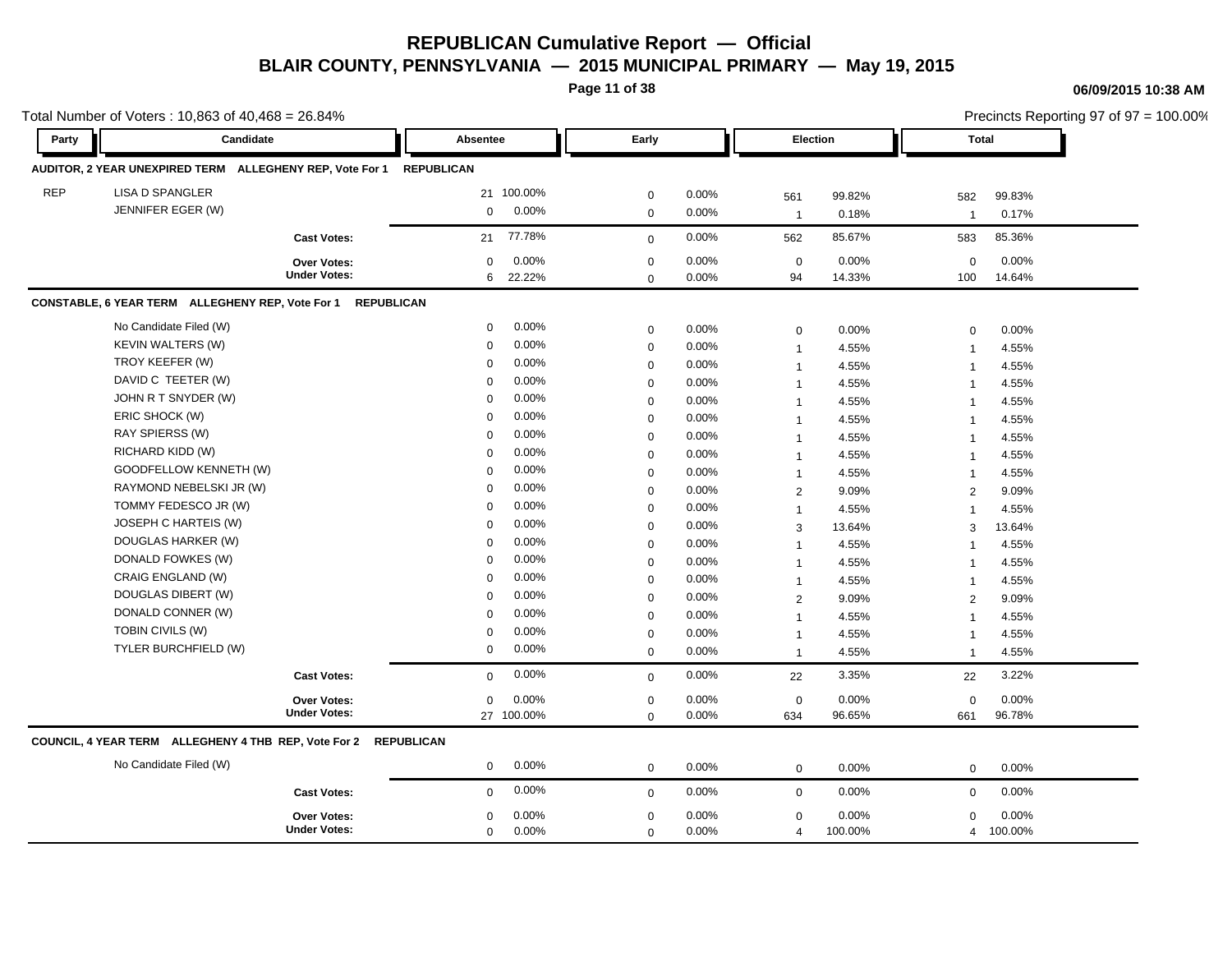**Page 12 of 38**

#### **06/09/2015 10:38 AM**

|            | Total Number of Voters: 10,863 of 40,468 = 26.84%       |                                           |                                    |                         |                |                               |                  | Precincts Reporting 97 of 97 = 100.00% |                  |  |
|------------|---------------------------------------------------------|-------------------------------------------|------------------------------------|-------------------------|----------------|-------------------------------|------------------|----------------------------------------|------------------|--|
| Party      | Candidate                                               |                                           | Absentee                           | Early                   |                | Election                      |                  |                                        | <b>Total</b>     |  |
|            | CONSTABLE, 6 YEAR TERM ALLEGHENY 4 THB REP, Vote For 1  |                                           | <b>REPUBLICAN</b>                  |                         |                |                               |                  |                                        |                  |  |
|            | No Candidate Filed (W)                                  |                                           | 0.00%<br>0                         | $\mathbf 0$             | 0.00%          | $\mathbf 0$                   | 0.00%            | $\mathbf 0$                            | 0.00%            |  |
|            |                                                         | <b>Cast Votes:</b>                        | 0.00%<br>$\mathbf 0$               | $\mathbf 0$             | 0.00%          | $\mathbf 0$                   | 0.00%            | $\mathbf 0$                            | 0.00%            |  |
|            |                                                         | <b>Over Votes:</b><br><b>Under Votes:</b> | 0.00%<br>0<br>0.00%<br>$\mathbf 0$ | $\mathbf 0$<br>$\Omega$ | 0.00%<br>0.00% | $\mathbf 0$<br>$\overline{2}$ | 0.00%<br>100.00% | $\mathbf 0$<br>$\overline{2}$          | 0.00%<br>100.00% |  |
|            | SUPERVISOR, 6 YEAR TERM ANTIS REP, Vote For 1           | <b>REPUBLICAN</b>                         |                                    |                         |                |                               |                  |                                        |                  |  |
| <b>REP</b> | <b>KENNETH HOSTLER</b>                                  |                                           | 37.50%<br>3                        | $\mathbf 0$             | 0.00%          | 223                           | 45.23%           | 226                                    | 45.11%           |  |
| <b>REP</b> | <b>WILLIAM D PLUMMER</b>                                |                                           | 12.50%<br>$\mathbf{1}$             | $\mathbf 0$             | 0.00%          | 170                           | 34.48%           | 171                                    | 34.13%           |  |
| <b>REP</b> | KAREN L FLETCHER                                        |                                           | 50.00%<br>4                        | $\mathbf 0$             | 0.00%          | 99                            | 20.08%           | 103                                    | 20.56%           |  |
|            | DAVID SHILDT (W)                                        |                                           | 0.00%<br>$\mathbf 0$               | $\mathbf 0$             | 0.00%          | $\mathbf{1}$                  | 0.20%            | $\overline{1}$                         | 0.20%            |  |
|            |                                                         | <b>Cast Votes:</b>                        | 8 100.00%                          | $\mathbf 0$             | 0.00%          | 493                           | 95.17%           | 501                                    | 95.25%           |  |
|            |                                                         | Over Votes:                               | 0.00%<br>$\mathbf 0$               | $\mathbf 0$             | 0.00%          | $\mathbf 0$                   | 0.00%            | $\mathbf 0$                            | 0.00%            |  |
|            |                                                         | <b>Under Votes:</b>                       | 0.00%<br>$\mathbf 0$               | $\mathbf 0$             | 0.00%          | 25                            | 4.83%            | 25                                     | 4.75%            |  |
|            | SUPERVISOR, 2 YEAR UNEXPIRED TERM ANTIS REP, Vote For 1 |                                           | <b>REPUBLICAN</b>                  |                         |                |                               |                  |                                        |                  |  |
| <b>REP</b> | DAVID A WORTHING                                        |                                           | 7 100.00%                          | $\boldsymbol{0}$        | 0.00%          | 435                           | 99.32%           | 442                                    | 99.33%           |  |
|            | MELANIE SHILDT (W)                                      |                                           | 0.00%<br>$\mathbf 0$               | $\mathbf 0$             | 0.00%          | $\mathbf{1}$                  | 0.23%            | $\overline{1}$                         | 0.22%            |  |
|            | RALPH DALE EARNHARDT (W)                                |                                           | 0.00%<br>$\mathbf 0$               | $\mathbf 0$             | 0.00%          | $\mathbf{1}$                  | 0.23%            | $\mathbf 1$                            | 0.22%            |  |
|            | CHARLE TAYLERR (W)                                      |                                           | 0.00%<br>$\mathbf 0$               | $\mathbf 0$             | 0.00%          | $\mathbf{1}$                  | 0.23%            | $\overline{1}$                         | 0.22%            |  |
|            |                                                         | <b>Cast Votes:</b>                        | 87.50%<br>$\overline{7}$           | $\mathbf 0$             | 0.00%          | 438                           | 84.56%           | 445                                    | 84.60%           |  |
|            |                                                         | Over Votes:                               | 0<br>0.00%                         | $\mathbf 0$             | 0.00%          | $\mathbf 0$                   | 0.00%            | $\mathbf 0$                            | 0.00%            |  |
|            |                                                         | <b>Under Votes:</b>                       | $\mathbf{1}$<br>12.50%             | $\mathbf 0$             | 0.00%          | 80                            | 15.44%           | 81                                     | 15.40%           |  |
|            | AUDITOR, 6 YEAR TERM ANTIS REP, Vote For 1              | <b>REPUBLICAN</b>                         |                                    |                         |                |                               |                  |                                        |                  |  |
|            | No Candidate Filed (W)                                  |                                           | 0.00%<br>$\mathbf 0$               | $\mathbf 0$             | 0.00%          | $\pmb{0}$                     | 0.00%            | $\mathbf 0$                            | 0.00%            |  |
|            | TYLER LUCAS (W)                                         |                                           | 0.00%<br>0                         | $\mathbf 0$             | $0.00\%$       | $\mathbf{1}$                  | 33.33%           | $\overline{1}$                         | 33.33%           |  |
|            | STAN BAKER (W)                                          |                                           | 0.00%<br>0                         | $\mathbf 0$             | 0.00%          | $\overline{2}$                | 66.67%           | 2                                      | 66.67%           |  |
|            |                                                         | <b>Cast Votes:</b>                        | 0.00%<br>$\mathbf 0$               | $\mathbf 0$             | 0.00%          | 3                             | 0.58%            | 3                                      | 0.57%            |  |
|            |                                                         | Over Votes:                               | 0.00%<br>$\mathbf 0$               | $\mathbf 0$             | 0.00%          | $\mathbf 0$                   | 0.00%            | $\mathbf 0$                            | 0.00%            |  |
|            |                                                         | <b>Under Votes:</b>                       | 8 100.00%                          | $\mathbf 0$             | 0.00%          | 515                           | 99.42%           | 523                                    | 99.43%           |  |
|            | CONSTABLE, 6 YEAR TERM ANTIS REP, Vote For 1            | <b>REPUBLICAN</b>                         |                                    |                         |                |                               |                  |                                        |                  |  |
| <b>REP</b> | DONALD M SIPES                                          |                                           | 7 100.00%                          | $\mathbf 0$             | 0.00%          | 448                           | 100.00%          | 455                                    | 100.00%          |  |
|            |                                                         | <b>Cast Votes:</b>                        | 87.50%<br>$\overline{7}$           | $\mathbf 0$             | 0.00%          | 448                           | 86.49%           | 455                                    | 86.50%           |  |
|            |                                                         | Over Votes:                               | 0.00%<br>0                         | 0                       | 0.00%          | $\mathbf 0$                   | 0.00%            | 0                                      | 0.00%            |  |
|            |                                                         | <b>Under Votes:</b>                       | 1 12.50%                           | $\mathbf 0$             | 0.00%          | 70                            | 13.51%           | 71                                     | 13.50%           |  |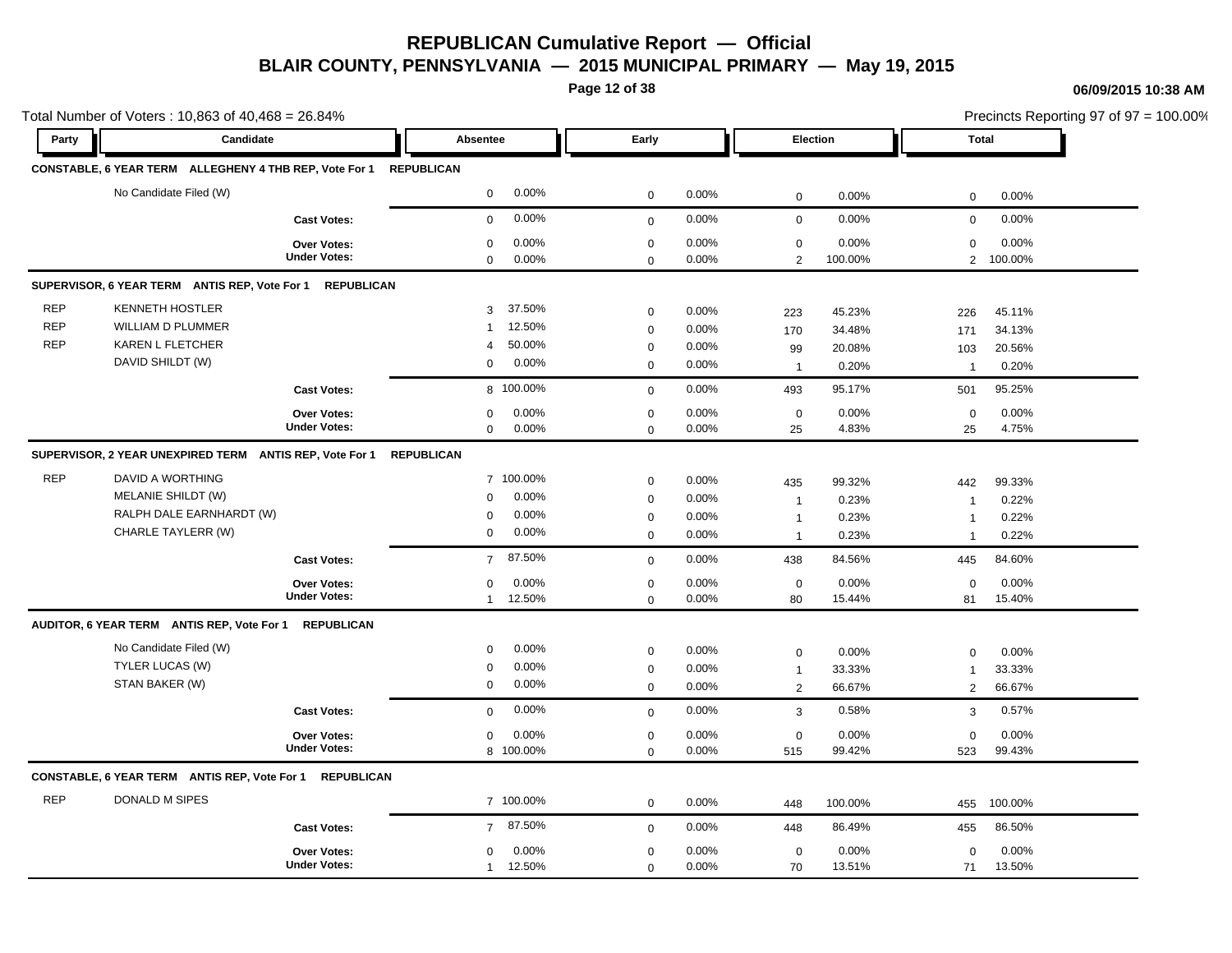**Page 13 of 38**

#### **06/09/2015 10:38 AM**

|                | Total Number of Voters: 10,863 of 40,468 = 26.84%        |                         |             |       |                |        |                         | Precincts Reporting 97 of 97 = 100.00% |
|----------------|----------------------------------------------------------|-------------------------|-------------|-------|----------------|--------|-------------------------|----------------------------------------|
| Party          | Candidate                                                | Absentee                | Early       |       | Election       |        | Total                   |                                        |
|                | MAYOR, 2 YEAR UNEXPIRED TERM BELLWOOD REP, Vote For 1    | <b>REPUBLICAN</b>       |             |       |                |        |                         |                                        |
| <b>REP</b>     | <b>JOHN WINESICKLE</b>                                   | 1 100.00%               | $\mathbf 0$ | 0.00% | 73             | 94.81% | 74                      | 94.87%                                 |
|                | CATHY DIETZEL (W)                                        | 0.00%<br>0              | $\mathbf 0$ | 0.00% | $\mathbf{1}$   | 1.30%  | $\overline{1}$          | 1.28%                                  |
|                | SEAN CLAPPER (W)                                         | 0.00%<br>$\mathbf 0$    | $\mathbf 0$ | 0.00% | $\mathbf{1}$   | 1.30%  | $\overline{1}$          | 1.28%                                  |
|                | C SCOTT BOYER (W)                                        | 0.00%<br>$\mathbf 0$    | $\mathbf 0$ | 0.00% | $\mathbf{1}$   | 1.30%  | $\mathbf 1$             | 1.28%                                  |
|                | WILLIAM ABBOTT (W)                                       | 0.00%<br>0              | $\mathbf 0$ | 0.00% | $\mathbf{1}$   | 1.30%  | $\overline{1}$          | 1.28%                                  |
|                | <b>Cast Votes:</b>                                       | 100.00%<br>$\mathbf{1}$ | $\mathbf 0$ | 0.00% | 77             | 84.62% | 78                      | 84.78%                                 |
|                | Over Votes:                                              | 0.00%<br>0              | $\mathbf 0$ | 0.00% | $\mathbf 0$    | 0.00%  | $\mathbf 0$             | 0.00%                                  |
|                | <b>Under Votes:</b>                                      | $0.00\%$<br>$\mathbf 0$ | $\mathbf 0$ | 0.00% | 14             | 15.38% | 14                      | 15.22%                                 |
|                | COUNCIL, 4 YEAR TERM BELLWOOD REP, Vote For 3 REPUBLICAN |                         |             |       |                |        |                         |                                        |
|                | No Candidate Filed (W)                                   | 0.00%<br>$\mathbf 0$    | $\mathbf 0$ | 0.00% | $\mathbf 0$    | 0.00%  | $\mathbf 0$             | 0.00%                                  |
|                | DAVID SNYDER JR (W)                                      | 0.00%<br>$\mathbf 0$    | $\mathbf 0$ | 0.00% | $\overline{4}$ | 36.36% | $\overline{4}$          | 36.36%                                 |
|                | DAVID TAYLOR (W)                                         | 0.00%<br>$\mathbf 0$    | $\mathbf 0$ | 0.00% | $\mathbf{1}$   | 9.09%  | $\mathbf 1$             | 9.09%                                  |
|                | BRYAN SPIKER (W)                                         | 0.00%<br>$\mathbf 0$    | $\mathbf 0$ | 0.00% | $\mathbf{1}$   | 9.09%  | -1                      | 9.09%                                  |
| DOUG SLOEY (W) |                                                          | 0.00%<br>$\mathbf 0$    | $\mathbf 0$ | 0.00% | $\mathbf{1}$   | 9.09%  | $\overline{\mathbf{1}}$ | 9.09%                                  |
|                | JON C RUSSIN (W)                                         | 0.00%<br>$\Omega$       | $\mathbf 0$ | 0.00% | $\mathbf{1}$   | 9.09%  | $\mathbf 1$             | 9.09%                                  |
| NAOMI POE (W)  |                                                          | 0.00%<br>$\Omega$       | $\mathbf 0$ | 0.00% | $\mathbf{1}$   | 9.09%  | -1                      | 9.09%                                  |
|                | CATHY DIETZEL (W)                                        | 0.00%<br>$\mathbf 0$    | $\mathbf 0$ | 0.00% | $\mathbf{1}$   | 9.09%  | $\mathbf 1$             | 9.09%                                  |
|                | JOHN L CERRO (W)                                         | 0.00%<br>$\mathbf 0$    | $\mathbf 0$ | 0.00% | $\mathbf{1}$   | 9.09%  | $\overline{1}$          | 9.09%                                  |
|                | <b>Cast Votes:</b>                                       | $0.00\%$<br>$\mathbf 0$ | $\mathbf 0$ | 0.00% | 11             | 4.03%  | 11                      | 3.99%                                  |
|                | Over Votes:                                              | 0.00%<br>0              | $\mathbf 0$ | 0.00% | $\mathbf 0$    | 0.00%  | $\mathbf 0$             | 0.00%                                  |
|                | <b>Under Votes:</b>                                      | 3 100.00%               | $\mathbf 0$ | 0.00% | 262            | 95.97% | 265                     | 96.01%                                 |
|                | COUNCIL, 2 YEAR UNEXPIRED TERM BELLWOOD REP, Vote For 1  | <b>REPUBLICAN</b>       |             |       |                |        |                         |                                        |
|                | No Candidate Filed (W)                                   | 0.00%<br>$\mathbf 0$    | $\mathbf 0$ | 0.00% | $\mathbf 0$    | 0.00%  | $\mathbf 0$             | 0.00%                                  |
| DOUG SLOEY (W) |                                                          | $0.00\%$<br>$\mathbf 0$ | $\mathbf 0$ | 0.00% | $\mathbf{1}$   | 25.00% | $\overline{1}$          | 25.00%                                 |
|                | DAVID SNYDER JR (W)                                      | 0.00%<br>$\mathbf 0$    | $\mathbf 0$ | 0.00% | $\mathbf{1}$   | 25.00% | -1                      | 25.00%                                 |
|                | CATHY DIETZEL (W)                                        | 0.00%<br>$\mathbf 0$    | $\mathbf 0$ | 0.00% | $\mathbf{1}$   | 25.00% | -1                      | 25.00%                                 |
|                | JOHN L CERRO (W)                                         | $0.00\%$<br>$\mathbf 0$ | $\mathbf 0$ | 0.00% | $\mathbf{1}$   | 25.00% | $\mathbf 1$             | 25.00%                                 |
|                | <b>Cast Votes:</b>                                       | 0.00%<br>$\mathbf 0$    | $\mathbf 0$ | 0.00% | $\overline{4}$ | 4.40%  | $\overline{4}$          | 4.35%                                  |
|                | <b>Over Votes:</b>                                       | $0.00\%$<br>0           | $\mathbf 0$ | 0.00% | $\mathbf 0$    | 0.00%  | $\mathbf 0$             | 0.00%                                  |
|                | <b>Under Votes:</b>                                      | 1 100.00%               | $\mathbf 0$ | 0.00% | 87             | 95.60% | 88                      | 95.65%                                 |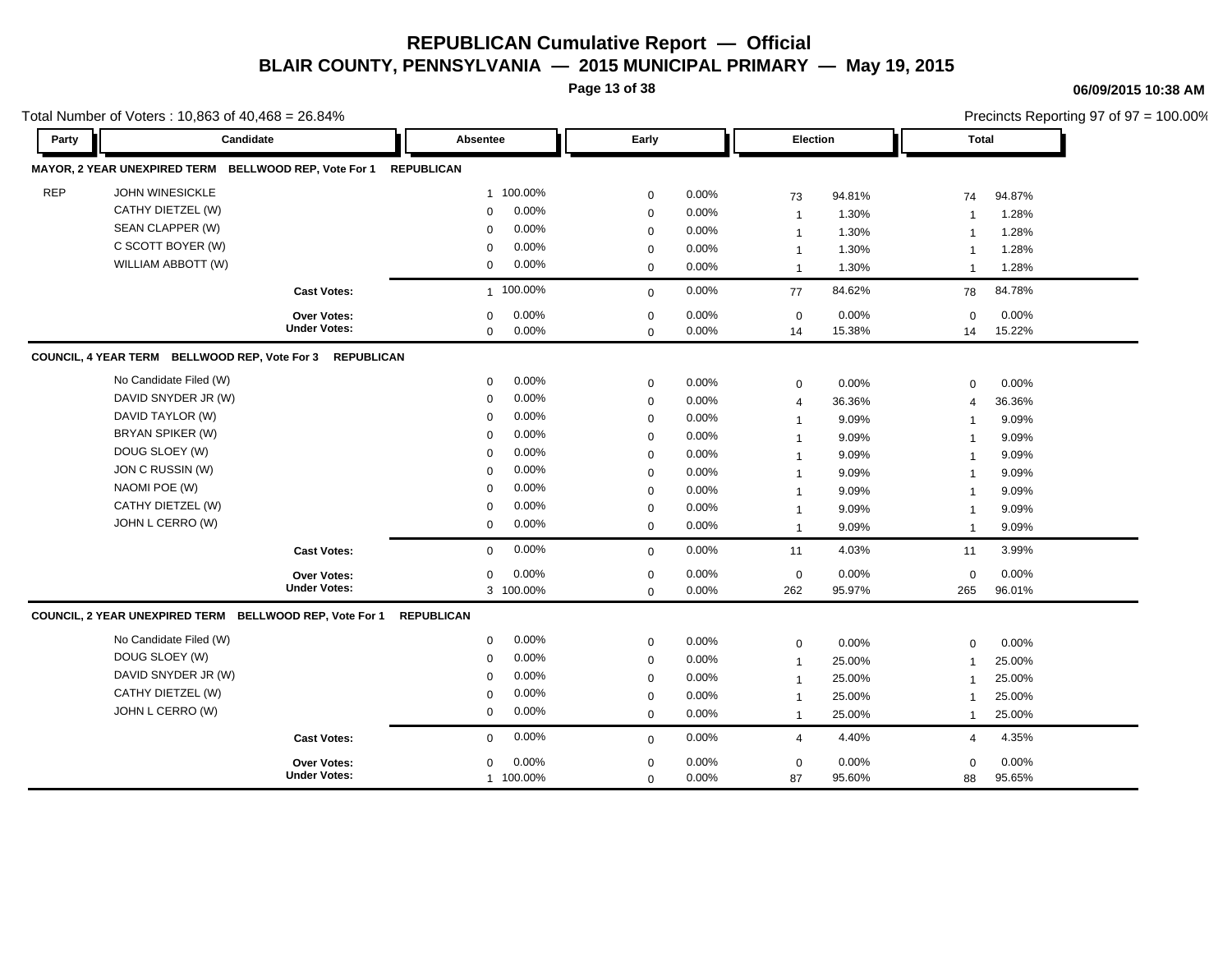**Page 14 of 38**

### **06/09/2015 10:38 AM**

 $= 100.00\%$ 

|            | Total Number of Voters: 10,863 of 40,468 = 26.84%            |                     |                       |              |       |                |         | Precincts Reporting 97 of 97 = 100.00% |         |  |
|------------|--------------------------------------------------------------|---------------------|-----------------------|--------------|-------|----------------|---------|----------------------------------------|---------|--|
| Party      | Candidate                                                    |                     | Absentee              | Early        |       | Election       |         | <b>Total</b>                           |         |  |
|            | CONSTABLE, 6 YEAR TERM BELLWOOD REP, Vote For 1 REPUBLICAN   |                     |                       |              |       |                |         |                                        |         |  |
|            | No Candidate Filed (W)                                       |                     | 0.00%<br>$\mathbf 0$  | $\mathbf 0$  | 0.00% | $\mathbf 0$    | 0.00%   | 0                                      | 0.00%   |  |
|            | CHRISTOPHER CREEK (W)                                        |                     | 0.00%<br>$\mathbf 0$  | $\mathbf 0$  | 0.00% | $\overline{1}$ | 100.00% | $\mathbf{1}$                           | 100.00% |  |
|            |                                                              | <b>Cast Votes:</b>  | 0.00%<br>$\mathbf{0}$ | $\mathbf{0}$ | 0.00% | $\overline{1}$ | 1.10%   | $\mathbf{1}$                           | 1.09%   |  |
|            |                                                              | Over Votes:         | 0.00%<br>$\mathbf 0$  | $\mathbf 0$  | 0.00% | $\mathbf 0$    | 0.00%   | $\mathbf 0$                            | 0.00%   |  |
|            |                                                              | <b>Under Votes:</b> | 1 100.00%             | $\mathbf 0$  | 0.00% | 90             | 98.90%  | 91                                     | 98.91%  |  |
|            | SUPERVISOR, 6 YEAR TERM BLAIR REP, Vote For 1 REPUBLICAN     |                     |                       |              |       |                |         |                                        |         |  |
| <b>REP</b> | EDWARD M SILVETTI                                            |                     | 9 100.00%             | $\mathbf 0$  | 0.00% | 428            | 100.00% | 437                                    | 100.00% |  |
|            |                                                              | <b>Cast Votes:</b>  | g 100.00%             | $\mathbf{0}$ | 0.00% | 428            | 83.59%  | 437                                    | 83.88%  |  |
|            |                                                              | Over Votes:         | 0.00%<br>$\mathbf 0$  | $\mathbf 0$  | 0.00% | $\mathbf 0$    | 0.00%   | $\mathbf 0$                            | 0.00%   |  |
|            |                                                              | <b>Under Votes:</b> | 0.00%<br>$\mathbf 0$  | $\mathbf 0$  | 0.00% | 84             | 16.41%  | 84                                     | 16.12%  |  |
|            | AUDITOR, 6 YEAR TERM BLAIR REP, Vote For 1                   | <b>REPUBLICAN</b>   |                       |              |       |                |         |                                        |         |  |
|            | No Candidate Filed (W)                                       |                     | 0.00%<br>$\mathbf 0$  | $\mathbf 0$  | 0.00% | $\mathbf 0$    | 0.00%   | $\Omega$                               | 0.00%   |  |
|            | <b>JOHN YOUNG (W)</b>                                        |                     | 0.00%<br>$\mathbf 0$  | $\pmb{0}$    | 0.00% | $\overline{1}$ | 25.00%  | $\overline{1}$                         | 25.00%  |  |
|            | LOIS KANESHKI (W)                                            |                     | 0.00%<br>$\Omega$     | $\mathbf 0$  | 0.00% | -1             | 25.00%  | -1                                     | 25.00%  |  |
|            | YOUNG JOHN (W)                                               |                     | 0.00%<br>$\Omega$     | $\mathbf 0$  | 0.00% | -1             | 25.00%  | 1                                      | 25.00%  |  |
|            | PAUL AMIGH (W)                                               |                     | 0.00%<br>$\mathbf 0$  | $\mathbf 0$  | 0.00% | $\overline{1}$ | 25.00%  | $\mathbf{1}$                           | 25.00%  |  |
|            |                                                              | <b>Cast Votes:</b>  | 0.00%<br>$\mathbf 0$  | $\mathbf{0}$ | 0.00% | $\overline{4}$ | 0.78%   | $\overline{4}$                         | 0.77%   |  |
|            |                                                              | <b>Over Votes:</b>  | 0.00%<br>$\mathbf 0$  | $\mathbf 0$  | 0.00% | $\mathbf 0$    | 0.00%   | $\mathbf 0$                            | 0.00%   |  |
|            |                                                              | <b>Under Votes:</b> | 9 100.00%             | $\mathbf 0$  | 0.00% | 508            | 99.22%  | 517                                    | 99.23%  |  |
|            | CONSTABLE, 6 YEAR TERM BLAIR REP, Vote For 1 REPUBLICAN      |                     |                       |              |       |                |         |                                        |         |  |
| <b>REP</b> | RICHARD KIDD                                                 |                     | 8 100.00%             | $\mathbf 0$  | 0.00% | 407            | 99.75%  | 415                                    | 99.76%  |  |
|            | JOHN J VERBA (W)                                             |                     | 0.00%<br>$\mathbf 0$  | $\pmb{0}$    | 0.00% | $\overline{1}$ | 0.25%   | $\overline{1}$                         | 0.24%   |  |
|            |                                                              | <b>Cast Votes:</b>  | 88.89%<br>8           | $\mathbf 0$  | 0.00% | 408            | 79.69%  | 416                                    | 79.85%  |  |
|            |                                                              | Over Votes:         | 0.00%<br>0            | $\mathbf 0$  | 0.00% | $\mathbf 0$    | 0.00%   | 0                                      | 0.00%   |  |
|            |                                                              | <b>Under Votes:</b> | 1 11.11%              | $\mathbf 0$  | 0.00% | 104            | 20.31%  | 105                                    | 20.15%  |  |
|            | SUPERVISOR, 6 YEAR TERM CATHARINE REP, Vote For 1 REPUBLICAN |                     |                       |              |       |                |         |                                        |         |  |
| <b>REP</b> | <b>KENNETH T BRENNEMAN</b>                                   |                     | 0.00%<br>$\mathbf 0$  | $\mathbf 0$  | 0.00% | 67             | 100.00% | 67                                     | 100.00% |  |
|            |                                                              | <b>Cast Votes:</b>  | 0.00%<br>$\mathbf 0$  | $\mathbf 0$  | 0.00% | 67             | 91.78%  | 67                                     | 91.78%  |  |
|            |                                                              | Over Votes:         | 0.00%<br>$\mathbf 0$  | $\mathbf 0$  | 0.00% | $\mathbf 0$    | 0.00%   | $\mathbf 0$                            | 0.00%   |  |
|            |                                                              | <b>Under Votes:</b> | $\mathbf 0$<br>0.00%  | $\mathbf 0$  | 0.00% | 6              | 8.22%   | 6                                      | 8.22%   |  |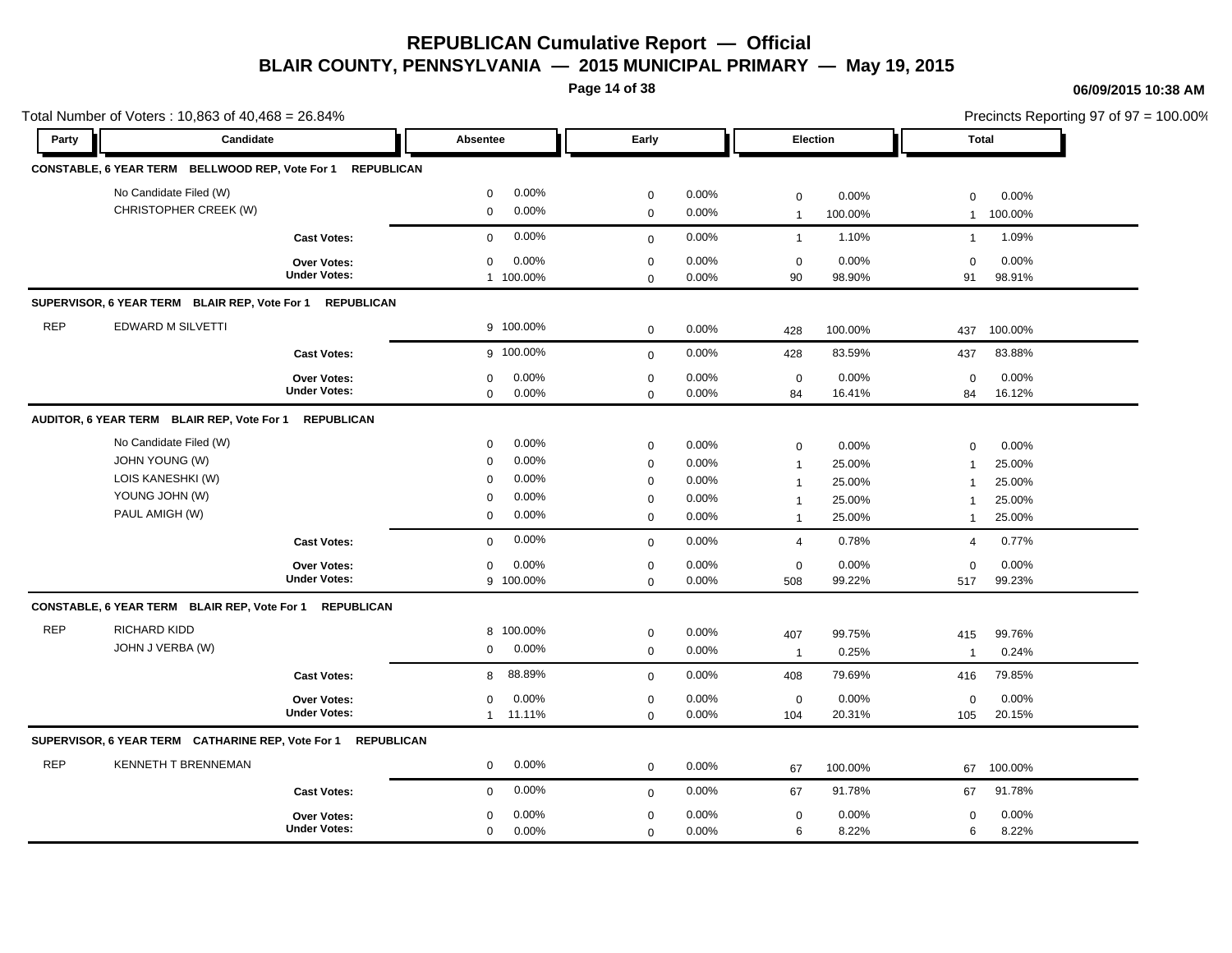**Page 15 of 38**

### **06/09/2015 10:38 AM**

|            | Total Number of Voters: 10,863 of 40,468 = 26.84%                   |                     |                        |              |       |                |         |                | Precincts Reporting 97 of 97 = 100.00% |
|------------|---------------------------------------------------------------------|---------------------|------------------------|--------------|-------|----------------|---------|----------------|----------------------------------------|
| Party      | Candidate                                                           |                     | Absentee               | Early        |       | Election       |         | <b>Total</b>   |                                        |
|            | AUDITOR, 6 YEAR TERM CATHARINE REP, Vote For 1 REPUBLICAN           |                     |                        |              |       |                |         |                |                                        |
|            | No Candidate Filed (W)                                              |                     | 0.00%<br>$\mathbf 0$   | $\mathbf 0$  | 0.00% | $\mathbf 0$    | 0.00%   | $\mathbf 0$    | 0.00%                                  |
|            | ARIANNE WADDINGTON (W)                                              |                     | 0.00%<br>0             | $\mathbf 0$  | 0.00% | $\mathbf{1}$   | 50.00%  | $\mathbf{1}$   | 50.00%                                 |
|            | LOUIS BRENNEMAN (W)                                                 |                     | 0.00%<br>0             | $\mathbf 0$  | 0.00% | $\overline{1}$ | 50.00%  | $\mathbf{1}$   | 50.00%                                 |
|            |                                                                     | <b>Cast Votes:</b>  | 0.00%<br>$\mathbf{0}$  | $\mathbf 0$  | 0.00% | 2              | 2.74%   | 2              | 2.74%                                  |
|            |                                                                     | Over Votes:         | 0.00%<br>$\mathbf 0$   | $\mathbf 0$  | 0.00% | $\mathbf 0$    | 0.00%   | $\mathbf 0$    | 0.00%                                  |
|            |                                                                     | <b>Under Votes:</b> | $\mathbf 0$<br>0.00%   | $\mathbf 0$  | 0.00% | 71             | 97.26%  | 71             | 97.26%                                 |
|            | AUDITOR, 4 YEAR UNEXPIRED TERM CATHARINE REP, Vote For 1 REPUBLICAN |                     |                        |              |       |                |         |                |                                        |
|            | No Candidate Filed (W)                                              |                     | 0.00%<br>$\mathbf{0}$  | $\mathbf 0$  | 0.00% | $\mathbf 0$    | 0.00%   | $\mathbf 0$    | 0.00%                                  |
|            |                                                                     | <b>Cast Votes:</b>  | 0.00%<br>$\mathbf 0$   | $\mathbf 0$  | 0.00% | $\mathbf 0$    | 0.00%   | $\mathbf 0$    | 0.00%                                  |
|            |                                                                     | <b>Over Votes:</b>  | 0.00%<br>$\mathbf 0$   | $\mathbf 0$  | 0.00% | $\mathbf 0$    | 0.00%   | $\mathbf 0$    | 0.00%                                  |
|            |                                                                     | <b>Under Votes:</b> | $\mathbf 0$<br>0.00%   | $\mathbf 0$  | 0.00% | 73             | 100.00% | 73             | 100.00%                                |
|            | AUDITOR, 2 YEAR UNEXPIRED TERM CATHARINE REP, Vote For 1            |                     | <b>REPUBLICAN</b>      |              |       |                |         |                |                                        |
|            | No Candidate Filed (W)                                              |                     | 0.00%<br>$\mathbf 0$   | $\mathbf 0$  | 0.00% | $\mathbf 0$    | 0.00%   | 0              | 0.00%                                  |
|            |                                                                     | <b>Cast Votes:</b>  | 0.00%<br>$\mathbf 0$   | $\mathbf 0$  | 0.00% | $\mathbf 0$    | 0.00%   | $\mathbf 0$    | 0.00%                                  |
|            |                                                                     | <b>Over Votes:</b>  | 0.00%<br>0             | 0            | 0.00% | 0              | 0.00%   | $\mathbf 0$    | 0.00%                                  |
|            |                                                                     | <b>Under Votes:</b> | 0.00%<br>$\mathbf 0$   | $\mathbf 0$  | 0.00% | 73             | 100.00% | 73             | 100.00%                                |
|            | CONSTABLE, 6 YEAR TERM CATHARINE REP, Vote For 1 REPUBLICAN         |                     |                        |              |       |                |         |                |                                        |
|            | No Candidate Filed (W)                                              |                     | 0.00%<br>$\mathbf 0$   | $\mathbf 0$  | 0.00% | $\mathbf 0$    | 0.00%   | $\Omega$       | 0.00%                                  |
|            | TED MCDOWELL (W)                                                    |                     | 0.00%<br>$\mathbf 0$   | $\mathbf 0$  | 0.00% | 3              | 100.00% | 3              | 100.00%                                |
|            |                                                                     | <b>Cast Votes:</b>  | 0.00%<br>$\mathbf 0$   | $\mathbf{0}$ | 0.00% | 3              | 4.11%   | 3              | 4.11%                                  |
|            |                                                                     | Over Votes:         | 0.00%<br>0             | $\mathbf 0$  | 0.00% | $\mathbf 0$    | 0.00%   | $\mathbf 0$    | 0.00%                                  |
|            |                                                                     | <b>Under Votes:</b> | 0.00%<br>$\mathbf 0$   | $\mathbf 0$  | 0.00% | 70             | 95.89%  | 70             | 95.89%                                 |
|            | MAYOR, 4 YEAR TERM DUNCANSVILLE REP, Vote For 1 REPUBLICAN          |                     |                        |              |       |                |         |                |                                        |
| <b>REP</b> | KENNETH L DAVIS II                                                  |                     | 0.00%<br>$\mathbf 0$   | $\mathbf 0$  | 0.00% | 47             | 33.57%  | 47             | 33.33%                                 |
| <b>REP</b> | DALE E SHAW                                                         |                     | 1 100.00%              | $\mathbf 0$  | 0.00% | 93             | 66.43%  | 94             | 66.67%                                 |
|            |                                                                     | <b>Cast Votes:</b>  | 50.00%<br>$\mathbf{1}$ | $\mathbf 0$  | 0.00% | 140            | 97.90%  | 141            | 97.24%                                 |
|            |                                                                     | Over Votes:         | 0.00%<br>$\mathbf 0$   | $\mathbf 0$  | 0.00% | $\mathbf 0$    | 0.00%   | $\mathbf 0$    | 0.00%                                  |
|            |                                                                     | <b>Under Votes:</b> | 50.00%<br>$\mathbf{1}$ | $\Omega$     | 0.00% | 3              | 2.10%   | $\overline{4}$ | 2.76%                                  |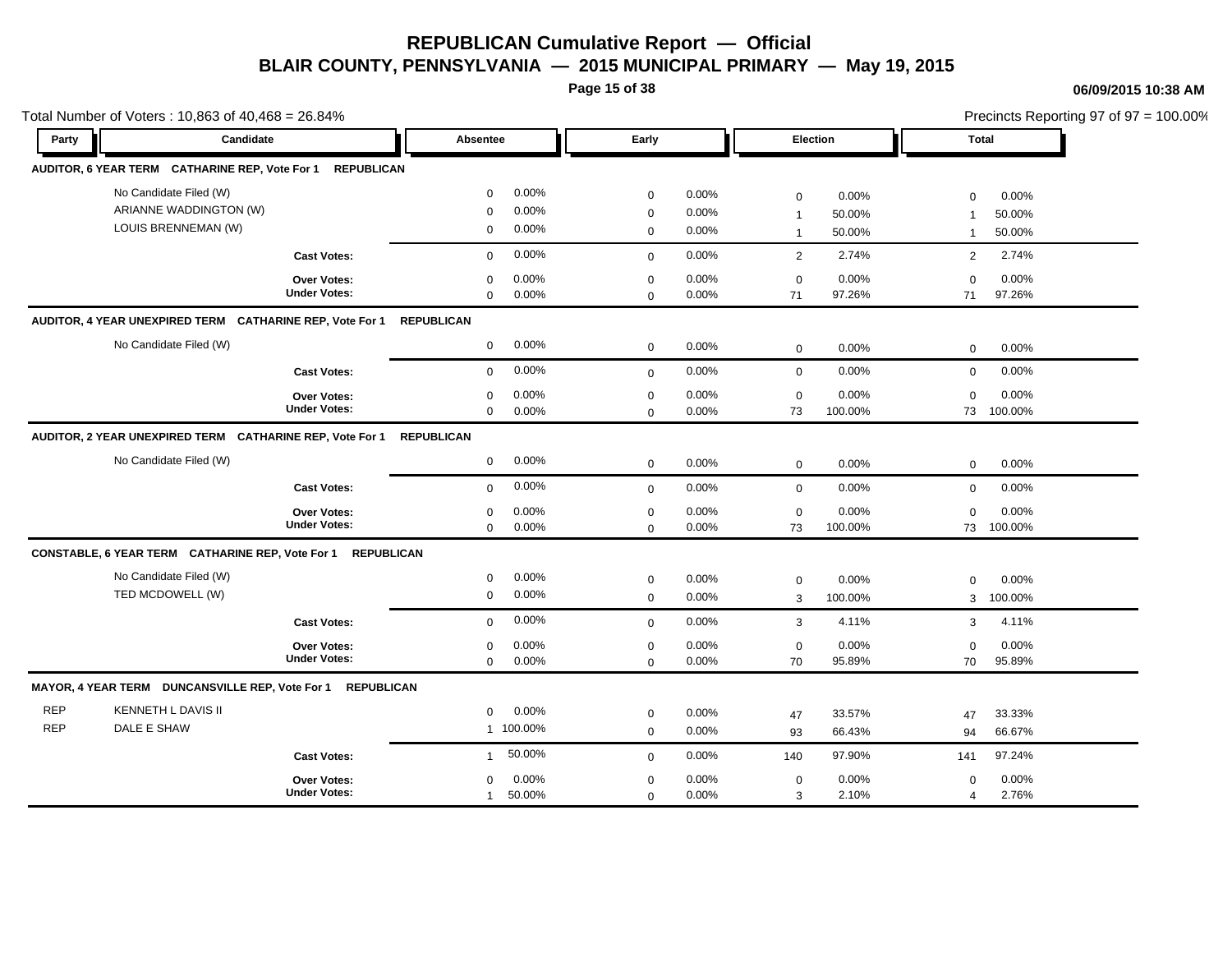**Page 16 of 38**

|            | Total Number of Voters: 10,863 of 40,468 = 26.84%            |                     |                            |                     |          |                |         |                | Precincts Reporting 97 of 97 = 100.00% |
|------------|--------------------------------------------------------------|---------------------|----------------------------|---------------------|----------|----------------|---------|----------------|----------------------------------------|
| Party      | Candidate                                                    |                     | Absentee                   | Early               |          | Election       |         | <b>Total</b>   |                                        |
|            | COUNCIL, 4 YEAR TERM DUNCANSVILLE REP, Vote For 2 REPUBLICAN |                     |                            |                     |          |                |         |                |                                        |
| <b>REP</b> | MICHAEL JACKSON                                              |                     | 0.00%<br>$\mathbf 0$       | $\mathbf 0$         | 0.00%    | 72             | 31.30%  | 72             | 30.90%                                 |
| <b>REP</b> | JEFF WOLFE                                                   |                     | 33.33%<br>$\mathbf{1}$     | $\mathbf 0$         | 0.00%    | 78             | 33.91%  | 79             | 33.91%                                 |
| <b>REP</b> | DAVID M SHAW                                                 |                     | 66.67%<br>$\overline{2}$   | $\mathbf 0$         | 0.00%    | 80             | 34.78%  | 82             | 35.19%                                 |
|            |                                                              | <b>Cast Votes:</b>  | 75.00%<br>3                | $\mathbf 0$         | 0.00%    | 230            | 80.42%  | 233            | 80.34%                                 |
|            |                                                              | Over Votes:         | 0.00%<br>$\mathbf 0$       | $\pmb{0}$           | 0.00%    | $\mathbf 0$    | 0.00%   | $\mathbf 0$    | 0.00%                                  |
|            |                                                              | <b>Under Votes:</b> | 25.00%<br>$\mathbf{1}$     | $\mathbf 0$         | 0.00%    | 56             | 19.58%  | 57             | 19.66%                                 |
|            | CONSTABLE, 6 YEAR TERM DUNCANSVILLE REP, Vote For 1          |                     | <b>REPUBLICAN</b>          |                     |          |                |         |                |                                        |
|            | No Candidate Filed (W)                                       |                     | 0.00%<br>$\mathbf 0$       | $\mathbf 0$         | 0.00%    | $\mathbf 0$    | 0.00%   | $\mathbf 0$    | 0.00%                                  |
|            | JEFFREY S LYNN (W)                                           |                     | 0.00%<br>$\mathbf 0$       | $\mathbf 0$         | 0.00%    | $\overline{2}$ | 66.67%  | 2              | 66.67%                                 |
|            | JEFF WOLFE (W)                                               |                     | 0.00%<br>$\mathbf 0$       | $\mathbf 0$         | 0.00%    | $\mathbf{1}$   | 33.33%  | $\mathbf{1}$   | 33.33%                                 |
|            |                                                              | <b>Cast Votes:</b>  | 0.00%<br>$\mathbf 0$       | $\mathbf{0}$        | 0.00%    | 3              | 2.10%   | 3              | 2.07%                                  |
|            |                                                              | <b>Over Votes:</b>  | 0.00%<br>$\mathbf 0$       | $\mathbf 0$         | 0.00%    | $\mathbf 0$    | 0.00%   | $\mathbf 0$    | 0.00%                                  |
|            |                                                              | <b>Under Votes:</b> | 2 100.00%                  | $\mathbf 0$         | 0.00%    | 140            | 97.90%  | 142            | 97.93%                                 |
|            | SUPERVISOR, 6 YEAR TERM FRANKSTOWN REP, Vote For 1           |                     | <b>REPUBLICAN</b>          |                     |          |                |         |                |                                        |
| <b>REP</b> | <b>GEORGE W HENRY JR</b>                                     |                     | 83.33%<br>10 <sup>1</sup>  | $\pmb{0}$           | 0.00%    | 789            | 99.12%  | 799            | 98.89%                                 |
|            | BILL JONES (W)                                               |                     | 0.00%<br>$\mathbf 0$       | $\mathbf 0$         | 0.00%    | $\overline{1}$ | 0.13%   | -1             | 0.12%                                  |
|            | CASPERR GHOST (W)                                            |                     | 0.00%<br>$\Omega$          | $\mathbf 0$         | 0.00%    | $\mathbf{1}$   | 0.13%   | -1             | 0.12%                                  |
|            | ED KLINE (W)                                                 |                     | 0.00%<br>$\Omega$          | $\mathbf 0$         | 0.00%    | $\mathbf{1}$   | 0.13%   | $\overline{1}$ | 0.12%                                  |
|            | ELVIS WRINKLE (W)                                            |                     | 0.00%<br>$\mathbf 0$       | $\mathbf 0$         | 0.00%    | $\mathbf{1}$   | 0.13%   | $\overline{1}$ | 0.12%                                  |
|            | <b>GREG WERSTIL (W)</b>                                      |                     | 8.33%<br>$\mathbf 1$       | $\mathbf 0$         | 0.00%    | -1             | 0.13%   | $\overline{2}$ | 0.25%                                  |
|            | Joe Grappone (W)                                             |                     | 8.33%<br>$\mathbf 1$       | $\mathbf 0$         | 0.00%    | $\mathbf 0$    | 0.00%   | $\overline{1}$ | 0.12%                                  |
|            | JOHN SWOPE (W)                                               |                     | 0.00%<br>$\mathbf 0$       | $\mathbf 0$         | 0.00%    | $\overline{1}$ | 0.13%   | -1             | 0.12%                                  |
|            | KATHERINE HORNE (W)                                          |                     | 0.00%<br>$\mathbf 0$       | $\mathbf 0$         | $0.00\%$ | $\mathbf 1$    | 0.13%   | -1             | 0.12%                                  |
|            |                                                              | <b>Cast Votes:</b>  | 66.67%<br>12 <sup>12</sup> | $\mathbf{0}$        | 0.00%    | 796            | 79.44%  | 808            | 79.22%                                 |
|            |                                                              | Over Votes:         | 0.00%<br>$\mathbf 0$       | $\mathbf 0$         | 0.00%    | $\mathbf 0$    | 0.00%   | $\mathbf 0$    | 0.00%                                  |
|            |                                                              | <b>Under Votes:</b> | 33.33%<br>6                | $\mathbf 0$         | 0.00%    | 206            | 20.56%  | 212            | 20.78%                                 |
|            | AUDITOR, 6 YEAR TERM FRANKSTOWN REP, Vote For 1 REPUBLICAN   |                     |                            |                     |          |                |         |                |                                        |
| <b>REP</b> | <b>JAMES CALLAHAN</b>                                        |                     | 13 100.00%                 | $\mathsf{O}\xspace$ | 0.00%    | 836            | 100.00% | 849            | 100.00%                                |
|            |                                                              | <b>Cast Votes:</b>  | 72.22%<br>13               | $\mathbf 0$         | 0.00%    | 836            | 83.43%  | 849            | 83.24%                                 |
|            |                                                              | Over Votes:         | 0.00%<br>0                 | $\mathbf 0$         | 0.00%    | $\mathbf 0$    | 0.00%   | $\mathbf 0$    | 0.00%                                  |
|            |                                                              | <b>Under Votes:</b> | 5 27.78%                   | $\mathbf 0$         | 0.00%    | 166            | 16.57%  | 171            | 16.76%                                 |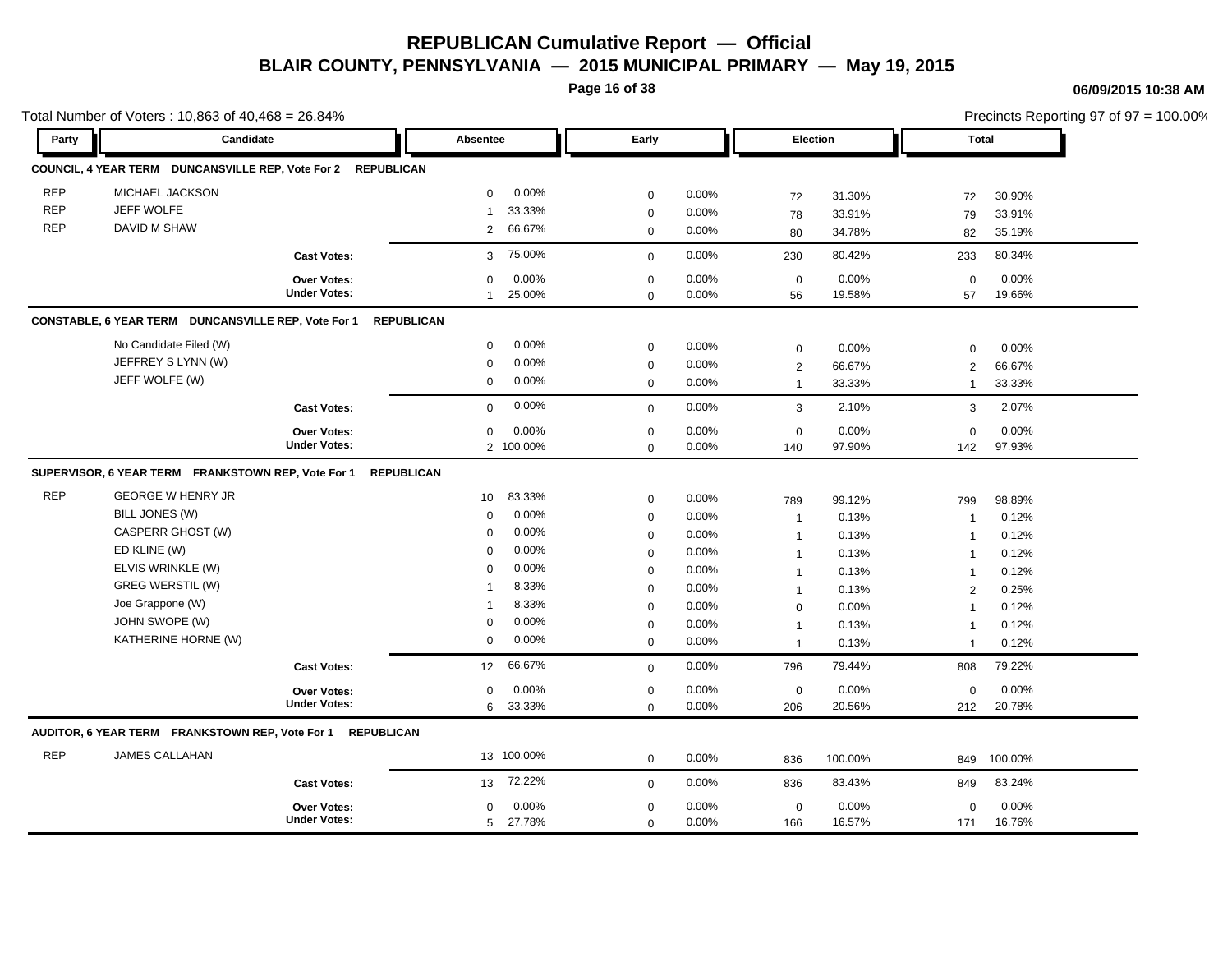**Page 17 of 38**

#### **06/09/2015 10:38 AM**

|            | Total Number of Voters: 10,863 of 40,468 = 26.84%            |                                           |                          |                            |       |                    |          |                    | Precincts Reporting 97 of 97 = 100.00% |
|------------|--------------------------------------------------------------|-------------------------------------------|--------------------------|----------------------------|-------|--------------------|----------|--------------------|----------------------------------------|
| Party      | Candidate                                                    |                                           | Absentee                 | Early                      |       |                    | Election | <b>Total</b>       |                                        |
|            | CONSTABLE, 6 YEAR TERM FRANKSTOWN REP, Vote For 1 REPUBLICAN |                                           |                          |                            |       |                    |          |                    |                                        |
| <b>REP</b> | JOHN T DODSON                                                |                                           | 14 100.00%               | $\mathbf 0$                | 0.00% | 822                | 99.88%   | 836                | 99.88%                                 |
|            | DANIEL LANGENBACHER JR (W)                                   |                                           | 0.00%<br>$\mathbf 0$     | $\pmb{0}$                  | 0.00% | $\mathbf{1}$       | 0.12%    | $\overline{1}$     | 0.12%                                  |
|            |                                                              | <b>Cast Votes:</b>                        | 77.78%<br>14             | $\mathbf 0$                | 0.00% | 823                | 82.14%   | 837                | 82.06%                                 |
|            |                                                              | Over Votes:                               | 0.00%<br>0               | $\mathbf 0$                | 0.00% | $\mathbf 0$        | 0.00%    | $\mathbf 0$        | 0.00%                                  |
|            |                                                              | <b>Under Votes:</b>                       | 22.22%<br>$\overline{4}$ | $\Omega$                   | 0.00% | 179                | 17.86%   | 183                | 17.94%                                 |
|            | SUPERVISOR, 6 YEAR TERM FREEDOM REP, Vote For 1 REPUBLICAN   |                                           |                          |                            |       |                    |          |                    |                                        |
| <b>REP</b> | <b>ED BENDER</b>                                             |                                           | 2 100.00%                | $\mathbf 0$                | 0.00% | 239                | 100.00%  | 241                | 100.00%                                |
|            |                                                              | <b>Cast Votes:</b>                        | 2 100.00%                | $\mathbf 0$                | 0.00% | 239                | 90.53%   | 241                | 90.60%                                 |
|            |                                                              | <b>Over Votes:</b>                        | 0.00%<br>$\mathbf 0$     | $\mathbf 0$                | 0.00% | $\mathbf 0$        | 0.00%    | $\mathbf 0$        | 0.00%                                  |
|            |                                                              | <b>Under Votes:</b>                       | 0.00%<br>$\mathbf 0$     | $\mathbf 0$                | 0.00% | 25                 | 9.47%    | 25                 | 9.40%                                  |
|            | AUDITOR, 6 YEAR TERM FREEDOM REP, Vote For 1                 | <b>REPUBLICAN</b>                         |                          |                            |       |                    |          |                    |                                        |
| <b>REP</b> | NANCY REPLOGLE                                               |                                           | 0.00%<br>$\mathbf 0$     | $\mathbf 0$                | 0.00% | 232                | 100.00%  | 232                | 100.00%                                |
|            |                                                              | <b>Cast Votes:</b>                        | 0.00%<br>$\mathbf 0$     | $\mathbf 0$                | 0.00% | 232                | 87.88%   | 232                | 87.22%                                 |
|            |                                                              | Over Votes:                               | 0.00%<br>0               | $\pmb{0}$                  | 0.00% | $\mathbf 0$        | 0.00%    | $\mathbf 0$        | 0.00%                                  |
|            |                                                              | <b>Under Votes:</b>                       | 2 100.00%                | $\mathbf 0$                | 0.00% | 32                 | 12.12%   | 34                 | 12.78%                                 |
|            | AUDITOR, 2 YEAR UNEXPIRED TERM FREEDOM REP, Vote For 1       |                                           | <b>REPUBLICAN</b>        |                            |       |                    |          |                    |                                        |
| <b>REP</b> | <b>RICHARD WEYANT</b>                                        |                                           | 0.00%<br>$\mathbf 0$     | $\mathbf 0$                | 0.00% | 222                | 99.11%   | 222                | 99.11%                                 |
|            | JEFF SMITH (W)                                               |                                           | 0.00%<br>$\Omega$        | $\pmb{0}$                  | 0.00% | $\mathbf{1}$       | 0.45%    | $\mathbf{1}$       | 0.45%                                  |
|            | SHAUN MCGINNIS (W)                                           |                                           | 0.00%<br>0               | $\mathbf 0$                | 0.00% | $\mathbf{1}$       | 0.45%    | $\mathbf{1}$       | 0.45%                                  |
|            |                                                              | <b>Cast Votes:</b>                        | 0.00%<br>$\mathbf 0$     | $\mathbf 0$                | 0.00% | 224                | 84.85%   | 224                | 84.21%                                 |
|            |                                                              | <b>Over Votes:</b>                        | 0.00%<br>0               | $\pmb{0}$                  | 0.00% | $\mathbf 0$        | 0.00%    | $\mathbf 0$        | 0.00%                                  |
|            |                                                              | <b>Under Votes:</b>                       | 2 100.00%                | $\mathbf 0$                | 0.00% | 40                 | 15.15%   | 42                 | 15.79%                                 |
|            | CONSTABLE, 6 YEAR TERM FREEDOM REP, Vote For 1 REPUBLICAN    |                                           |                          |                            |       |                    |          |                    |                                        |
|            | No Candidate Filed (W)                                       |                                           | 0.00%<br>$\mathbf 0$     | $\mathbf 0$                | 0.00% | $\mathbf 0$        | 0.00%    | $\mathbf 0$        | 0.00%                                  |
|            | BEN HOOVER (W)                                               |                                           | 0.00%<br>0               | $\mathbf 0$                | 0.00% | $\overline{2}$     | 40.00%   | 2                  | 40.00%                                 |
|            | LORI HEATLEY FLAUGH (W)                                      |                                           | 0.00%<br>$\mathbf 0$     | $\pmb{0}$                  | 0.00% | $\mathbf{1}$       | 20.00%   | $\overline{1}$     | 20.00%                                 |
|            | MICHAEL CATANESE SR (W)                                      |                                           | 0.00%<br>$\mathbf 0$     | $\mathbf 0$                | 0.00% | $\mathbf{1}$       | 20.00%   | 1                  | 20.00%                                 |
|            | RICHARD WEYANT (W)                                           |                                           | 0.00%<br>$\mathbf 0$     | $\mathbf 0$                | 0.00% | $\mathbf{1}$       | 20.00%   | $\mathbf{1}$       | 20.00%                                 |
|            |                                                              | <b>Cast Votes:</b>                        | 0.00%<br>$\mathbf 0$     | $\mathbf 0$                | 0.00% | 5                  | 1.89%    | 5                  | 1.88%                                  |
|            |                                                              |                                           | 0.00%                    |                            | 0.00% |                    | 0.00%    |                    | 0.00%                                  |
|            |                                                              | <b>Over Votes:</b><br><b>Under Votes:</b> | 0<br>2 100.00%           | $\mathbf 0$<br>$\mathbf 0$ | 0.00% | $\mathbf 0$<br>259 | 98.11%   | $\mathbf 0$<br>261 | 98.12%                                 |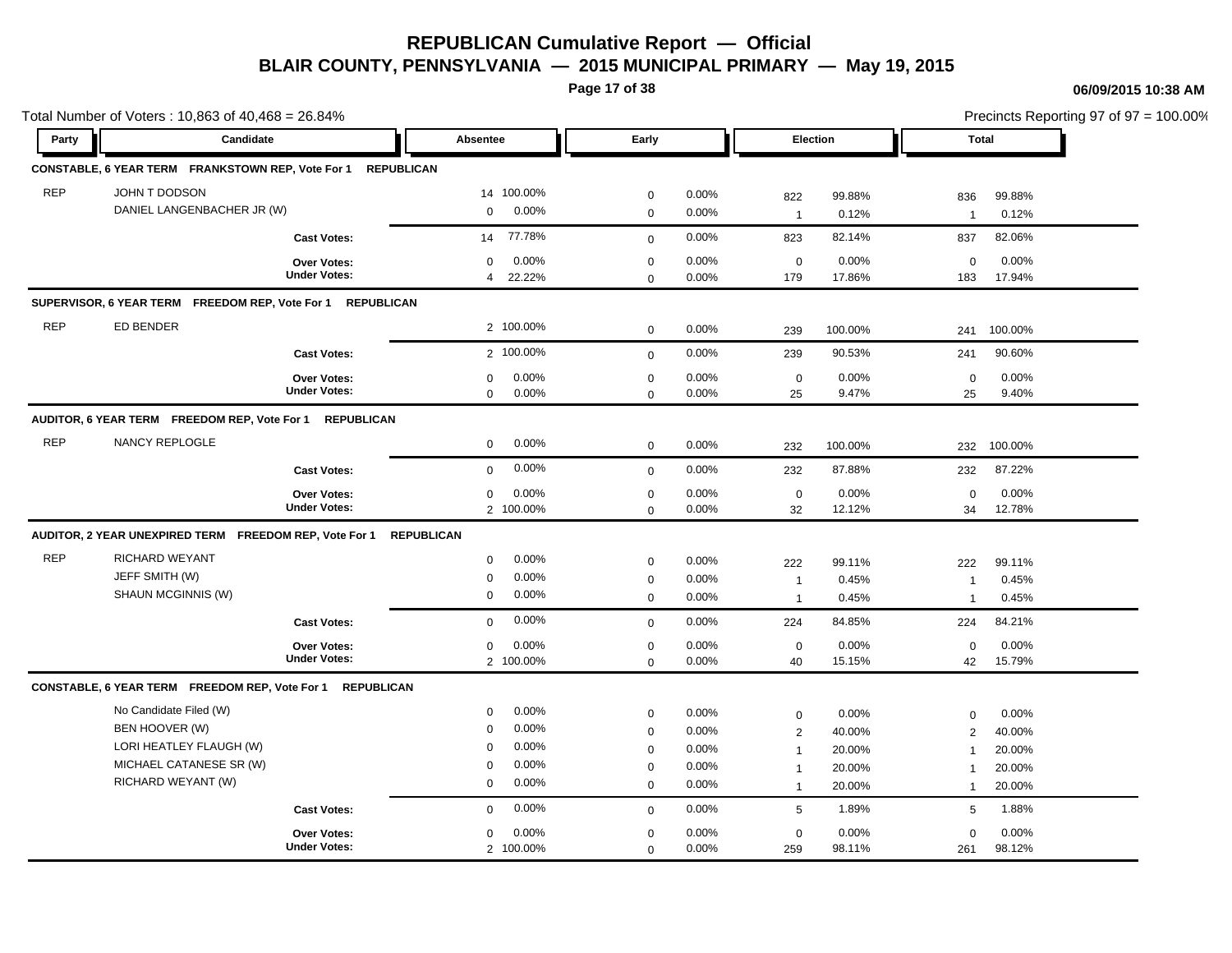**Page 18 of 38**

### **06/09/2015 10:38 AM**

|            | Total Number of Voters: 10,863 of 40,468 = 26.84%                          |                     |                          |                  |          |                  |         |                | Precincts Reporting 97 of 97 = 100.00% |
|------------|----------------------------------------------------------------------------|---------------------|--------------------------|------------------|----------|------------------|---------|----------------|----------------------------------------|
| Party      | Candidate                                                                  |                     | Absentee                 | Early            |          | Election         |         | <b>Total</b>   |                                        |
|            | SUPERVISOR, 6 YEAR TERM GREENFIELD REP, Vote For 1 REPUBLICAN              |                     |                          |                  |          |                  |         |                |                                        |
| <b>REP</b> | <b>ALTON G EBERSOLE</b>                                                    |                     | 66.67%<br>2              | $\mathbf 0$      | 0.00%    | 103              | 27.32%  | 105            | 27.63%                                 |
| <b>REP</b> | <b>RAY S BENTON</b>                                                        |                     | 33.33%<br>1              | $\mathbf 0$      | 0.00%    | 272              | 72.15%  | 273            | 71.84%                                 |
|            | JAMES CARSON (W)                                                           |                     | 0.00%<br>$\mathbf 0$     | $\mathbf 0$      | $0.00\%$ | $\mathbf{1}$     | 0.27%   | $\mathbf 1$    | 0.26%                                  |
|            | JORDAN OLDHAM (W)                                                          |                     | 0.00%<br>0               | $\mathbf 0$      | 0.00%    | $\mathbf{1}$     | 0.27%   | $\overline{1}$ | 0.26%                                  |
|            |                                                                            | <b>Cast Votes:</b>  | 3 100.00%                | $\mathbf 0$      | 0.00%    | 377              | 97.67%  | 380            | 97.69%                                 |
|            |                                                                            | Over Votes:         | 0<br>$0.00\%$            | $\mathbf 0$      | 0.00%    | 0                | 0.00%   | $\mathbf 0$    | 0.00%                                  |
|            |                                                                            | <b>Under Votes:</b> | 0.00%<br>$\mathbf 0$     | $\mathbf 0$      | 0.00%    | 9                | 2.33%   | 9              | 2.31%                                  |
|            | AUDITOR, 6 YEAR TERM GREENFIELD REP, Vote For 1                            | <b>REPUBLICAN</b>   |                          |                  |          |                  |         |                |                                        |
|            | No Candidate Filed (W)                                                     |                     | 0.00%<br>$\mathbf 0$     | $\mathbf 0$      | 0.00%    | $\boldsymbol{0}$ | 0.00%   | $\mathbf 0$    | 0.00%                                  |
|            | ALLAN DIVELY (W)                                                           |                     | 0.00%<br>$\mathbf 0$     | $\mathbf 0$      | 0.00%    | $\mathbf{1}$     | 6.25%   | $\mathbf 1$    | 6.25%                                  |
|            | ANITA EMIGH (W)                                                            |                     | 0<br>$0.00\%$            | $\mathbf 0$      | 0.00%    | $\mathbf{1}$     | 6.25%   | $\overline{1}$ | 6.25%                                  |
|            | DARREN RIGHTENOUR (W)                                                      |                     | 0.00%<br>0               | $\mathbf 0$      | 0.00%    | $\mathbf{1}$     | 6.25%   | $\overline{1}$ | 6.25%                                  |
|            | LISA BRUMBAUGH (W)                                                         |                     | 0.00%<br>$\Omega$        | $\mathbf 0$      | 0.00%    | $\mathbf{1}$     | 6.25%   | $\mathbf{1}$   | 6.25%                                  |
|            | MATHEW TREON (W)                                                           |                     | 0.00%<br>$\mathbf 0$     | $\mathbf 0$      | 0.00%    | $\mathbf{1}$     | 6.25%   | $\overline{1}$ | 6.25%                                  |
|            | MATT EMERY (W)                                                             |                     | 0.00%<br>$\mathbf 0$     | $\mathbf 0$      | 0.00%    | $\mathbf{1}$     | 6.25%   | $\overline{1}$ | 6.25%                                  |
|            | ROGER LINGENFELTER (W)                                                     |                     | $0.00\%$<br>$\Omega$     | $\mathbf 0$      | 0.00%    | $\mathbf{1}$     | 6.25%   | $\overline{1}$ | 6.25%                                  |
|            | STEVEN OAKES (W)                                                           |                     | 0.00%<br>0               | $\mathbf 0$      | 0.00%    | $\mathbf{1}$     | 6.25%   | -1             | 6.25%                                  |
|            | WILLIAM LIGHTNER (W)                                                       |                     | 0.00%<br>0               | $\mathbf 0$      | 0.00%    | 8                | 50.00%  | 8              | 50.00%                                 |
|            |                                                                            | <b>Cast Votes:</b>  | 0.00%<br>$\mathbf 0$     | $\mathbf 0$      | 0.00%    | 16               | 4.15%   | 16             | 4.11%                                  |
|            |                                                                            | Over Votes:         | 0.00%<br>$\mathbf 0$     | $\mathbf 0$      | 0.00%    | $\mathbf 0$      | 0.00%   | $\mathbf 0$    | 0.00%                                  |
|            |                                                                            | <b>Under Votes:</b> | 3 100.00%                | $\mathbf 0$      | 0.00%    | 370              | 95.85%  | 373            | 95.89%                                 |
|            | CONSTABLE, 6 YEAR TERM GREENFIELD REP, Vote For 1                          | <b>REPUBLICAN</b>   |                          |                  |          |                  |         |                |                                        |
| <b>REP</b> | KIMBERLY J BENTON                                                          |                     | 2 100.00%                | $\mathbf 0$      | 0.00%    | 319              | 98.15%  | 321            | 98.17%                                 |
|            | CODY EBERSOLEE (W)                                                         |                     | $0.00\%$<br>$\mathbf 0$  | $\mathbf 0$      | 0.00%    | $\mathbf{1}$     | 0.31%   | $\overline{1}$ | 0.31%                                  |
|            | RODNEY DIBERT (W)                                                          |                     | 0.00%<br>$\mathbf 0$     | $\boldsymbol{0}$ | 0.00%    | 3                | 0.92%   | 3              | 0.92%                                  |
|            | STEVE OAKS (W)                                                             |                     | 0.00%<br>$\mathbf 0$     | $\boldsymbol{0}$ | 0.00%    | $\mathbf{1}$     | 0.31%   | $\overline{1}$ | 0.31%                                  |
|            | TAMI CLAYCOMB (W)                                                          |                     | $0.00\%$<br>0            | $\mathbf 0$      | 0.00%    | $\mathbf{1}$     | 0.31%   | $\mathbf 1$    | 0.31%                                  |
|            |                                                                            | <b>Cast Votes:</b>  | 66.67%<br>$\overline{2}$ | $\mathbf 0$      | 0.00%    | 325              | 84.20%  | 327            | 84.06%                                 |
|            |                                                                            | Over Votes:         | $0.00\%$<br>0            | $\mathbf 0$      | 0.00%    | $\mathbf 0$      | 0.00%   | $\mathbf 0$    | 0.00%                                  |
|            |                                                                            | <b>Under Votes:</b> | 33.33%<br>$\mathbf{1}$   | $\mathbf 0$      | 0.00%    | 61               | 15.80%  | 62             | 15.94%                                 |
|            | COUNCIL, WARD 1, 4 YEAR TERM HOLLIDAYSBURG WD 1 REP, Vote For 1 REPUBLICAN |                     |                          |                  |          |                  |         |                |                                        |
| <b>REP</b> | <b>JOSEPH POMPA</b>                                                        |                     | 0.00%<br>0               | $\mathbf 0$      | 0.00%    | 44               | 100.00% | 44             | 100.00%                                |
|            |                                                                            | <b>Cast Votes:</b>  | 0.00%<br>$\Omega$        | $\mathbf 0$      | 0.00%    | 44               | 75.86%  | 44             | 74.58%                                 |
|            |                                                                            | <b>Over Votes:</b>  | 0.00%<br>0               | $\mathbf 0$      | 0.00%    | $\mathbf 0$      | 0.00%   | $\mathbf 0$    | 0.00%                                  |
|            |                                                                            | <b>Under Votes:</b> | 1 100.00%                | $\mathbf 0$      | 0.00%    | 14               | 24.14%  | 15             | 25.42%                                 |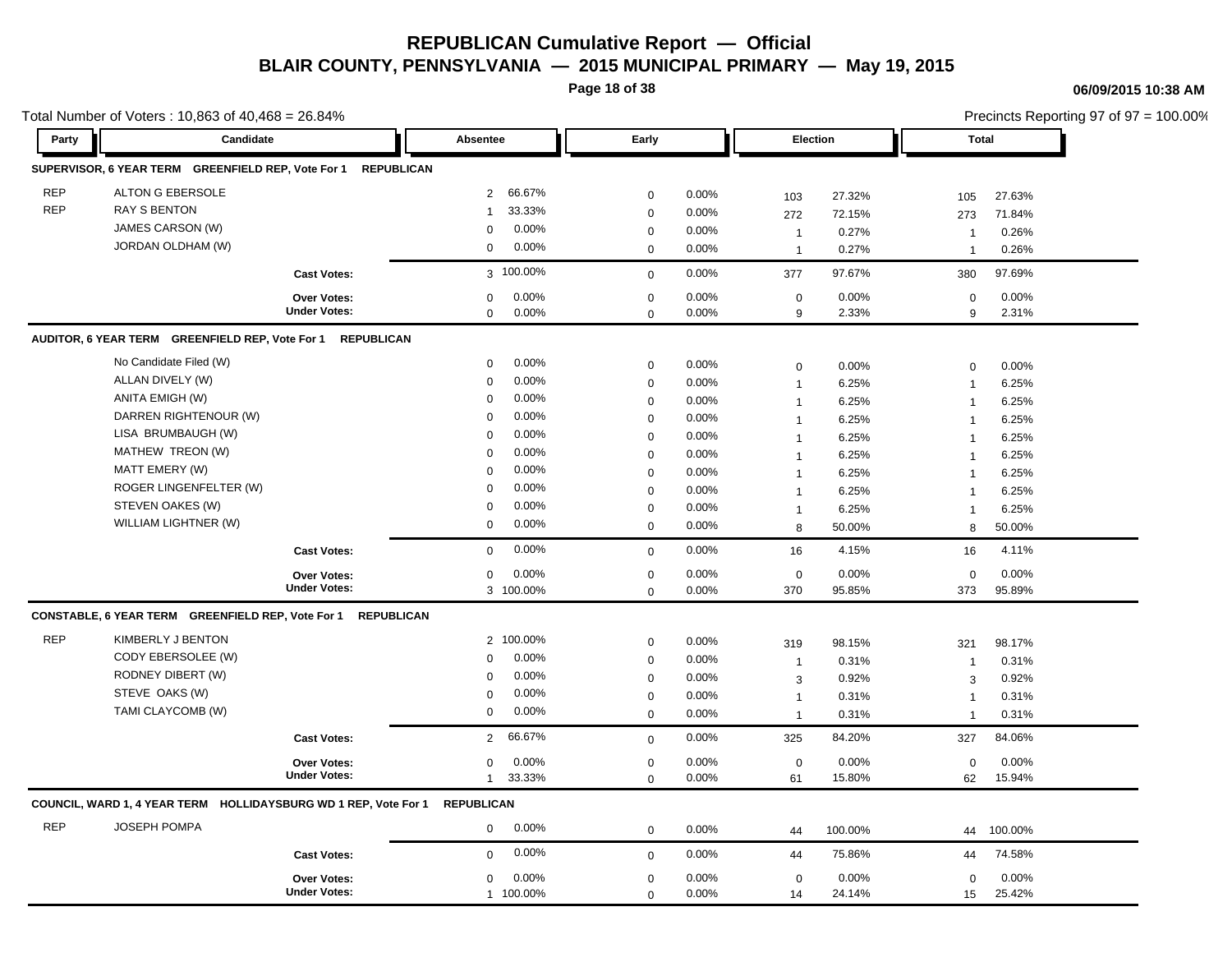**Page 19 of 38**

### **06/09/2015 10:38 AM**

|                          | Total Number of Voters: 10,863 of 40,468 = 26.84%                   |                                    |                                                           |                                           |                                  |                                        |                           |                               | Precincts Reporting 97 of 97 = 100.00% |
|--------------------------|---------------------------------------------------------------------|------------------------------------|-----------------------------------------------------------|-------------------------------------------|----------------------------------|----------------------------------------|---------------------------|-------------------------------|----------------------------------------|
| Party                    | Candidate                                                           |                                    | Absentee                                                  | Early                                     |                                  | Election                               |                           | <b>Total</b>                  |                                        |
|                          | COUNCIL, WARD 3, 4 YEAR TERM HOLLIDAYSBURG WD 3 REP, Vote For 1     |                                    | <b>REPUBLICAN</b>                                         |                                           |                                  |                                        |                           |                               |                                        |
| <b>REP</b>               | <b>PATRICK PLUMMER</b>                                              |                                    | 1 100.00%                                                 | $\mathbf 0$                               | $0.00\%$                         | 23                                     | 100.00%                   | 24                            | 100.00%                                |
|                          |                                                                     | <b>Cast Votes:</b>                 | 1 100.00%                                                 | $\mathbf{0}$                              | 0.00%                            | 23                                     | 85.19%                    | 24                            | 85.71%                                 |
|                          |                                                                     | Over Votes:<br><b>Under Votes:</b> | 0.00%<br>$\mathbf 0$<br>0.00%<br>$\overline{0}$           | $\mathbf 0$<br>$\mathbf{0}$               | $0.00\%$<br>$0.00\%$             | 0<br>4                                 | 0.00%<br>14.81%           | $\mathbf 0$<br>$\overline{4}$ | 0.00%<br>14.29%                        |
|                          | COUNCIL, WARD 5, 4 YEAR TERM HOLLIDAYSBURG WD 5 REP, Vote For 1     |                                    | <b>REPUBLICAN</b>                                         |                                           |                                  |                                        |                           |                               |                                        |
| <b>REP</b>               | <b>MARK L SHAWLEY</b><br>JAMES BAUGHMAN (W)<br>TODD KELLY (W)       |                                    | 7 100.00%<br>0.00%<br>$\mathbf 0$<br>0.00%<br>$\mathbf 0$ | $\mathbf 0$<br>$\mathbf 0$<br>$\mathbf 0$ | $0.00\%$<br>$0.00\%$<br>$0.00\%$ | 93<br>$\overline{1}$<br>$\overline{1}$ | 97.89%<br>1.05%<br>1.05%  | 100                           | 98.04%<br>0.98%<br>0.98%               |
|                          |                                                                     | <b>Cast Votes:</b>                 | 77.78%<br>$\overline{7}$                                  | $\mathbf{0}$                              | $0.00\%$                         | 95                                     | 85.59%                    | 102                           | 85.00%                                 |
|                          |                                                                     | Over Votes:<br><b>Under Votes:</b> | 0.00%<br>$\mathbf 0$<br>22.22%<br>$\overline{2}$          | $\mathbf 0$<br>$\mathbf{0}$               | $0.00\%$<br>$0.00\%$             | $\mathbf 0$<br>16                      | 0.00%<br>14.41%           | $\Omega$<br>18                | 0.00%<br>15.00%                        |
|                          | COUNCIL, WARD 7, 4 YEAR TERM HOLLIDAYSBURG WD 7 REP, Vote For 1     |                                    | <b>REPUBLICAN</b>                                         |                                           |                                  |                                        |                           |                               |                                        |
| <b>REP</b><br><b>REP</b> | RICHARD A SCHOLTON<br><b>JEFFREY KETNER</b><br>AMY WEBSTER SILL (W) |                                    | 75.00%<br>6<br>12.50%<br>12.50%<br>-1                     | $\mathbf{0}$<br>0<br>$\mathbf{0}$         | 0.00%<br>$0.00\%$<br>$0.00\%$    | 61<br>69<br>0                          | 46.92%<br>53.08%<br>0.00% | 67<br>70<br>$\overline{1}$    | 48.55%<br>50.72%<br>0.72%              |
|                          |                                                                     | <b>Cast Votes:</b>                 | 8 100.00%                                                 | $\mathbf{0}$                              | $0.00\%$                         | 130                                    | 96.30%                    | 138                           | 96.50%                                 |
|                          |                                                                     | Over Votes:<br><b>Under Votes:</b> | 0.00%<br>$\mathbf 0$<br>$0.00\%$<br>0                     | 0<br>$\mathbf{0}$                         | $0.00\%$<br>$0.00\%$             | 0<br>5                                 | 0.00%<br>3.70%            | $\mathbf 0$<br>5              | 0.00%<br>3.50%                         |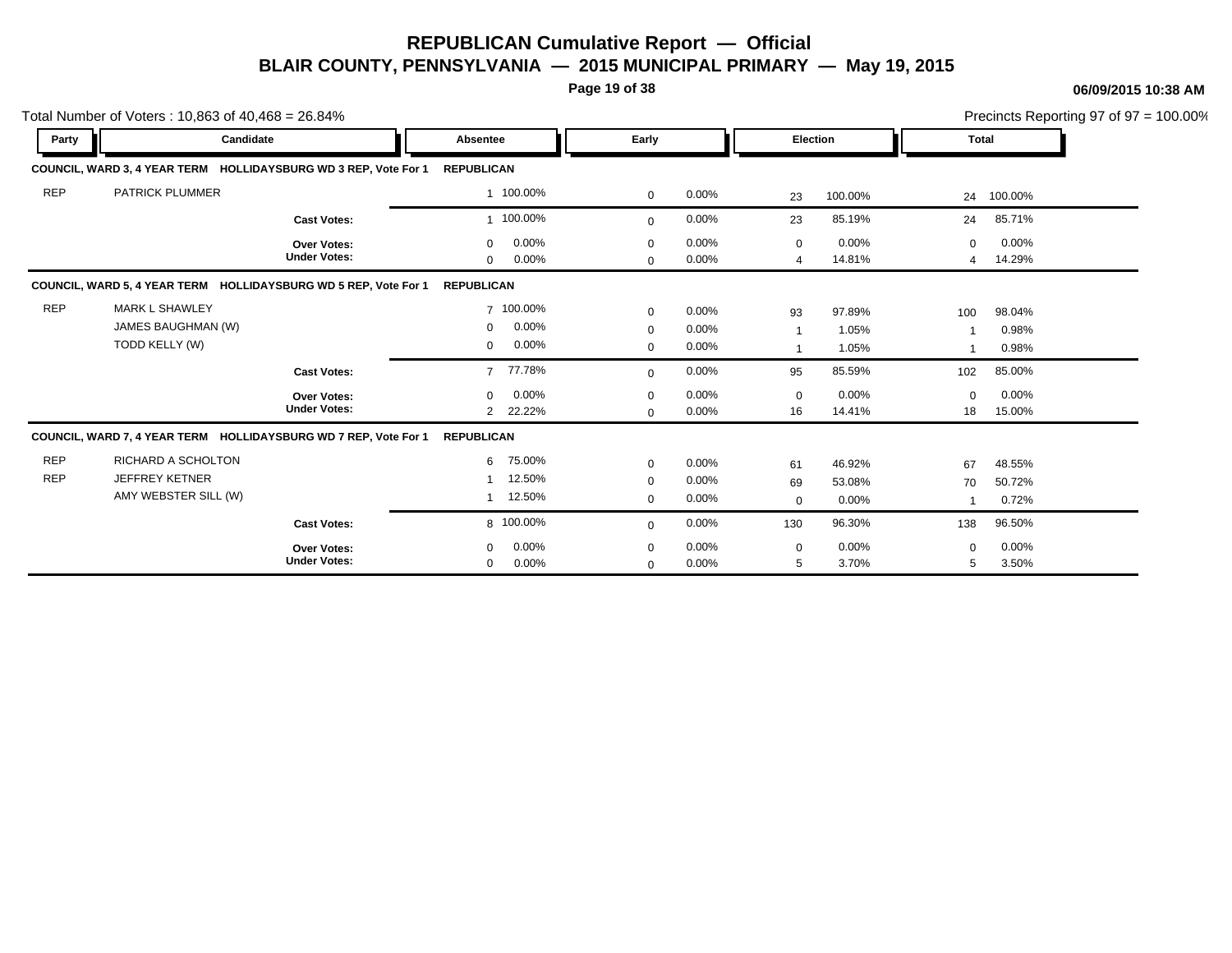**Page 20 of 38**

**06/09/2015 10:38 AM**

Precincts Reporting 97 of 97 = 100.00%

| Party | Candidate                                              |                     | Absentee          |            | Early       |          | Election       |         | <b>Total</b>   |         |
|-------|--------------------------------------------------------|---------------------|-------------------|------------|-------------|----------|----------------|---------|----------------|---------|
|       | CONSTABLE, 6 YEAR TERM HOLLIDAYSBURG REP, Vote For 1   |                     | <b>REPUBLICAN</b> |            |             |          |                |         |                |         |
|       | No Candidate Filed (W)                                 |                     | 0                 | 0.00%      | $\mathbf 0$ | 0.00%    | $\mathbf 0$    | 0.00%   | $\mathbf 0$    | 0.00%   |
|       | ADAM MATHIAS (W)                                       |                     | 0                 | 0.00%      | $\mathbf 0$ | 0.00%    | $\overline{1}$ | 7.14%   | $\overline{1}$ | 7.14%   |
|       | DAVE LUTZ (W)                                          |                     | $\mathbf 0$       | 0.00%      | $\mathbf 0$ | 0.00%    | $\overline{1}$ | 7.14%   | $\overline{1}$ | 7.14%   |
|       | <b>GREG MIELNIK (W)</b>                                |                     | 0                 | 0.00%      | $\mathbf 0$ | 0.00%    | $\mathbf 1$    | 7.14%   | $\overline{1}$ | 7.14%   |
|       | GREG STEIN (W)                                         |                     | $\mathbf 0$       | 0.00%      | $\mathbf 0$ | 0.00%    | $\overline{1}$ | 7.14%   | $\mathbf{1}$   | 7.14%   |
|       | HENRY FOWNES (W)                                       |                     | $\mathbf 0$       | 0.00%      | $\mathbf 0$ | 0.00%    | $\overline{1}$ | 7.14%   | $\overline{1}$ | 7.14%   |
|       | JEFF KETNER (W)                                        |                     | 0                 | 0.00%      | $\mathbf 0$ | 0.00%    | $\mathbf 1$    | 7.14%   | $\mathbf{1}$   | 7.14%   |
|       | JEREMY DODSON (W)                                      |                     | $\mathbf 0$       | 0.00%      | $\mathbf 0$ | 0.00%    | $\overline{1}$ | 7.14%   | $\mathbf{1}$   | 7.14%   |
|       | <b>JOHN BARTON (W)</b>                                 |                     | $\mathbf 0$       | 0.00%      | $\mathbf 0$ | 0.00%    | $\overline{1}$ | 7.14%   | $\overline{1}$ | 7.14%   |
|       | JOSEPH POMPA (W)                                       |                     | 0                 | 0.00%      | $\mathbf 0$ | 0.00%    | $\overline{1}$ | 7.14%   | $\mathbf{1}$   | 7.14%   |
|       | <b>KERRY LEYDIG (W)</b>                                |                     | $\mathbf 0$       | 0.00%      | $\mathbf 0$ | 0.00%    | $\overline{1}$ | 7.14%   | $\mathbf{1}$   | 7.14%   |
|       | <b>KEVIN WILLIS (W)</b>                                |                     | $\mathbf 0$       | 0.00%      | $\mathbf 0$ | 0.00%    | $\overline{1}$ | 7.14%   | $\mathbf{1}$   | 7.14%   |
|       | ROBERT N ROBINSON (W)                                  |                     | $\mathbf 0$       | 0.00%      | $\mathbf 0$ | 0.00%    | $\mathbf{1}$   | 7.14%   | $\mathbf{1}$   | 7.14%   |
|       | RUSSELL POND (W)                                       |                     | 0                 | 0.00%      | $\mathbf 0$ | 0.00%    | $\overline{1}$ | 7.14%   | $\mathbf{1}$   | 7.14%   |
|       | STU ROBERTS (W)                                        |                     | 0                 | 0.00%      | $\mathbf 0$ | 0.00%    | $\overline{1}$ | 7.14%   | $\mathbf{1}$   | 7.14%   |
|       |                                                        | <b>Cast Votes:</b>  | $\mathbf 0$       | 0.00%      | $\mathbf 0$ | 0.00%    | 14             | 2.08%   | 14             | 1.99%   |
|       |                                                        | <b>Over Votes:</b>  | $\mathbf 0$       | 0.00%      | $\mathbf 0$ | 0.00%    | $\mathbf 0$    | 0.00%   | $\mathbf 0$    | 0.00%   |
|       |                                                        | <b>Under Votes:</b> |                   | 32 100.00% | $\mathbf 0$ | 0.00%    | 658            | 97.92%  | 690            | 98.01%  |
|       | SUPERVISOR, 6 YEAR TERM HUSTON REP, Vote For 1         | <b>REPUBLICAN</b>   |                   |            |             |          |                |         |                |         |
|       | No Candidate Filed (W)                                 |                     | $\mathbf 0$       | 0.00%      | $\mathbf 0$ | 0.00%    | $\mathbf 0$    | 0.00%   | $\mathbf 0$    | 0.00%   |
|       | <b>GERALD A BURKET (W)</b>                             |                     |                   | 1 100.00%  | $\mathbf 0$ | 0.00%    | 24             | 96.00%  | 25             | 96.15%  |
|       | DONALD FIX III (W)                                     |                     | $\mathbf{0}$      | 0.00%      | $\mathbf 0$ | 0.00%    | $\overline{1}$ | 4.00%   | $\mathbf{1}$   | 3.85%   |
|       |                                                        | <b>Cast Votes:</b>  |                   | 1 100.00%  | $\mathbf 0$ | 0.00%    | 25             | 17.61%  | 26             | 18.18%  |
|       |                                                        | <b>Over Votes:</b>  | $\mathbf 0$       | 0.00%      | $\mathbf 0$ | 0.00%    | $\mathbf 0$    | 0.00%   | $\mathbf 0$    | 0.00%   |
|       |                                                        | <b>Under Votes:</b> | $\mathbf 0$       | 0.00%      | $\mathbf 0$ | 0.00%    | 117            | 82.39%  | 117            | 81.82%  |
|       | AUDITOR, 6 YEAR TERM HUSTON REP, Vote For 1 REPUBLICAN |                     |                   |            |             |          |                |         |                |         |
|       | No Candidate Filed (W)                                 |                     | 0                 | 0.00%      | $\mathbf 0$ | 0.00%    | $\mathbf 0$    | 0.00%   | $\mathbf 0$    | 0.00%   |
|       | DONNA GIBSON (W)                                       |                     |                   | 1 100.00%  | $\mathbf 0$ | $0.00\%$ | 9              | 100.00% | 10             | 100.00% |
|       |                                                        | <b>Cast Votes:</b>  |                   | 1 100.00%  | $\Omega$    | 0.00%    | 9              | 6.34%   | 10             | 6.99%   |
|       |                                                        | <b>Over Votes:</b>  | $\mathbf 0$       | 0.00%      | $\mathbf 0$ | 0.00%    | $\mathbf 0$    | 0.00%   | $\mathbf 0$    | 0.00%   |
|       |                                                        | <b>Under Votes:</b> | 0                 | 0.00%      | $\mathbf 0$ | 0.00%    | 133            | 93.66%  | 133            | 93.01%  |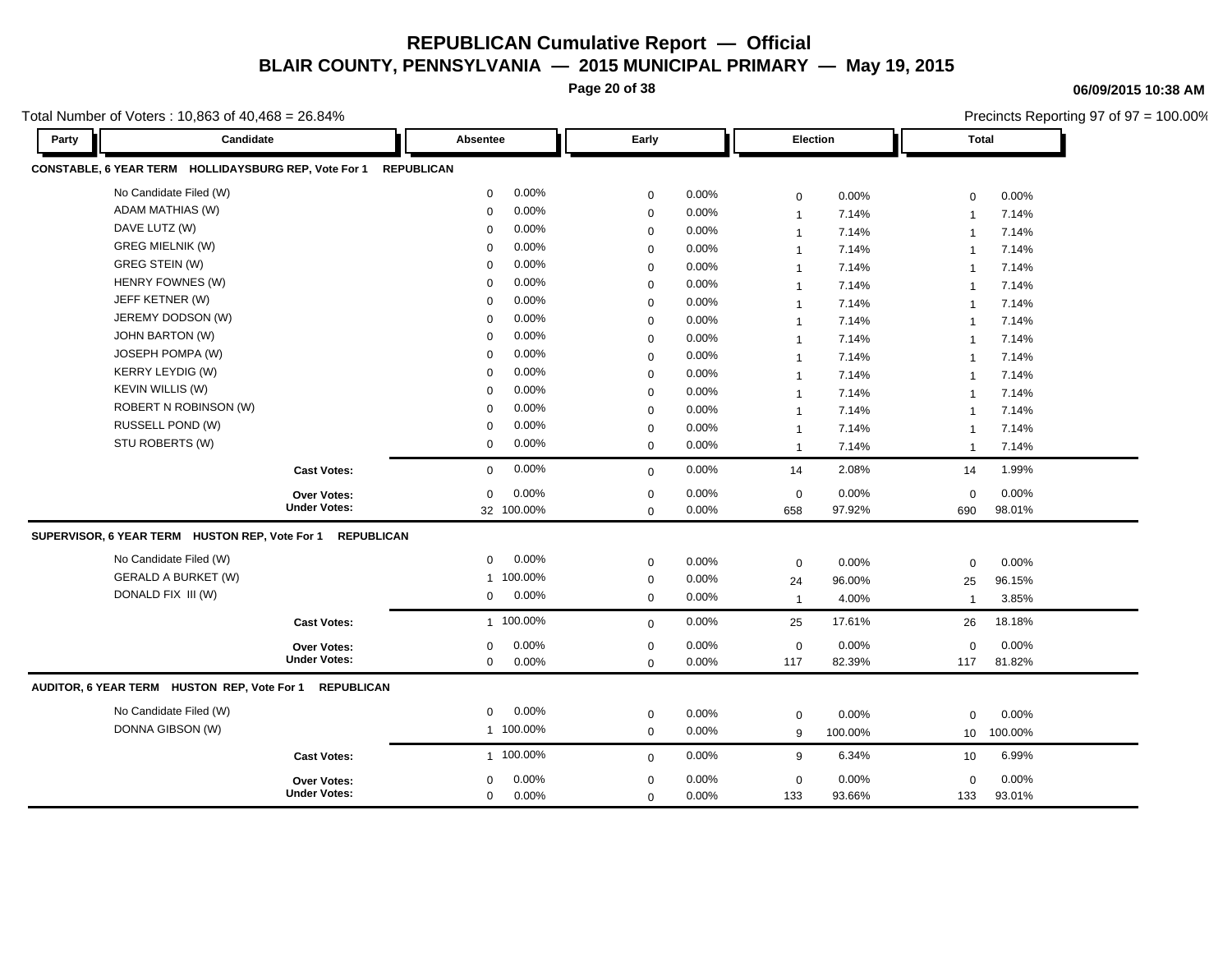**Page 21 of 38**

|                          | Total Number of Voters: 10,863 of 40,468 = 26.84%          |                                           |                                              |                                         |                         |                               |                           |                               |                           | Precincts Reporting 97 of 97 = 100.00% |
|--------------------------|------------------------------------------------------------|-------------------------------------------|----------------------------------------------|-----------------------------------------|-------------------------|-------------------------------|---------------------------|-------------------------------|---------------------------|----------------------------------------|
| Party                    | Candidate                                                  |                                           | Absentee                                     | Early                                   |                         |                               | Election                  | <b>Total</b>                  |                           |                                        |
|                          | CONSTABLE, 6 YEAR TERM HUSTON REP, Vote For 1 REPUBLICAN   |                                           |                                              |                                         |                         |                               |                           |                               |                           |                                        |
|                          | No Candidate Filed (W)                                     |                                           | 0.00%<br>$\mathbf 0$                         | $\mathbf 0$                             | 0.00%                   | $\mathbf 0$                   | 0.00%                     | $\mathbf 0$                   | 0.00%                     |                                        |
|                          |                                                            | <b>Cast Votes:</b>                        | 0.00%<br>$\mathbf 0$                         | $\mathbf 0$                             | 0.00%                   | $\mathbf 0$                   | 0.00%                     | $\mathbf 0$                   | 0.00%                     |                                        |
|                          |                                                            | Over Votes:<br><b>Under Votes:</b>        | 0.00%<br>$\mathbf 0$<br>1 100.00%            | $\mathbf 0$<br>$\mathbf 0$              | 0.00%<br>0.00%          | $\mathbf 0$<br>142            | 0.00%<br>100.00%          | $\mathbf 0$<br>143            | 0.00%<br>100.00%          |                                        |
|                          | SUPERVISOR, 6 YEAR TERM JUNIATA REP, Vote For 1 REPUBLICAN |                                           |                                              |                                         |                         |                               |                           |                               |                           |                                        |
| <b>REP</b>               | <b>DAVID RIMBECK</b><br>JOE SNYDER (W)                     |                                           | 0.00%<br>$\mathbf 0$<br>0.00%<br>$\mathbf 0$ | $\mathbf 0$<br>$\mathbf 0$              | 0.00%<br>0.00%          | 70<br>$\overline{1}$          | 98.59%<br>1.41%           | 70<br>$\overline{\mathbf{1}}$ | 98.59%<br>1.41%           |                                        |
|                          |                                                            | <b>Cast Votes:</b>                        | 0.00%<br>$\mathbf 0$                         | $\mathbf 0$                             | 0.00%                   | 71                            | 94.67%                    | 71                            | 93.42%                    |                                        |
|                          |                                                            | <b>Over Votes:</b><br><b>Under Votes:</b> | 0.00%<br>$\mathbf 0$<br>1 100.00%            | $\pmb{0}$<br>$\mathbf 0$                | 0.00%<br>0.00%          | $\mathbf 0$<br>$\overline{4}$ | 0.00%<br>5.33%            | $\mathbf 0$<br>5              | 0.00%<br>6.58%            |                                        |
|                          | AUDITOR, 6 YEAR TERM JUNIATA REP, Vote For 1               | <b>REPUBLICAN</b>                         |                                              |                                         |                         |                               |                           |                               |                           |                                        |
|                          | No Candidate Filed (W)<br>TOM SNYDER (W)                   |                                           | 0.00%<br>0<br>0.00%<br>$\mathbf 0$           | $\mathbf 0$<br>$\mathbf 0$              | 0.00%<br>0.00%          | $\mathbf 0$<br>$\overline{1}$ | 0.00%<br>100.00%          | 0<br>$\mathbf{1}$             | 0.00%<br>100.00%          |                                        |
|                          |                                                            | <b>Cast Votes:</b>                        | 0.00%<br>$\mathbf 0$                         | $\mathbf{0}$                            | 0.00%                   | $\overline{1}$                | 1.33%                     | $\mathbf{1}$                  | 1.32%                     |                                        |
|                          |                                                            | <b>Over Votes:</b><br><b>Under Votes:</b> | 0.00%<br>$\mathbf 0$<br>1 100.00%            | $\mathbf 0$<br>$\mathbf 0$              | 0.00%<br>0.00%          | $\mathsf 0$<br>74             | 0.00%<br>98.67%           | 0<br>75                       | 0.00%<br>98.68%           |                                        |
|                          | CONSTABLE, 6 YEAR TERM JUNIATA REP, Vote For 1 REPUBLICAN  |                                           |                                              |                                         |                         |                               |                           |                               |                           |                                        |
|                          | No Candidate Filed (W)                                     |                                           | 0.00%<br>$\mathbf 0$                         | $\mathbf 0$                             | 0.00%                   | $\mathbf 0$                   | 0.00%                     | 0                             | 0.00%                     |                                        |
|                          |                                                            | <b>Cast Votes:</b>                        | 0.00%<br>$\mathbf 0$                         | $\mathbf 0$                             | 0.00%                   | $\mathbf 0$                   | 0.00%                     | 0                             | 0.00%                     |                                        |
|                          |                                                            | Over Votes:<br><b>Under Votes:</b>        | 0.00%<br>$\mathbf 0$<br>1 100.00%            | $\mathbf 0$<br>$\mathbf 0$              | 0.00%<br>0.00%          | $\mathbf 0$<br>75             | 0.00%<br>100.00%          | $\mathbf 0$                   | 0.00%<br>76 100.00%       |                                        |
|                          | SUPERVISOR, 6 YEAR TERM LOGAN REP, Vote For 1 REPUBLICAN   |                                           |                                              |                                         |                         |                               |                           |                               |                           |                                        |
| <b>REP</b><br><b>REP</b> | ED FRONTINO<br><b>JERRY FULARE</b><br>ROY KNUPP (W)        |                                           | 80.00%<br>16<br>20.00%<br>4<br>0.00%<br>0    | $\mathbf 0$<br>$\pmb{0}$<br>$\mathbf 0$ | 0.00%<br>0.00%<br>0.00% | 583<br>468<br>$\overline{1}$  | 55.42%<br>44.49%<br>0.10% | 599<br>472<br>$\overline{1}$  | 55.88%<br>44.03%<br>0.09% |                                        |
|                          |                                                            | <b>Cast Votes:</b>                        | 95.24%<br>20                                 | $\mathbf 0$                             | 0.00%                   | 1,052                         | 96.69%                    | 1,072                         | 96.66%                    |                                        |
|                          |                                                            | Over Votes:<br><b>Under Votes:</b>        | 0.00%<br>0<br>4.76%<br>$\mathbf{1}$          | $\mathbf 0$<br>$\mathbf 0$              | 0.00%<br>0.00%          | $\mathbf 0$<br>36             | 0.00%<br>3.31%            | $\mathbf 0$<br>37             | 0.00%<br>3.34%            |                                        |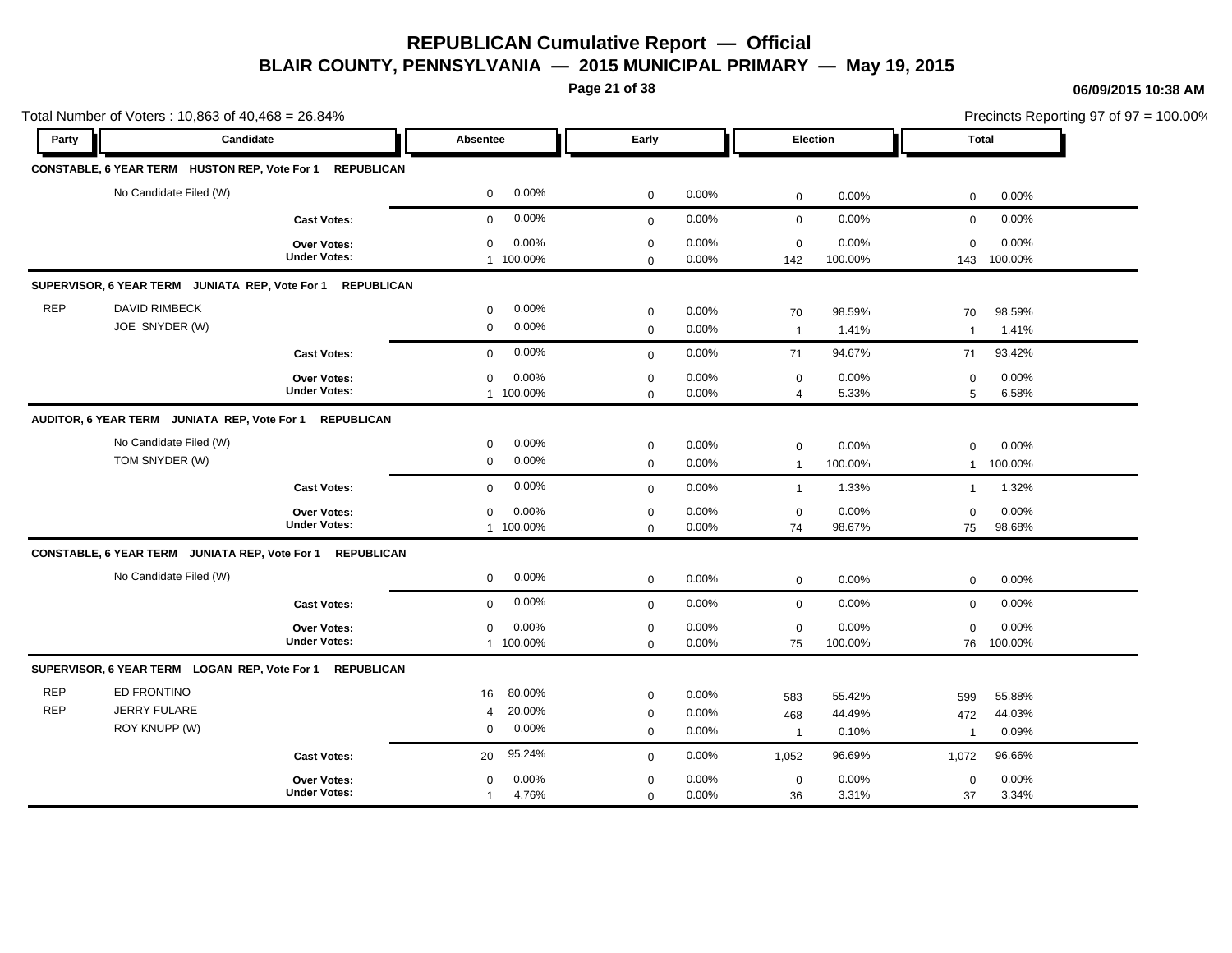**Page 22 of 38**

|            | Total Number of Voters: 10,863 of 40,468 = 26.84%     |                     |                 |           |             |       |                               |        |                          | Precincts Reporting 97 of 97 = 100.00% |
|------------|-------------------------------------------------------|---------------------|-----------------|-----------|-------------|-------|-------------------------------|--------|--------------------------|----------------------------------------|
| Party      | Candidate                                             |                     | <b>Absentee</b> |           | Early       |       | Election                      |        | <b>Total</b>             |                                        |
|            | AUDITOR, 6 YEAR TERM LOGAN REP, Vote For 1 REPUBLICAN |                     |                 |           |             |       |                               |        |                          |                                        |
| <b>REP</b> | ARTHUR ALBRIGHT                                       |                     | 10              | 52.63%    | $\mathbf 0$ | 0.00% | 483                           | 50.10% | 493                      | 50.15%                                 |
| <b>REP</b> | REBECCA COWAN                                         |                     | 9               | 47.37%    | $\mathsf 0$ | 0.00% | 481                           | 49.90% | 490                      | 49.85%                                 |
|            |                                                       | <b>Cast Votes:</b>  | 19              | 90.48%    | $\mathbf 0$ | 0.00% | 964                           | 88.60% | 983                      | 88.64%                                 |
|            |                                                       | Over Votes:         | $\mathbf 0$     | 0.00%     | $\mathbf 0$ | 0.00% | $\mathbf 0$                   | 0.00%  | $\mathbf 0$              | 0.00%                                  |
|            |                                                       | <b>Under Votes:</b> | $\overline{2}$  | 9.52%     | $\mathbf 0$ | 0.00% | 124                           | 11.40% | 126                      | 11.36%                                 |
|            | CONSTABLE, 6 YEAR TERM LOGAN REP, Vote For 1          | <b>REPUBLICAN</b>   |                 |           |             |       |                               |        |                          |                                        |
|            | No Candidate Filed (W)                                |                     | 0               | 0.00%     | $\pmb{0}$   | 0.00% | $\mathbf 0$                   | 0.00%  | $\mathbf 0$              | 0.00%                                  |
|            | MICHAEL J ADAMS (W)                                   |                     | $\mathbf 0$     | 0.00%     | $\mathbf 0$ | 0.00% | $\mathbf{1}$                  | 4.17%  | $\mathbf{1}$             | 4.00%                                  |
|            | CHRIS BENDER (W)                                      |                     | $\mathbf 0$     | 0.00%     | $\mathbf 0$ | 0.00% | $\mathbf{1}$                  | 4.17%  | $\mathbf{1}$             | 4.00%                                  |
|            | ANTHONY BONASSO (W)                                   |                     | $\Omega$        | 0.00%     | $\mathbf 0$ | 0.00% | $\mathbf{1}$                  | 4.17%  | $\overline{\phantom{a}}$ | 4.00%                                  |
|            | JEFF BOWERS (W)                                       |                     | $\Omega$        | 0.00%     | $\mathbf 0$ | 0.00% | $\overline{1}$                | 4.17%  | $\overline{1}$           | 4.00%                                  |
|            | JOE COX (W)                                           |                     | $\Omega$        | 0.00%     | $\pmb{0}$   | 0.00% | $\mathbf{1}$                  | 4.17%  | $\mathbf{1}$             | 4.00%                                  |
|            | MIKE DERENSIS (W)                                     |                     | $\mathbf 0$     | 0.00%     | $\mathbf 0$ | 0.00% | $\mathbf{1}$                  | 4.17%  | $\overline{1}$           | 4.00%                                  |
|            | CHRISTOPHER DEWEESE (W)                               |                     | $\mathbf 0$     | 0.00%     | $\mathbf 0$ | 0.00% | $\overline{1}$                | 4.17%  | $\overline{1}$           | 4.00%                                  |
|            | <b>GREIG ENGLAND (W)</b>                              |                     | $\mathbf 0$     | 0.00%     | $\mathbf 0$ | 0.00% | $\mathbf{1}$                  | 4.17%  | $\overline{\phantom{a}}$ | 4.00%                                  |
|            | LARRY FIELDS (W)                                      |                     |                 | 1 100.00% | $\mathbf 0$ | 0.00% | $\mathbf 0$                   | 0.00%  | $\overline{1}$           | 4.00%                                  |
|            | RONALD HELLER (W)                                     |                     | $\mathbf 0$     | 0.00%     | $\mathsf 0$ | 0.00% | $\overline{1}$                | 4.17%  | $\overline{1}$           | 4.00%                                  |
|            | SCOTT HENCK (W)                                       |                     | $\mathbf 0$     | 0.00%     | $\mathbf 0$ | 0.00% | $\overline{1}$                | 4.17%  | $\overline{1}$           | 4.00%                                  |
|            | DAVID HOOVER (W)                                      |                     | $\mathbf 0$     | 0.00%     | $\mathbf 0$ | 0.00% | $\mathbf{1}$                  | 4.17%  | $\mathbf{1}$             | 4.00%                                  |
|            | RYAN HOUTZ (W)                                        |                     | $\Omega$        | 0.00%     | $\mathbf 0$ | 0.00% | $\mathbf{1}$                  | 4.17%  | $\overline{1}$           | 4.00%                                  |
|            | STEVE IRVIN (W)                                       |                     | $\Omega$        | 0.00%     | $\mathbf 0$ | 0.00% | $\mathbf{1}$                  | 4.17%  | $\overline{\mathbf{1}}$  | 4.00%                                  |
|            | ROY KNUPP (W)                                         |                     | $\mathbf 0$     | 0.00%     | $\mathbf 0$ | 0.00% | $\mathbf{1}$                  | 4.17%  | $\overline{1}$           | 4.00%                                  |
|            | RON PAUL (W)                                          |                     | $\mathbf 0$     | 0.00%     | $\mathbf 0$ | 0.00% | $\mathbf{1}$                  | 4.17%  | $\mathbf{1}$             | 4.00%                                  |
|            | DON PEACHMAN (W)                                      |                     | $\Omega$        | 0.00%     | $\mathbf 0$ | 0.00% | $\mathbf{1}$                  | 4.17%  | $\mathbf{1}$             | 4.00%                                  |
|            | DAVID PRICE (W)                                       |                     | $\Omega$        | 0.00%     | $\mathbf 0$ | 0.00% | $\mathbf{1}$                  | 4.17%  | $\overline{1}$           | 4.00%                                  |
|            | DON RILEY (W)                                         |                     | $\Omega$        | 0.00%     | $\mathbf 0$ | 0.00% | $\overline{1}$                | 4.17%  | $\overline{1}$           | 4.00%                                  |
|            | FRANK J RIMBECK (W)                                   |                     | $\mathbf 0$     | 0.00%     | $\mathbf 0$ | 0.00% | $\overline{1}$                | 4.17%  | $\overline{1}$           | 4.00%                                  |
|            | DON SIPES (W)                                         |                     | 0               | 0.00%     | $\pmb{0}$   | 0.00% | $\mathbf{1}$                  | 4.17%  | $\overline{1}$           | 4.00%                                  |
|            | ROSALIND SKY (W)                                      |                     | $\mathbf 0$     | 0.00%     | $\mathbf 0$ | 0.00% |                               | 4.17%  | $\mathbf{1}$             | 4.00%                                  |
|            | SAM SMITH (W)                                         |                     | $\Omega$        | 0.00%     | $\mathbf 0$ | 0.00% | $\mathbf{1}$                  | 4.17%  |                          | 4.00%                                  |
|            | ERIC SRAL (W)                                         |                     | $\mathbf 0$     | 0.00%     | $\mathbf 0$ | 0.00% | $\mathbf 1$<br>$\overline{1}$ | 4.17%  | -1<br>$\overline{1}$     | 4.00%                                  |
|            | JONATHAN SWAN (W)                                     |                     | $\mathbf 0$     | 0.00%     | $\mathbf 0$ | 0.00% | $\overline{1}$                | 4.17%  | $\overline{1}$           | 4.00%                                  |
|            |                                                       | <b>Cast Votes:</b>  | $\mathbf{1}$    | 4.76%     | $\mathbf 0$ | 0.00% | 24                            | 2.21%  | 25                       | 2.25%                                  |
|            |                                                       | Over Votes:         | $\mathbf 0$     | 0.00%     | $\mathbf 0$ | 0.00% | $\mathbf 0$                   | 0.00%  | 0                        | 0.00%                                  |
|            |                                                       | <b>Under Votes:</b> | 20              | 95.24%    | $\mathbf 0$ | 0.00% | 1,064                         | 97.79% | 1,084                    | 97.75%                                 |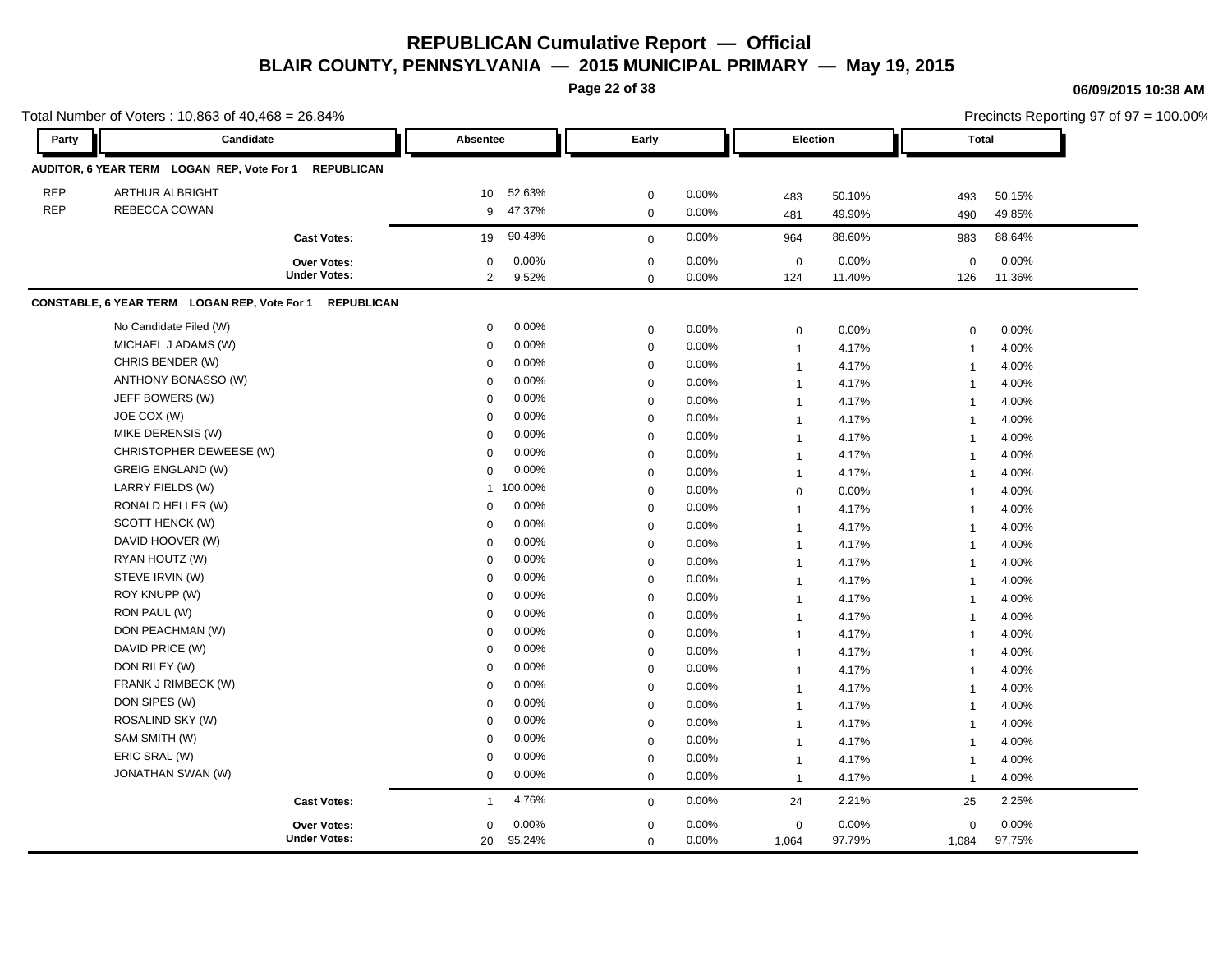**Page 23 of 38**

**06/09/2015 10:38 AM**

|            | Total Number of Voters: 10,863 of 40,468 = 26.84%           |                     |                       |                  |       |                 |         |                | Precincts Reporting 97 of 97 = 100.00% |
|------------|-------------------------------------------------------------|---------------------|-----------------------|------------------|-------|-----------------|---------|----------------|----------------------------------------|
| Party      | Candidate                                                   |                     | Absentee              | Early            |       | Election        |         | <b>Total</b>   |                                        |
|            | COUNCIL, 4 YEAR TERM MARTINSBURG REP, Vote For 3 REPUBLICAN |                     |                       |                  |       |                 |         |                |                                        |
| <b>REP</b> | <b>DOUGLAS D SMITH</b>                                      |                     | 6 100.00%             | $\mathbf 0$      | 0.00% | 228             | 95.40%  | 234            | 95.51%                                 |
|            | BRIAN BERKHEIMER (W)                                        |                     | 0.00%<br>0            | $\mathbf 0$      | 0.00% | $\overline{1}$  | 0.42%   | $\mathbf{1}$   | 0.41%                                  |
|            | RICHARD BICE (W)                                            |                     | 0.00%<br>0            | $\mathbf 0$      | 0.00% | $\overline{1}$  | 0.42%   | $\mathbf{1}$   | 0.41%                                  |
|            | JODY GAHAGAN (W)                                            |                     | 0.00%<br>$\mathbf 0$  | $\mathbf 0$      | 0.00% | $\overline{1}$  | 0.42%   | $\overline{1}$ | 0.41%                                  |
|            | MIKE HORTON (W)                                             |                     | 0.00%<br>0            | $\mathbf 0$      | 0.00% |                 | 0.42%   | $\overline{1}$ | 0.41%                                  |
|            | HENRY LAMBORN (W)                                           |                     | 0.00%<br>0            | $\mathbf 0$      | 0.00% | $\mathbf 1$     | 0.42%   | $\overline{1}$ | 0.41%                                  |
|            | GERALD LEIDY (W)                                            |                     | 0.00%<br>0            | $\mathbf 0$      | 0.00% | $\overline{1}$  | 0.42%   | $\overline{1}$ | 0.41%                                  |
|            | JOHN SHOWALTER (W)                                          |                     | 0.00%<br>0            | $\mathbf 0$      | 0.00% | 5               | 2.09%   | 5              | 2.04%                                  |
|            |                                                             | <b>Cast Votes:</b>  | 33.33%<br>6           | $\mathbf 0$      | 0.00% | 239             | 30.18%  | 245            | 30.25%                                 |
|            |                                                             | Over Votes:         | 0.00%<br>0            | $\mathbf 0$      | 0.00% | $\mathbf 0$     | 0.00%   | $\mathbf 0$    | 0.00%                                  |
|            |                                                             | <b>Under Votes:</b> | 66.67%<br>12          | $\mathbf 0$      | 0.00% | 553             | 69.82%  | 565            | 69.75%                                 |
|            | AUDITOR, 6 YEAR TERM MARTINSBURG REP, Vote For 1            | <b>REPUBLICAN</b>   |                       |                  |       |                 |         |                |                                        |
|            | No Candidate Filed (W)                                      |                     | 0.00%<br>0            | $\mathbf 0$      | 0.00% | $\pmb{0}$       | 0.00%   | $\mathbf 0$    | 0.00%                                  |
|            | RICHARD BICE (W)                                            |                     | 0.00%<br>0            | $\boldsymbol{0}$ | 0.00% | $\mathbf{1}$    | 20.00%  | $\mathbf{1}$   | 20.00%                                 |
|            | DONNA GIBSON (W)                                            |                     | 0.00%<br>$\mathbf 0$  | $\mathbf 0$      | 0.00% | $\overline{2}$  | 40.00%  | 2              | 40.00%                                 |
|            | AMY KENNEDY (W)                                             |                     | 0.00%<br>0            | $\mathbf 0$      | 0.00% | $\overline{1}$  | 20.00%  | $\mathbf{1}$   | 20.00%                                 |
|            | HENRY LAMBORN (W)                                           |                     | 0.00%<br>0            | $\mathbf 0$      | 0.00% | $\mathbf{1}$    | 20.00%  | $\mathbf{1}$   | 20.00%                                 |
|            |                                                             | <b>Cast Votes:</b>  | 0.00%<br>0            | $\mathbf 0$      | 0.00% | $5\phantom{.0}$ | 1.89%   | 5              | 1.85%                                  |
|            |                                                             | Over Votes:         | 0.00%<br>0            | $\mathbf 0$      | 0.00% | $\pmb{0}$       | 0.00%   | $\mathbf 0$    | 0.00%                                  |
|            |                                                             | <b>Under Votes:</b> | 6 100.00%             | $\mathbf 0$      | 0.00% | 259             | 98.11%  | 265            | 98.15%                                 |
|            | CONSTABLE, 6 YEAR TERM MARTINSBURG REP, Vote For 1          | <b>REPUBLICAN</b>   |                       |                  |       |                 |         |                |                                        |
|            | No Candidate Filed (W)                                      |                     | 0.00%<br>0            | $\mathbf 0$      | 0.00% | $\mathbf 0$     | 0.00%   | $\mathbf 0$    | 0.00%                                  |
|            | JEFFREY LAFFERTY (W)                                        |                     | 0.00%<br>0            | $\mathbf 0$      | 0.00% | $\overline{1}$  | 33.33%  | $\mathbf{1}$   | 33.33%                                 |
|            | HENRY LAMBORN (W)                                           |                     | 0.00%<br>0            | $\mathbf 0$      | 0.00% | $\mathbf 1$     | 33.33%  | $\mathbf{1}$   | 33.33%                                 |
|            | HERB WHITFIELD (W)                                          |                     | 0<br>0.00%            | $\boldsymbol{0}$ | 0.00% | $\mathbf{1}$    | 33.33%  | $\mathbf{1}$   | 33.33%                                 |
|            |                                                             | <b>Cast Votes:</b>  | 0.00%<br>0            | $\mathbf 0$      | 0.00% | 3               | 1.14%   | 3              | 1.11%                                  |
|            |                                                             | <b>Over Votes:</b>  | 0.00%<br>0            | $\mathbf 0$      | 0.00% | $\mathbf 0$     | 0.00%   | $\mathbf 0$    | 0.00%                                  |
|            |                                                             | <b>Under Votes:</b> | 6 100.00%             | $\mathbf 0$      | 0.00% | 261             | 98.86%  | 267            | 98.89%                                 |
|            | MAYOR, 2 YEAR UNEXPIRED TERM NEWRY REP, Vote For 1          | <b>REPUBLICAN</b>   |                       |                  |       |                 |         |                |                                        |
|            | No Candidate Filed (W)                                      |                     | 0.00%<br>0            | $\mathbf 0$      | 0.00% | $\mathsf 0$     | 0.00%   | $\mathbf 0$    | 0.00%                                  |
|            | STEPHAN G JANOSIK (W)                                       |                     | 0.00%<br>$\mathbf{0}$ | $\mathbf 0$      | 0.00% | $\mathbf{1}$    | 100.00% | $\mathbf{1}$   | 100.00%                                |
|            |                                                             | <b>Cast Votes:</b>  | 0.00%<br>$\mathbf 0$  | $\mathbf 0$      | 0.00% | $\mathbf{1}$    | 7.69%   | $\mathbf{1}$   | 7.69%                                  |
|            |                                                             | <b>Over Votes:</b>  | 0.00%<br>0            | 0                | 0.00% | 0               | 0.00%   | 0              | 0.00%                                  |
|            |                                                             | <b>Under Votes:</b> | 0.00%<br>0            | $\mathbf 0$      | 0.00% | 12              | 92.31%  | 12             | 92.31%                                 |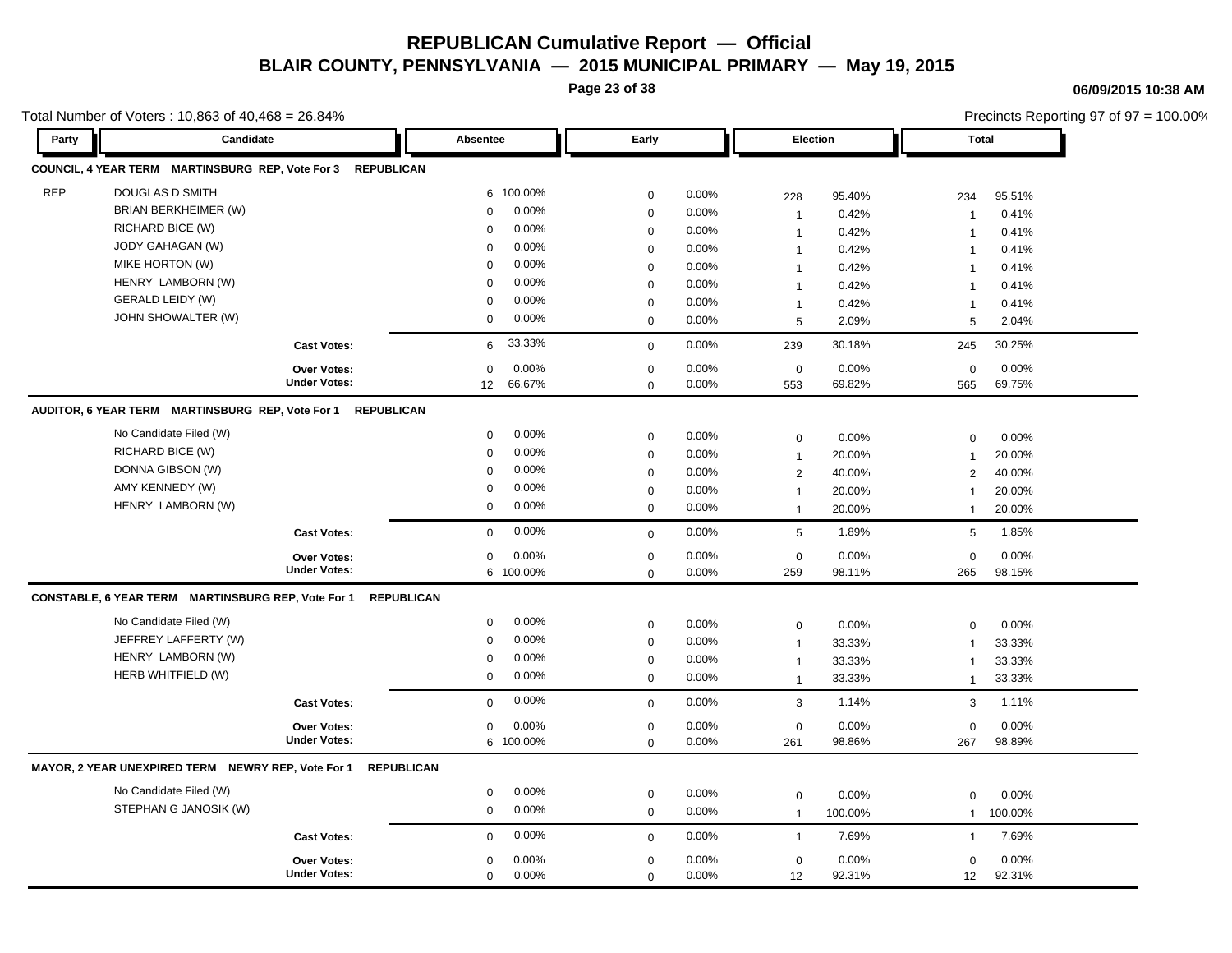**Page 24 of 38**

#### **06/09/2015 10:38 AM**

|            | Total Number of Voters: 10,863 of 40,468 = 26.84%                                          |                                           |                                                                                    |                                                |                                  |                                                       |                                     |                                                                 | Precincts Reporting 97 of 97 = 100.00% |
|------------|--------------------------------------------------------------------------------------------|-------------------------------------------|------------------------------------------------------------------------------------|------------------------------------------------|----------------------------------|-------------------------------------------------------|-------------------------------------|-----------------------------------------------------------------|----------------------------------------|
| Party      | Candidate                                                                                  |                                           | Absentee                                                                           | Early                                          |                                  |                                                       | Election                            | <b>Total</b>                                                    |                                        |
|            | COUNCIL, 4 YEAR TERM NEWRY REP, Vote For 3 REPUBLICAN                                      |                                           |                                                                                    |                                                |                                  |                                                       |                                     |                                                                 |                                        |
|            | No Candidate Filed (W)<br><b>KRISTINA GIARTH (W)</b><br>RICHARD GIARTH (W)                 |                                           | 0.00%<br>$\mathbf 0$<br>0.00%<br>$\Omega$<br>0.00%<br>$\Omega$                     | $\mathbf 0$<br>0<br>0                          | 0.00%<br>0.00%<br>0.00%          | 0<br>$\overline{1}$<br>$\overline{1}$                 | 0.00%<br>33.33%<br>33.33%           | $\Omega$<br>$\mathbf 1$<br>$\overline{1}$                       | 0.00%<br>33.33%<br>33.33%              |
|            | MICHAEL SENO (W)                                                                           |                                           | $0.00\%$<br>$\mathbf 0$                                                            | $\mathbf 0$                                    | 0.00%                            | $\overline{1}$                                        | 33.33%                              | $\mathbf{1}$                                                    | 33.33%                                 |
|            |                                                                                            | <b>Cast Votes:</b>                        | 0.00%<br>$\mathbf 0$                                                               | $\mathbf 0$                                    | 0.00%                            | $\mathbf{3}$                                          | 7.69%                               | 3                                                               | 7.69%                                  |
|            |                                                                                            | Over Votes:<br><b>Under Votes:</b>        | 0.00%<br>0<br>0.00%<br>0                                                           | $\mathsf 0$<br>$\Omega$                        | 0.00%<br>0.00%                   | $\mathsf 0$<br>36                                     | 0.00%<br>92.31%                     | $\mathbf 0$<br>36                                               | 0.00%<br>92.31%                        |
|            | CONSTABLE, 6 YEAR TERM NEWRY REP, Vote For 1                                               | <b>REPUBLICAN</b>                         |                                                                                    |                                                |                                  |                                                       |                                     |                                                                 |                                        |
|            | No Candidate Filed (W)                                                                     |                                           | $0.00\%$<br>$\mathbf 0$                                                            | $\mathbf 0$                                    | 0.00%                            | $\mathbf 0$                                           | 0.00%                               | $\mathbf 0$                                                     | 0.00%                                  |
|            |                                                                                            | <b>Cast Votes:</b>                        | 0.00%<br>$\mathbf{0}$                                                              | $\mathbf 0$                                    | $0.00\%$                         | $\mathbf 0$                                           | 0.00%                               | $\mathbf 0$                                                     | 0.00%                                  |
|            |                                                                                            | <b>Over Votes:</b><br><b>Under Votes:</b> | 0.00%<br>0<br>$0.00\%$<br>$\mathbf 0$                                              | 0<br>$\Omega$                                  | 0.00%<br>0.00%                   | 0<br>13                                               | 0.00%<br>100.00%                    | $\mathbf 0$<br>13                                               | 0.00%<br>100.00%                       |
|            | SUPERVISOR, 6 YEAR TERM NORTH WOODBURY REP, Vote For 1                                     |                                           | <b>REPUBLICAN</b>                                                                  |                                                |                                  |                                                       |                                     |                                                                 |                                        |
| <b>REP</b> | DAVE J HOOVER                                                                              |                                           | 5 100.00%                                                                          | $\mathbf 0$                                    | 0.00%                            | 250                                                   | 100.00%                             | 255                                                             | 100.00%                                |
|            |                                                                                            | <b>Cast Votes:</b>                        | 5 100.00%                                                                          | $\mathbf 0$                                    | 0.00%                            | 250                                                   | 86.51%                              | 255                                                             | 86.73%                                 |
|            |                                                                                            | <b>Over Votes:</b><br><b>Under Votes:</b> | 0.00%<br>0<br>$\mathbf 0$<br>$0.00\%$                                              | 0<br>$\mathbf 0$                               | 0.00%<br>0.00%                   | $\mathsf 0$<br>39                                     | 0.00%<br>13.49%                     | $\mathbf 0$<br>39                                               | 0.00%<br>13.27%                        |
|            | AUDITOR, 6 YEAR TERM NORTH WOODBURY REP, Vote For 1                                        |                                           | <b>REPUBLICAN</b>                                                                  |                                                |                                  |                                                       |                                     |                                                                 |                                        |
|            | No Candidate Filed (W)<br>TAMMY DECKER (W)<br>BRENDA J FLUKE GARBER (W)<br>JERRY STERN (W) |                                           | 0.00%<br>$\mathbf 0$<br>0.00%<br>$\mathbf 0$<br>0.00%<br>0<br>0.00%<br>$\mathbf 0$ | $\mathbf 0$<br>$\mathbf 0$<br>$\mathbf 0$<br>0 | 0.00%<br>0.00%<br>0.00%<br>0.00% | 0<br>$\mathbf{1}$<br>$\overline{1}$<br>$\overline{1}$ | 0.00%<br>33.33%<br>33.33%<br>33.33% | $\mathbf 0$<br>$\overline{1}$<br>$\overline{1}$<br>$\mathbf{1}$ | 0.00%<br>33.33%<br>33.33%<br>33.33%    |
|            |                                                                                            | <b>Cast Votes:</b>                        | 0.00%<br>$\mathbf 0$                                                               | $\mathbf 0$                                    | 0.00%                            | 3                                                     | 1.04%                               | 3                                                               | 1.02%                                  |
|            |                                                                                            | <b>Over Votes:</b><br><b>Under Votes:</b> | 0.00%<br>$\mathbf{0}$<br>5 100.00%                                                 | 0<br>$\mathbf 0$                               | 0.00%<br>0.00%                   | 0<br>286                                              | 0.00%<br>98.96%                     | $\mathbf 0$<br>291                                              | 0.00%<br>98.98%                        |
|            | CONSTABLE, 6 YEAR TERM NORTH WOODBURY REP, Vote For 1                                      |                                           | <b>REPUBLICAN</b>                                                                  |                                                |                                  |                                                       |                                     |                                                                 |                                        |
|            | No Candidate Filed (W)                                                                     |                                           | $0.00\%$<br>$\mathbf{0}$                                                           | $\mathbf 0$                                    | 0.00%                            | $\mathbf 0$                                           | 0.00%                               | $\mathbf 0$                                                     | 0.00%                                  |
|            |                                                                                            | <b>Cast Votes:</b>                        | 0.00%<br>0                                                                         | $\mathbf 0$                                    | 0.00%                            | $\mathbf 0$                                           | 0.00%                               | $\mathbf 0$                                                     | 0.00%                                  |
|            |                                                                                            | <b>Over Votes:</b><br><b>Under Votes:</b> | 0.00%<br>$\Omega$<br>5 100.00%                                                     | 0<br>$\mathbf 0$                               | 0.00%<br>$0.00\%$                | $\mathbf 0$<br>289                                    | 0.00%<br>100.00%                    | $\Omega$                                                        | 0.00%<br>294 100.00%                   |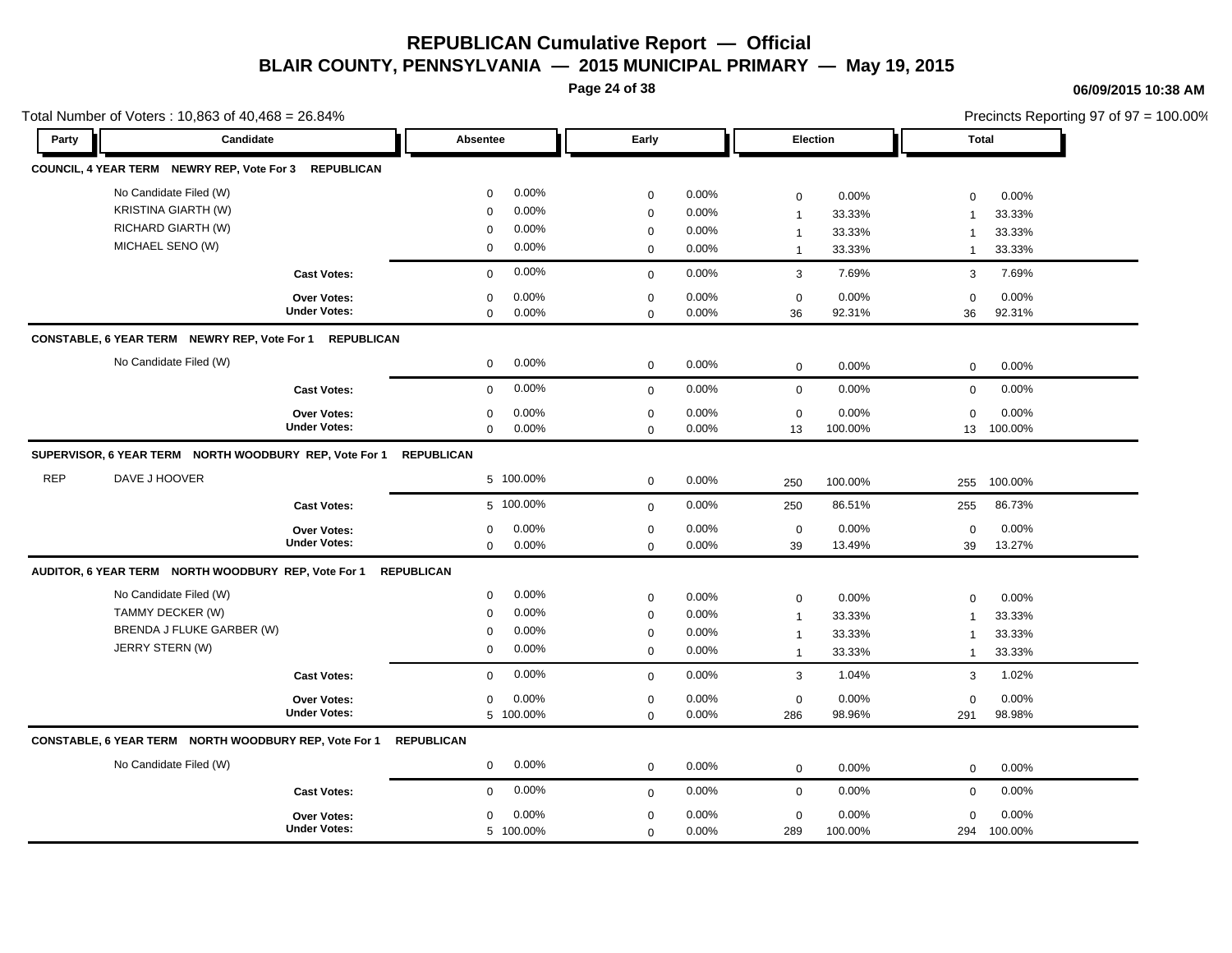**Page 25 of 38**

### **06/09/2015 10:38 AM**

|            | Total Number of Voters: 10,863 of 40,468 = 26.84%                   |                                           |                                 |                            |                |                           |                 | Precincts Reporting 97 of 97 = 100.00% |                 |  |
|------------|---------------------------------------------------------------------|-------------------------------------------|---------------------------------|----------------------------|----------------|---------------------------|-----------------|----------------------------------------|-----------------|--|
| Party      | Candidate                                                           |                                           | Absentee                        | Early                      |                | <b>Election</b>           |                 | <b>Total</b>                           |                 |  |
|            | COUNCIL, 4 YEAR TERM ROARING SPRING REP, Vote For 3                 | <b>REPUBLICAN</b>                         |                                 |                            |                |                           |                 |                                        |                 |  |
| <b>REP</b> | <b>DENNIS IGOU</b>                                                  |                                           | 14.29%<br>$\mathbf{1}$          | $\mathbf 0$                | 0.00%          | 174                       | 26.48%          | 175                                    | 26.36%          |  |
| <b>REP</b> | <b>CHRISTOPHER CARRIER</b>                                          |                                           | 28.57%<br>2                     | $\mathbf 0$                | 0.00%          | 128                       | 19.48%          | 130                                    | 19.58%          |  |
| <b>REP</b> | RODNEY L GREEN                                                      |                                           | 28.57%<br>2                     | $\mathbf 0$                | 0.00%          | 191                       | 29.07%          | 193                                    | 29.07%          |  |
| <b>REP</b> | <b>WILLIAM E BRUMBAUGH</b>                                          |                                           | 28.57%<br>2                     | $\Omega$                   | 0.00%          | 162                       | 24.66%          | 164                                    | 24.70%          |  |
|            | TOM AMICK (W)                                                       |                                           | 0.00%<br>0                      | $\mathbf 0$                | 0.00%          | $\mathbf{1}$              | 0.15%           | $\mathbf 1$                            | 0.15%           |  |
|            | <b>JOSH BARNHART (W)</b>                                            |                                           | 0.00%<br>$\mathbf 0$            | $\mathbf 0$                | 0.00%          | $\mathbf{1}$              | 0.15%           | $\overline{1}$                         | 0.15%           |  |
|            |                                                                     | <b>Cast Votes:</b>                        | 77.78%<br>$7^{\circ}$           | $\mathbf 0$                | 0.00%          | 657                       | 79.64%          | 664                                    | 79.62%          |  |
|            |                                                                     | Over Votes:                               | 0.00%<br>$\Omega$               | $\Omega$                   | 0.00%          | $\pmb{0}$                 | 0.00%           | $\mathbf 0$                            | 0.00%           |  |
|            |                                                                     | <b>Under Votes:</b>                       | $\overline{2}$<br>22.22%        | $\mathbf 0$                | 0.00%          | 168                       | 20.36%          | 170                                    | 20.38%          |  |
|            | TAX COLLECTOR, 2 YEAR UNEXPIRED TERM ROARING SPRING REP, Vote For 1 |                                           | <b>REPUBLICAN</b>               |                            |                |                           |                 |                                        |                 |  |
| <b>REP</b> | <b>KRISTEN CARRIER</b>                                              |                                           | 33.33%<br>$\mathbf{1}$          | $\mathbf 0$                | 0.00%          | 127                       | 48.29%          | 128                                    | 48.12%          |  |
| <b>REP</b> | FLOYD E DETERLINE JR                                                |                                           | 66.67%<br>$\overline{2}$        | $\mathbf 0$                | 0.00%          | 136                       | 51.71%          | 138                                    | 51.88%          |  |
|            |                                                                     | <b>Cast Votes:</b>                        | 3 100.00%                       | $\mathbf 0$                | 0.00%          | 263                       | 95.64%          | 266                                    | 95.68%          |  |
|            |                                                                     |                                           |                                 |                            |                |                           |                 |                                        | 0.00%           |  |
|            |                                                                     |                                           |                                 |                            |                |                           |                 |                                        |                 |  |
|            |                                                                     | <b>Over Votes:</b><br><b>Under Votes:</b> | 0.00%<br>$\Omega$<br>0.00%<br>0 | $\mathbf 0$<br>$\mathbf 0$ | 0.00%<br>0.00% | $\mathsf{O}\xspace$<br>12 | 0.00%<br>4.36%  | $\mathbf 0$<br>12                      | 4.32%           |  |
|            | CONSTABLE, 6 YEAR TERM ROARING SPRING REP, Vote For 1               |                                           | <b>REPUBLICAN</b>               |                            |                |                           |                 |                                        |                 |  |
| <b>REP</b> | <b>EDGAR D FRANKS</b>                                               |                                           | 2 100.00%                       |                            |                |                           |                 |                                        |                 |  |
|            | KEITH SHOOP (W)                                                     |                                           | 0.00%<br>$\mathbf 0$            | $\mathbf 0$<br>$\mathbf 0$ | 0.00%<br>0.00% | 239<br>$\overline{1}$     | 99.58%<br>0.42% | 241<br>$\mathbf{1}$                    | 99.59%<br>0.41% |  |
|            |                                                                     | <b>Cast Votes:</b>                        | 66.67%<br>$\overline{2}$        | $\mathbf 0$                | 0.00%          | 240                       | 87.27%          | 242                                    | 87.05%          |  |
|            |                                                                     |                                           | $0.00\%$<br>$\Omega$            | $\Omega$                   | 0.00%          |                           | 0.00%           |                                        | 0.00%           |  |
|            |                                                                     | Over Votes:<br><b>Under Votes:</b>        | 33.33%<br>$\mathbf{1}$          | $\mathbf 0$                | 0.00%          | $\pmb{0}$<br>35           | 12.73%          | $\mathbf 0$<br>36                      | 12.95%          |  |
|            | SUPERVISOR, 6 YEAR TERM SNYDER REP, Vote For 1 REPUBLICAN           |                                           |                                 |                            |                |                           |                 |                                        |                 |  |
| <b>REP</b> | <b>JAMES KOST</b>                                                   |                                           | 1 100.00%                       |                            |                |                           |                 |                                        |                 |  |
|            | MELVIN LIGHT (W)                                                    |                                           | 0.00%<br>0                      | $\mathbf 0$<br>$\mathbf 0$ | 0.00%<br>0.00% | 182<br>$\overline{4}$     | 97.85%<br>2.15% | 183<br>$\overline{4}$                  | 97.86%<br>2.14% |  |
|            |                                                                     | <b>Cast Votes:</b>                        | 1 100.00%                       | $\mathbf 0$                | 0.00%          | 186                       | 89.00%          | 187                                    | 89.05%          |  |
|            |                                                                     |                                           | $\Omega$                        |                            |                |                           |                 |                                        |                 |  |
|            |                                                                     | <b>Over Votes:</b><br><b>Under Votes:</b> | 0.00%<br>0.00%<br>$\Omega$      | $\mathbf 0$<br>$\mathbf 0$ | 0.00%<br>0.00% | $\pmb{0}$<br>23           | 0.00%<br>11.00% | $\mathbf 0$<br>23                      | 0.00%<br>10.95% |  |
|            | AUDITOR, 6 YEAR TERM SNYDER REP, Vote For 1                         | <b>REPUBLICAN</b>                         |                                 |                            |                |                           |                 |                                        |                 |  |
| <b>REP</b> | PAMELA K DAUGHENBAUGH                                               |                                           | 1 100.00%                       | $\mathbf 0$                | 0.00%          | 195                       | 100.00%         | 196                                    | 100.00%         |  |
|            |                                                                     | <b>Cast Votes:</b>                        | 1 100.00%                       | $\mathbf 0$                | 0.00%          | 195                       | 93.30%          | 196                                    | 93.33%          |  |
|            |                                                                     | <b>Over Votes:</b>                        | 0.00%<br>0                      | $\mathbf 0$                | 0.00%          | $\mathbf 0$               | 0.00%           | 0                                      | 0.00%           |  |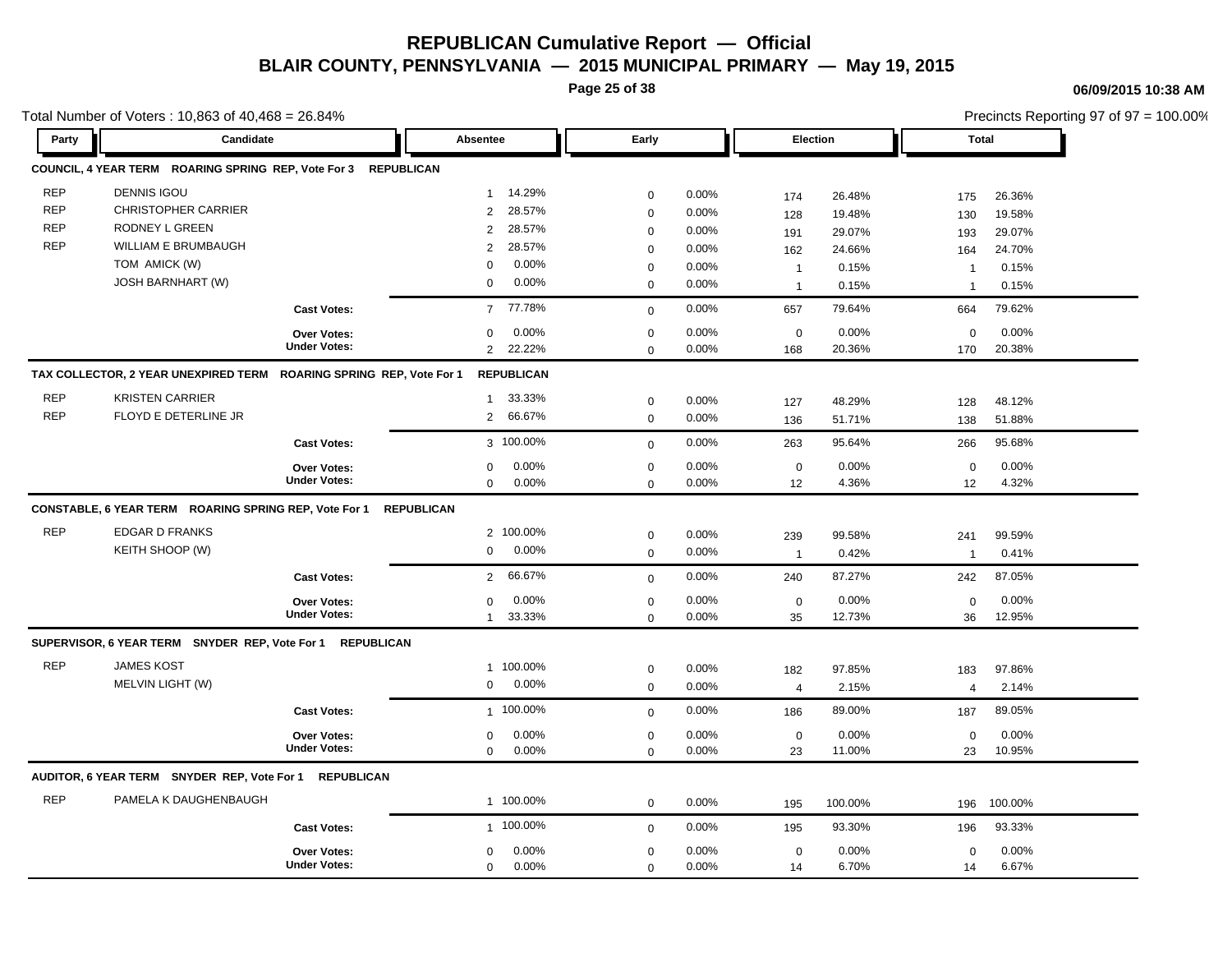**Page 26 of 38**

#### **06/09/2015 10:38 AM**

|            | Total Number of Voters: 10,863 of 40,468 = 26.84%                                |                                           |                                                                                       |                                      |                                     |                                                       |                                     |                                                             |                                     | Precincts Reporting 97 of 97 = 100.00% |
|------------|----------------------------------------------------------------------------------|-------------------------------------------|---------------------------------------------------------------------------------------|--------------------------------------|-------------------------------------|-------------------------------------------------------|-------------------------------------|-------------------------------------------------------------|-------------------------------------|----------------------------------------|
| Party      | Candidate                                                                        |                                           | Absentee                                                                              | Early                                |                                     | Election                                              |                                     | <b>Total</b>                                                |                                     |                                        |
|            | CONSTABLE, 6 YEAR TERM SNYDER REP, Vote For 1 REPUBLICAN                         |                                           |                                                                                       |                                      |                                     |                                                       |                                     |                                                             |                                     |                                        |
|            | No Candidate Filed (W)<br>JULIE KOSOGLOW (W)<br><b>ROBERT NELSON (W)</b>         |                                           | $0.00\%$<br>$\mathbf 0$<br>0.00%<br>$\mathbf 0$<br>$0.00\%$<br>$\mathbf 0$            | 0<br>$\mathbf 0$<br>$\mathbf 0$      | 0.00%<br>0.00%<br>0.00%             | $\mathbf 0$<br>$\overline{1}$<br>$\overline{1}$       | 0.00%<br>50.00%<br>50.00%           | $\mathbf 0$<br>$\mathbf{1}$<br>$\mathbf{1}$                 | 0.00%<br>50.00%<br>50.00%           |                                        |
|            |                                                                                  | <b>Cast Votes:</b>                        | 0.00%<br>$\mathbf 0$                                                                  | $\mathbf{0}$                         | 0.00%                               | 2                                                     | 0.96%                               | 2                                                           | 0.95%                               |                                        |
|            |                                                                                  | Over Votes:<br><b>Under Votes:</b>        | 0.00%<br>$\mathbf 0$<br>1 100.00%                                                     | $\mathbf 0$<br>$\mathbf 0$           | 0.00%<br>0.00%                      | $\mathbf 0$<br>207                                    | 0.00%<br>99.04%                     | $\mathbf 0$<br>208                                          | 0.00%<br>99.05%                     |                                        |
|            | SUPERVISOR, 6 YEAR TERM TAYLOR REP, Vote For 1 REPUBLICAN                        |                                           |                                                                                       |                                      |                                     |                                                       |                                     |                                                             |                                     |                                        |
| <b>REP</b> | JEROME DODSON<br>WAYNE BUSH (W)                                                  |                                           | 3 100.00%<br>0.00%<br>$\mathbf 0$                                                     | 0<br>$\mathbf 0$                     | 0.00%<br>0.00%                      | 285<br>$\overline{1}$                                 | 99.65%<br>0.35%                     | 288<br>$\mathbf{1}$                                         | 99.65%<br>0.35%                     |                                        |
|            |                                                                                  | <b>Cast Votes:</b>                        | 3 100.00%                                                                             | $\mathbf 0$                          | 0.00%                               | 286                                                   | 88.82%                              | 289                                                         | 88.92%                              |                                        |
|            |                                                                                  | Over Votes:<br><b>Under Votes:</b>        | 0.00%<br>0<br>0.00%<br>$\mathbf 0$                                                    | 0<br>0                               | 0.00%<br>$0.00\%$                   | $\pmb{0}$<br>36                                       | 0.00%<br>11.18%                     | $\mathbf 0$<br>36                                           | 0.00%<br>11.08%                     |                                        |
|            | AUDITOR, 6 YEAR TERM TAYLOR REP, Vote For 1                                      | <b>REPUBLICAN</b>                         |                                                                                       |                                      |                                     |                                                       |                                     |                                                             |                                     |                                        |
|            | No Candidate Filed (W)<br><b>BRUCE CASSERLEY (W)</b><br>DUANE WALTERS (W)        |                                           | 0.00%<br>$\mathbf 0$<br>0.00%<br>$\mathbf 0$<br>0.00%<br>$\mathbf 0$                  | $\mathbf 0$<br>$\mathbf 0$<br>0      | 0.00%<br>0.00%<br>0.00%             | 0<br>$\overline{\mathbf{1}}$<br>$\overline{1}$        | 0.00%<br>50.00%<br>50.00%           | $\mathbf 0$<br>$\mathbf{1}$<br>$\mathbf{1}$                 | 0.00%<br>50.00%<br>50.00%           |                                        |
|            |                                                                                  | <b>Cast Votes:</b>                        | 0.00%<br>$\mathbf{0}$                                                                 | $\mathbf 0$                          | 0.00%                               | $\overline{2}$                                        | 0.62%                               | 2                                                           | 0.62%                               |                                        |
|            |                                                                                  | <b>Over Votes:</b><br><b>Under Votes:</b> | 0.00%<br>$\mathbf 0$<br>3 100.00%                                                     | $\mathbf 0$<br>$\Omega$              | 0.00%<br>0.00%                      | $\mathbf 0$<br>320                                    | 0.00%<br>99.38%                     | $\mathbf 0$<br>323                                          | 0.00%<br>99.38%                     |                                        |
|            | AUDITOR, 2 YEAR UNEXPIRED TERM TAYLOR REP, Vote For 1                            |                                           | <b>REPUBLICAN</b>                                                                     |                                      |                                     |                                                       |                                     |                                                             |                                     |                                        |
|            | No Candidate Filed (W)<br>ROY HUNTER (W)                                         |                                           | 0.00%<br>$\mathbf 0$<br>$\mathbf 0$<br>$0.00\%$                                       | 0<br>$\mathbf 0$                     | 0.00%<br>0.00%                      | 0<br>$\overline{1}$                                   | 0.00%<br>100.00%                    | $\mathbf 0$<br>$\mathbf{1}$                                 | 0.00%<br>100.00%                    |                                        |
|            |                                                                                  | <b>Cast Votes:</b>                        | 0.00%<br>$\mathbf 0$                                                                  | $\mathbf 0$                          | 0.00%                               | $\overline{1}$                                        | 0.31%                               | $\mathbf{1}$                                                | 0.31%                               |                                        |
|            |                                                                                  | Over Votes:<br><b>Under Votes:</b>        | 0.00%<br>$\mathbf 0$<br>3 100.00%                                                     | $\mathbf 0$<br>$\mathbf 0$           | 0.00%<br>0.00%                      | $\mathbf 0$<br>321                                    | 0.00%<br>99.69%                     | $\mathbf 0$<br>324                                          | 0.00%<br>99.69%                     |                                        |
|            | CONSTABLE, 6 YEAR TERM TAYLOR REP, Vote For 1 REPUBLICAN                         |                                           |                                                                                       |                                      |                                     |                                                       |                                     |                                                             |                                     |                                        |
|            | No Candidate Filed (W)<br>WAYNE BUSH (W)<br>JON STUMP (W)<br>WALTER SZYMCKEC (W) |                                           | 0.00%<br>$\mathbf 0$<br>0.00%<br>$\mathbf 0$<br>$0.00\%$<br>0<br>0.00%<br>$\mathbf 0$ | 0<br>0<br>$\mathbf 0$<br>$\mathbf 0$ | 0.00%<br>0.00%<br>0.00%<br>$0.00\%$ | 0<br>$\overline{1}$<br>$\overline{1}$<br>$\mathbf{1}$ | 0.00%<br>33.33%<br>33.33%<br>33.33% | $\mathbf 0$<br>$\mathbf{1}$<br>$\mathbf{1}$<br>$\mathbf{1}$ | 0.00%<br>33.33%<br>33.33%<br>33.33% |                                        |
|            |                                                                                  | <b>Cast Votes:</b>                        | $0.00\%$<br>$\mathbf{0}$                                                              | 0                                    | 0.00%                               | 3                                                     | 0.93%                               | 3                                                           | 0.92%                               |                                        |
|            |                                                                                  | <b>Over Votes:</b><br><b>Under Votes:</b> | 0.00%<br>$\mathbf 0$<br>3 100.00%                                                     | 0<br>$\mathbf 0$                     | 0.00%<br>0.00%                      | 0<br>319                                              | 0.00%<br>99.07%                     | $\mathbf 0$<br>322                                          | 0.00%<br>99.08%                     |                                        |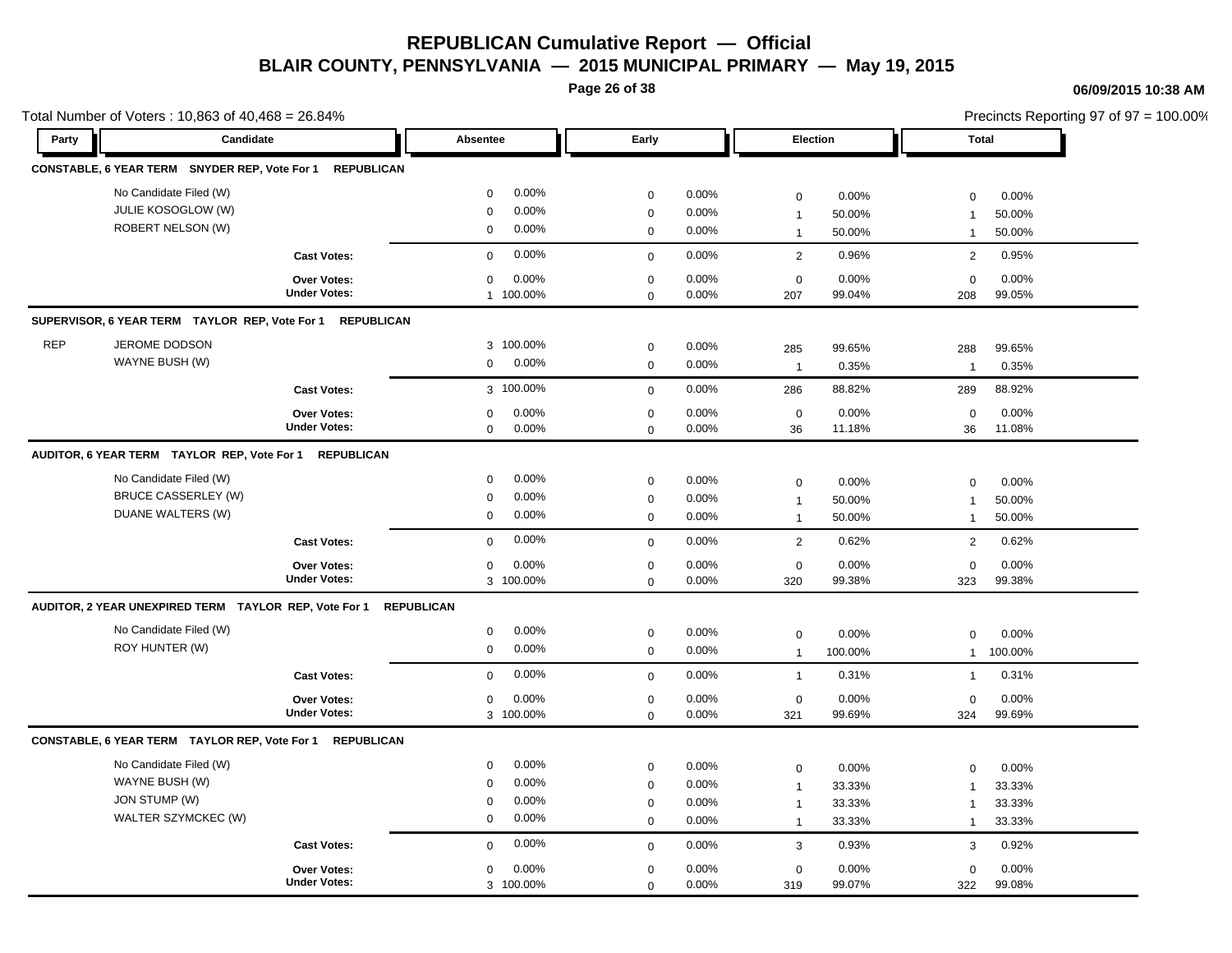**Page 27 of 38**

**06/09/2015 10:38 AM**

|            | Total Number of Voters: 10,863 of 40,468 = 26.84%              |                     |                            |             |          |                 |        |                | Precincts Reporting 97 of 97 = 100.00% |
|------------|----------------------------------------------------------------|---------------------|----------------------------|-------------|----------|-----------------|--------|----------------|----------------------------------------|
| Party      | Candidate                                                      |                     | Absentee                   | Early       |          | <b>Election</b> |        | <b>Total</b>   |                                        |
|            | COUNCIL, 4 YEAR TERM TYRONE BOROUGH REP, Vote For 4 REPUBLICAN |                     |                            |             |          |                 |        |                |                                        |
| <b>REP</b> | <b>CHARLES B MILLS SR</b>                                      |                     | 2 33.33%                   | 0           | 0.00%    | 205             | 19.67% | 207            | 19.75%                                 |
| <b>REP</b> | ROBERT B DOLLAR SR                                             |                     | 33.33%<br>$\overline{2}$   | $\pmb{0}$   | 0.00%    | 267             | 25.62% | 269            | 25.67%                                 |
| <b>REP</b> | MICHELLE L MILLER                                              |                     | 16.67%<br>$\overline{1}$   | $\mathbf 0$ | 0.00%    | 276             | 26.49% | 277            | 26.43%                                 |
| <b>REP</b> | <b>NATHAN VERILLA</b>                                          |                     | 16.67%<br>-1               | $\mathbf 0$ | 0.00%    | 262             | 25.14% | 263            | 25.10%                                 |
|            | MARK A BLACK (W)                                               |                     | 0.00%<br>$\mathbf 0$       | $\mathbf 0$ | 0.00%    | $\overline{1}$  | 0.10%  | $\mathbf{1}$   | 0.10%                                  |
|            | JAMES BOND (W)                                                 |                     | 0.00%<br>$\Omega$          | $\mathbf 0$ | 0.00%    | $\overline{1}$  | 0.10%  | $\overline{1}$ | 0.10%                                  |
|            | JENNIFER L BRYAN (W)                                           |                     | 0.00%<br>0                 | $\mathbf 0$ | 0.00%    | 10              | 0.96%  | 10             | 0.95%                                  |
|            | TERRY WAYNE TATE JR (W)                                        |                     | 0.00%<br>$\Omega$          | $\mathbf 0$ | $0.00\%$ | 13              | 1.25%  | 13             | 1.24%                                  |
|            | TERRY TATE (W)                                                 |                     | 0.00%<br>0                 | $\mathbf 0$ | 0.00%    | 4               | 0.38%  | $\overline{4}$ | 0.38%                                  |
|            | <b>KENNY POWERS (W)</b>                                        |                     | 0.00%<br>0                 | $\mathbf 0$ | 0.00%    | $\mathbf 1$     | 0.10%  | $\mathbf{1}$   | 0.10%                                  |
|            | <b>AUSTIN LYNN (W)</b>                                         |                     | 0.00%<br>$\mathbf 0$       | $\mathbf 0$ | 0.00%    | $\overline{1}$  | 0.10%  | $\mathbf{1}$   | 0.10%                                  |
|            | ANDREA L MILLS (W)                                             |                     | 0.00%<br>0                 | $\mathbf 0$ | $0.00\%$ | $\mathbf{1}$    | 0.10%  | $\mathbf{1}$   | 0.10%                                  |
|            |                                                                | <b>Cast Votes:</b>  | 75.00%<br>6                | $\mathbf 0$ | 0.00%    | 1,042           | 71.37% | 1,048          | 71.39%                                 |
|            |                                                                | Over Votes:         | 0.00%<br>0                 | $\mathbf 0$ | 0.00%    | $\mathbf 0$     | 0.00%  | $\mathbf 0$    | 0.00%                                  |
|            |                                                                | <b>Under Votes:</b> | $\overline{2}$<br>25.00%   | $\mathbf 0$ | 0.00%    | 418             | 28.63% | 420            | 28.61%                                 |
|            | CONSTABLE, 6 YEAR TERM TYRONE BORO REP, Vote For 1 REPUBLICAN  |                     |                            |             |          |                 |        |                |                                        |
| <b>REP</b> | <b>CHARLES B MILLS</b>                                         |                     | 2 100.00%                  | 0           | 0.00%    | 266             | 99.25% | 268            | 99.26%                                 |
|            | JULIE KOSOGLOW (W)                                             |                     | 0.00%<br>0                 | $\mathbf 0$ | 0.00%    | $\mathbf 1$     | 0.37%  | $\overline{1}$ | 0.37%                                  |
|            | GARY G GRIFFITH (W)                                            |                     | 0.00%<br>0                 | $\mathbf 0$ | 0.00%    | $\mathbf{1}$    | 0.37%  | $\mathbf{1}$   | 0.37%                                  |
|            |                                                                | <b>Cast Votes:</b>  | 2 100.00%                  | $\mathbf 0$ | 0.00%    | 268             | 73.42% | 270            | 73.57%                                 |
|            |                                                                | <b>Over Votes:</b>  | 0.00%<br>0                 | $\mathbf 0$ | 0.00%    | $\mathbf 0$     | 0.00%  | $\mathbf 0$    | 0.00%                                  |
|            |                                                                | <b>Under Votes:</b> | 0.00%<br>$\mathbf 0$       | $\mathbf 0$ | 0.00%    | 97              | 26.58% | 97             | 26.43%                                 |
|            | SUPERVISOR, 6 YEAR TERM TYRONE TWP REP, Vote For 1 REPUBLICAN  |                     |                            |             |          |                 |        |                |                                        |
| <b>REP</b> | TIMOTHY A BOTTENFIELD                                          |                     | 2 100.00%                  | $\mathbf 0$ | 0.00%    |                 | 97.35% | 112            | 97.39%                                 |
|            | GARY GAROFOLI (W)                                              |                     | $\overline{0}$<br>$0.00\%$ | $\mathbf 0$ | 0.00%    | 110<br>3        | 2.65%  | 3              | 2.61%                                  |
|            |                                                                |                     |                            |             |          |                 |        |                |                                        |
|            |                                                                | <b>Cast Votes:</b>  | 2 100.00%                  | $\mathbf 0$ | 0.00%    | 113             | 84.33% | 115            | 84.56%                                 |
|            |                                                                | Over Votes:         | 0.00%<br>0                 | 0           | 0.00%    | $\mathbf 0$     | 0.00%  | 0              | 0.00%                                  |
|            |                                                                | <b>Under Votes:</b> | 0<br>0.00%                 | $\mathbf 0$ | 0.00%    | 21              | 15.67% | 21             | 15.44%                                 |
|            | AUDITOR, 6 YEAR TERM TYRONE TWP REP, Vote For 1 REPUBLICAN     |                     |                            |             |          |                 |        |                |                                        |
|            | No Candidate Filed (W)                                         |                     | 0.00%<br>0                 | $\mathbf 0$ | 0.00%    | $\pmb{0}$       | 0.00%  | $\mathbf 0$    | 0.00%                                  |
|            | TIM BOTTENFIELD (W)                                            |                     | 0.00%<br>0                 | 0           | 0.00%    | $\overline{1}$  | 50.00% | $\mathbf{1}$   | 50.00%                                 |
|            | LORRANE YOUNG (W)                                              |                     | 0.00%<br>0                 | $\mathbf 0$ | 0.00%    | $\mathbf{1}$    | 50.00% | $\mathbf{1}$   | 50.00%                                 |
|            |                                                                | <b>Cast Votes:</b>  | 0.00%<br>$\mathbf 0$       | $\mathbf 0$ | 0.00%    | 2               | 1.49%  | 2              | 1.47%                                  |
|            |                                                                |                     |                            |             |          |                 |        |                |                                        |
|            |                                                                | Over Votes:         | 0.00%<br>$\mathbf 0$       | $\mathbf 0$ | 0.00%    | $\mathbf 0$     | 0.00%  | $\mathbf 0$    | 0.00%                                  |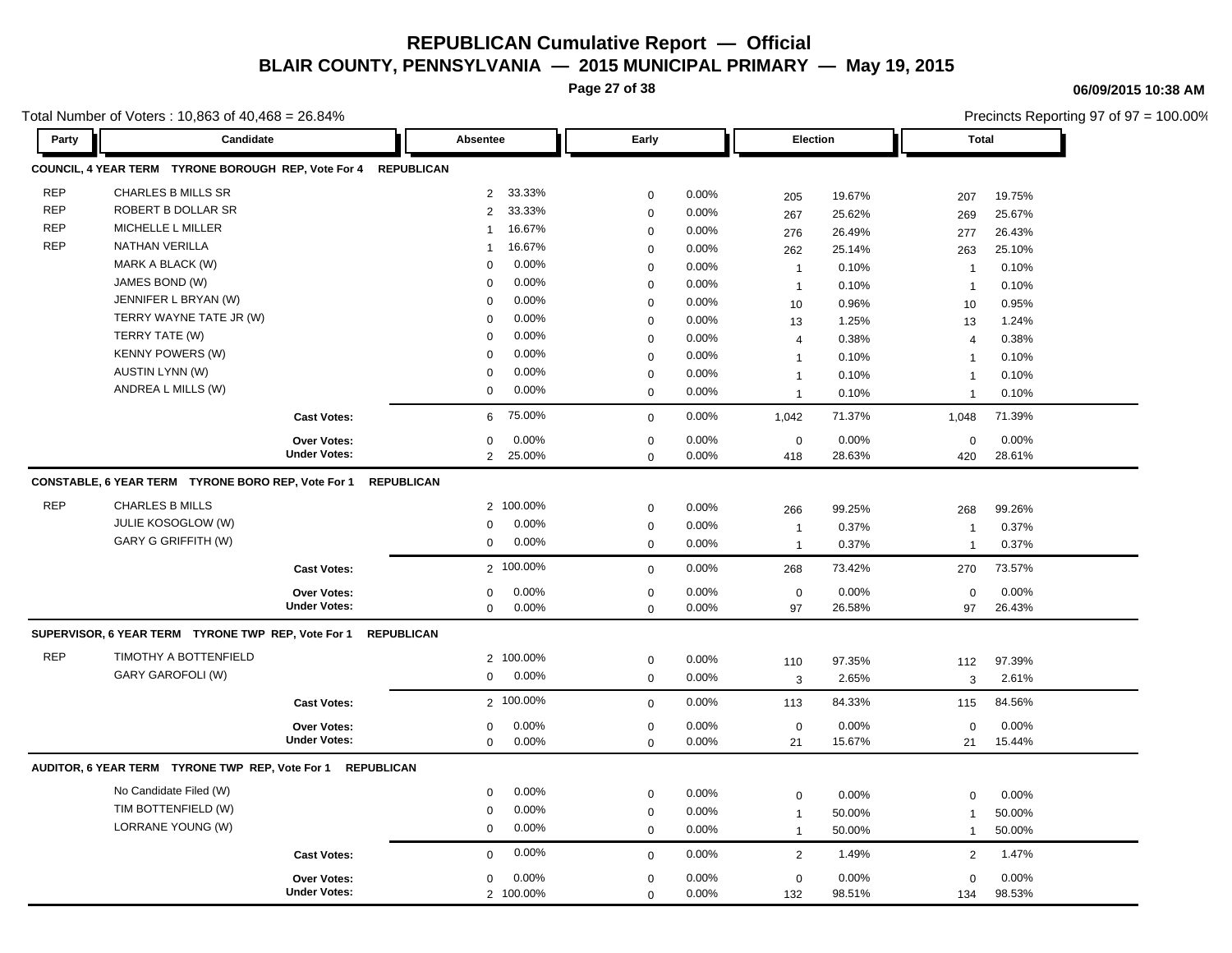**Page 28 of 38**

|            | Total Number of Voters: 10,863 of 40,468 = 26.84%                      |                     |                          |              |       |                 |          |                |           | Precincts Reporting 97 of 97 = 100.00% |
|------------|------------------------------------------------------------------------|---------------------|--------------------------|--------------|-------|-----------------|----------|----------------|-----------|----------------------------------------|
| Party      | Candidate                                                              |                     | Absentee                 | Early        |       | <b>Election</b> |          | Total          |           |                                        |
|            | CONSTABLE, 6 YEAR TERM TYRONE TWP REP, Vote For 1 REPUBLICAN           |                     |                          |              |       |                 |          |                |           |                                        |
|            | No Candidate Filed (W)                                                 |                     | 0.00%<br>$\mathbf 0$     | $\mathbf 0$  | 0.00% | $\mathbf 0$     | 0.00%    | $\mathbf 0$    | 0.00%     |                                        |
|            | REGIS BRIGGS (W)                                                       |                     | 0.00%<br>$\mathbf 0$     | $\mathbf 0$  | 0.00% | -1              | 50.00%   |                | 50.00%    |                                        |
|            | BILL WAGNER (W)                                                        |                     | 0.00%<br>$\Omega$        | $\mathbf 0$  | 0.00% | $\overline{1}$  | 50.00%   |                | 50.00%    |                                        |
|            |                                                                        | <b>Cast Votes:</b>  | 0.00%<br>$\overline{0}$  | $\Omega$     | 0.00% | 2               | 1.49%    | $\overline{2}$ | 1.47%     |                                        |
|            |                                                                        | Over Votes:         | 0.00%<br>$\mathbf 0$     | $\Omega$     | 0.00% | $\mathbf 0$     | 0.00%    | $\mathbf 0$    | 0.00%     |                                        |
|            |                                                                        | <b>Under Votes:</b> | 2 100.00%                | $\mathbf 0$  | 0.00% | 132             | 98.51%   | 134            | 98.53%    |                                        |
|            | COUNCIL, 4 YEAR TERM WILLIAMSBURG REP, Vote For 3 REPUBLICAN           |                     |                          |              |       |                 |          |                |           |                                        |
| <b>REP</b> | <b>MATTHEW SABOL</b>                                                   |                     | 0.00%<br>$\mathbf{0}$    | $\mathbf{0}$ | 0.00% | 71              | 34.98%   | 71             | 34.98%    |                                        |
| <b>REP</b> | <b>JAMES T FORESO</b>                                                  |                     | 0.00%<br>$\Omega$        | $\Omega$     | 0.00% | 64              | 31.53%   | 64             | 31.53%    |                                        |
| <b>REP</b> | DONALD W ZIMMERMAN                                                     |                     | $0.00\%$<br>$\Omega$     | $\Omega$     | 0.00% | 57              | 28.08%   | 57             | 28.08%    |                                        |
|            | TIMOTHY TATE (W)                                                       |                     | 0.00%<br>0               | $\Omega$     | 0.00% | - 1             | 0.49%    |                | 0.49%     |                                        |
|            | DENNIS HAMMEL (W)                                                      |                     | 0.00%<br>$\Omega$        | $\Omega$     | 0.00% | 9               | 4.43%    | 9              | 4.43%     |                                        |
|            | DAVID HOUCK (W)                                                        |                     | 0.00%<br>$\Omega$        | $\mathbf{0}$ | 0.00% | $\overline{1}$  | 0.49%    |                | 0.49%     |                                        |
|            |                                                                        | <b>Cast Votes:</b>  | 0.00%<br>$\mathbf{0}$    | $\mathbf{0}$ | 0.00% | 203             | 67.67%   | 203            | 67.67%    |                                        |
|            |                                                                        | <b>Over Votes:</b>  | 0.00%<br>$\mathbf 0$     | $\Omega$     | 0.00% | $\overline{0}$  | 0.00%    | $\Omega$       | 0.00%     |                                        |
|            |                                                                        | <b>Under Votes:</b> | 0.00%<br>$\mathbf 0$     | $\mathbf 0$  | 0.00% | 97              | 32.33%   | 97             | 32.33%    |                                        |
|            | COUNCIL, 2 YEAR UNEXPIRED TERM WILLIAMSBURG REP, Vote For 1 REPUBLICAN |                     |                          |              |       |                 |          |                |           |                                        |
|            | No Candidate Filed (W)                                                 |                     | 0.00%<br>$\mathbf 0$     | $\mathbf 0$  | 0.00% | $\mathbf 0$     | 0.00%    | $\Omega$       | 0.00%     |                                        |
|            | TIM TATE (W)                                                           |                     | 0.00%<br>0               | 0            | 0.00% | $\overline{1}$  | 3.70%    |                | 3.70%     |                                        |
|            | <b>HARRY MULLINS (W)</b>                                               |                     | 0.00%<br>$\Omega$        | 0            | 0.00% | $\overline{1}$  | 3.70%    |                | 3.70%     |                                        |
|            | DENNIS HAMMEL (W)                                                      |                     | 0.00%<br>$\mathbf{0}$    | $\mathbf 0$  | 0.00% | 25              | 92.59%   | 25             | 92.59%    |                                        |
|            |                                                                        | <b>Cast Votes:</b>  | 0.00%<br>$\Omega$        | $\mathbf{0}$ | 0.00% | 27              | 27.00%   | 27             | 27.00%    |                                        |
|            |                                                                        | <b>Over Votes:</b>  | 0.00%<br>$\mathbf 0$     | 0            | 0.00% | $\mathbf 0$     | 0.00%    | 0              | 0.00%     |                                        |
|            |                                                                        | <b>Under Votes:</b> | 0.00%<br>$\mathbf{0}$    | $\mathbf{0}$ | 0.00% | 73              | 73.00%   | 73             | 73.00%    |                                        |
|            | AUDITOR, 6 YEAR TERM WILLIAMSBURG REP, Vote For 1 REPUBLICAN           |                     |                          |              |       |                 |          |                |           |                                        |
|            | No Candidate Filed (W)                                                 |                     | $0.00\%$<br>$\mathbf 0$  | $\mathbf 0$  | 0.00% | $\mathbf 0$     | $0.00\%$ | $\mathbf 0$    | 0.00%     |                                        |
|            | ED PATTERSON (W)                                                       |                     | $0.00\%$<br>$\mathbf{0}$ | $\mathbf{0}$ | 0.00% | $\overline{1}$  | 100.00%  |                | 1 100.00% |                                        |
|            |                                                                        | <b>Cast Votes:</b>  | $0.00\%$<br>$\mathbf{0}$ | $\mathbf{0}$ | 0.00% | $\overline{1}$  | 1.00%    |                | 1.00%     |                                        |
|            |                                                                        | <b>Over Votes:</b>  | 0.00%<br>$\mathbf 0$     | $\Omega$     | 0.00% | $\mathbf 0$     | 0.00%    | $\Omega$       | 0.00%     |                                        |
|            |                                                                        | <b>Under Votes:</b> | 0.00%<br>$\Omega$        | $\Omega$     | 0.00% | 99              | 99.00%   | 99             | 99.00%    |                                        |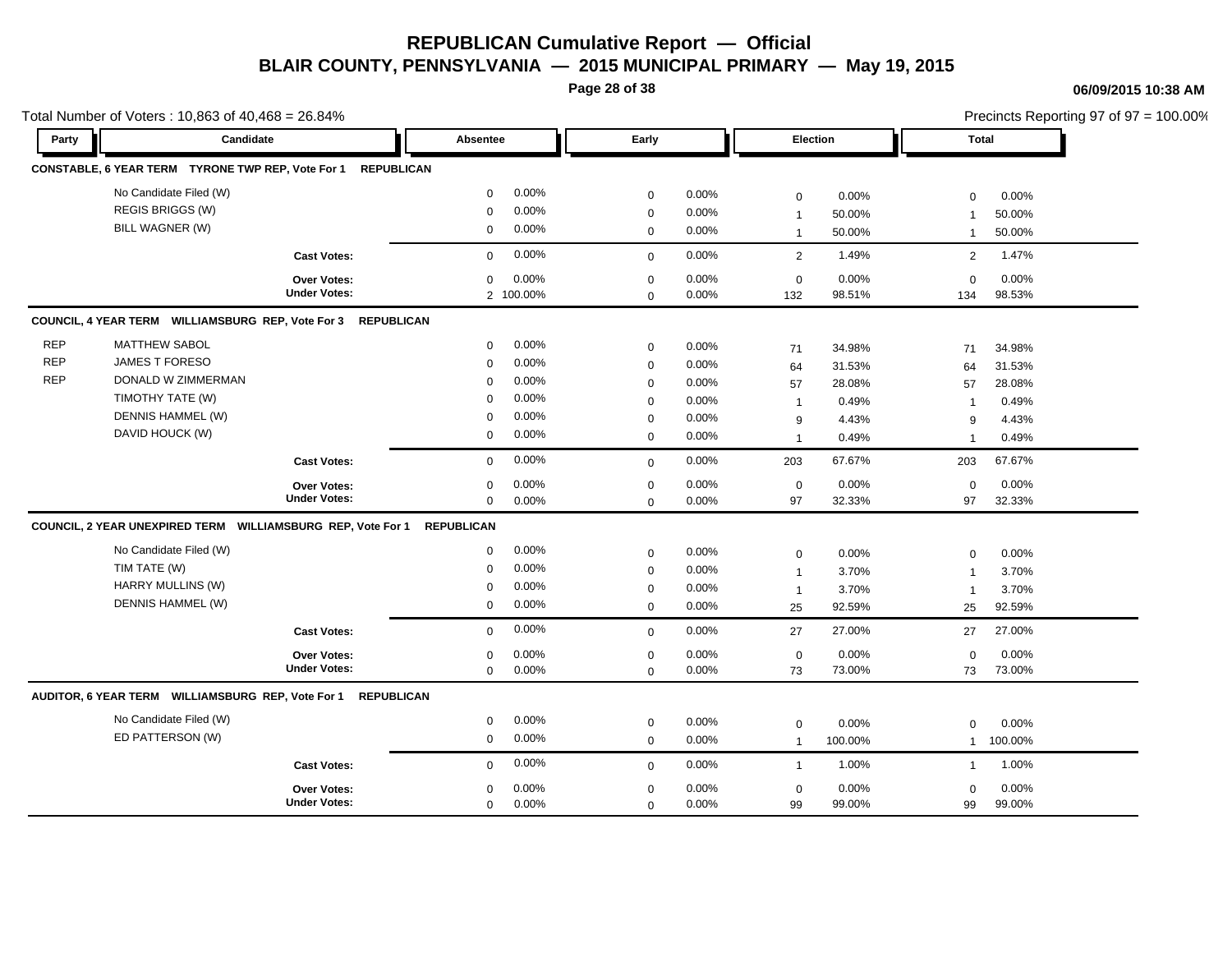**Page 29 of 38**

### **06/09/2015 10:38 AM**

 $\frac{2}{3}$ rincts Reporting 97 of 97 = 100.00%

|                          | Total Number of Voters: 10,863 of 40,468 = 26.84%                            |                                           |                            |                |                            |                |                               |                  |                             |                  | Precincts Reporting 97 of 97 = 100.00% |
|--------------------------|------------------------------------------------------------------------------|-------------------------------------------|----------------------------|----------------|----------------------------|----------------|-------------------------------|------------------|-----------------------------|------------------|----------------------------------------|
| Party                    | Candidate                                                                    |                                           | Absentee                   |                | Early                      |                | Election                      |                  | <b>Total</b>                |                  |                                        |
|                          | AUDITOR, 4 YEAR UNEXPIRED TERM WILLIAMSBURG REP, Vote For 1                  |                                           | <b>REPUBLICAN</b>          |                |                            |                |                               |                  |                             |                  |                                        |
|                          | No Candidate Filed (W)                                                       |                                           | 0                          | 0.00%          | $\mathbf 0$                | 0.00%          | $\mathbf 0$                   | 0.00%            | $\mathbf 0$                 | 0.00%            |                                        |
|                          |                                                                              | <b>Cast Votes:</b>                        | $\mathbf 0$                | 0.00%          | $\mathbf 0$                | 0.00%          | $\mathbf 0$                   | 0.00%            | $\mathbf 0$                 | 0.00%            |                                        |
|                          |                                                                              | <b>Over Votes:</b><br><b>Under Votes:</b> | 0<br>$\Omega$              | 0.00%<br>0.00% | 0<br>$\mathbf 0$           | 0.00%<br>0.00% | $\mathbf 0$<br>100            | 0.00%<br>100.00% | $\mathbf 0$<br>100          | 0.00%<br>100.00% |                                        |
|                          | AUDITOR, 2 YEAR UNEXPIRED TERM    WILLIAMSBURG REP, Vote For 1    REPUBLICAN |                                           |                            |                |                            |                |                               |                  |                             |                  |                                        |
|                          | No Candidate Filed (W)<br>ED PATTERSON (W)                                   |                                           | 0<br>0                     | 0.00%<br>0.00% | $\mathbf 0$<br>$\mathbf 0$ | 0.00%<br>0.00% | $\mathsf 0$<br>$\overline{1}$ | 0.00%<br>100.00% | $\mathbf 0$<br>$\mathbf{1}$ | 0.00%<br>100.00% |                                        |
|                          |                                                                              | <b>Cast Votes:</b>                        | $\mathbf 0$                | 0.00%          | $\Omega$                   | 0.00%          | $\mathbf{1}$                  | 1.00%            | $\mathbf{1}$                | 1.00%            |                                        |
|                          |                                                                              | <b>Over Votes:</b><br><b>Under Votes:</b> | $\mathbf 0$<br>$\mathbf 0$ | 0.00%<br>0.00% | $\mathbf 0$<br>$\mathbf 0$ | 0.00%<br>0.00% | 0<br>99                       | 0.00%<br>99.00%  | $\mathbf 0$<br>99           | 0.00%<br>99.00%  |                                        |
|                          | CONSTABLE, 6 YEAR TERM WILLIAMSBURG REP, Vote For 1                          |                                           | <b>REPUBLICAN</b>          |                |                            |                |                               |                  |                             |                  |                                        |
| <b>REP</b>               | JASON K LOOSE                                                                |                                           | $\mathbf 0$                | 0.00%          | $\mathbf 0$                | 0.00%          | 87                            | 100.00%          | 87                          | 100.00%          |                                        |
|                          |                                                                              | <b>Cast Votes:</b>                        | $\mathbf 0$                | 0.00%          | $\Omega$                   | 0.00%          | 87                            | 87.00%           | 87                          | 87.00%           |                                        |
|                          |                                                                              | <b>Over Votes:</b><br><b>Under Votes:</b> | 0<br>$\mathbf 0$           | 0.00%<br>0.00% | $\mathbf 0$<br>$\mathbf 0$ | 0.00%<br>0.00% | $\mathbf 0$<br>13             | 0.00%<br>13.00%  | $\mathbf 0$<br>13           | 0.00%<br>13.00%  |                                        |
|                          |                                                                              |                                           |                            |                |                            |                |                               |                  |                             |                  |                                        |
| <b>REP</b><br><b>REP</b> | <b>JOE LANSBERRY</b><br>PAUL R HARCLERODE JR                                 |                                           | 0<br>0                     | 0.00%<br>0.00% | $\mathbf 0$<br>$\mathbf 0$ | 0.00%<br>0.00% | 42<br>54                      | 43.75%<br>56.25% | 42<br>54                    | 43.75%<br>56.25% |                                        |
|                          |                                                                              | <b>Cast Votes:</b>                        | 0                          | 0.00%          | $\mathbf 0$                | 0.00%          | 96                            | 96.97%           | 96                          | 96.97%           |                                        |
|                          |                                                                              | Over Votes:<br><b>Under Votes:</b>        | 0<br>0                     | 0.00%<br>0.00% | $\mathbf 0$<br>$\mathbf 0$ | 0.00%<br>0.00% | $\mathbf 0$<br>3              | 0.00%<br>3.03%   | $\mathbf 0$<br>3            | 0.00%<br>3.03%   |                                        |
|                          | TAX COLLECTOR, 2 YEAR UNEXPIRED TERM  WOODBURY REP, Vote For 1               |                                           | <b>REPUBLICAN</b>          |                |                            |                |                               |                  |                             |                  |                                        |
|                          | No Candidate Filed (W)<br>DEBORAH J APPLEMAN (W)                             |                                           | 0<br>0                     | 0.00%<br>0.00% | 0<br>$\mathbf 0$           | 0.00%<br>0.00% | $\mathbf 0$<br>38             | 0.00%<br>100.00% | $\mathbf 0$<br>38           | 0.00%<br>100.00% |                                        |
|                          |                                                                              | <b>Cast Votes:</b>                        | 0                          | 0.00%          | $\mathbf 0$                | 0.00%          | 38                            | 38.38%           | 38                          | 38.38%           |                                        |
|                          |                                                                              | <b>Over Votes:</b><br><b>Under Votes:</b> | $\Omega$<br>$\mathbf 0$    | 0.00%<br>0.00% | $\mathbf 0$<br>$\mathbf 0$ | 0.00%<br>0.00% | $\mathbf 0$<br>61             | 0.00%<br>61.62%  | $\mathbf 0$<br>61           | 0.00%<br>61.62%  |                                        |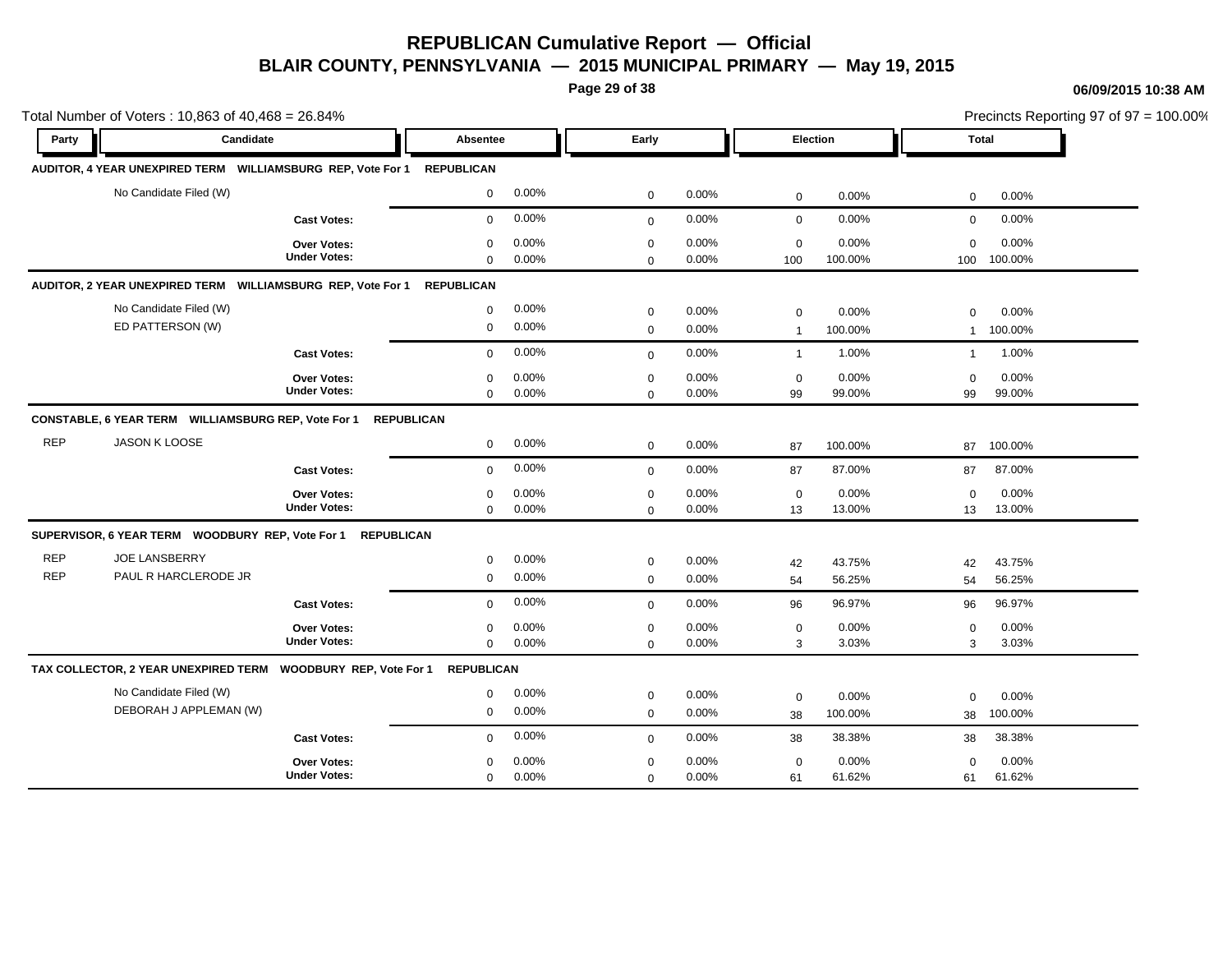**Page 30 of 38**

### **06/09/2015 10:38 AM**

| Total Number of Voters: $10,863$ of $40,468 = 26.84\%$ |                                           |                             |                      |                              |                      |                     |                     |                               |                  | Precincts Reporting 97 of $97 = 100.00\%$ |
|--------------------------------------------------------|-------------------------------------------|-----------------------------|----------------------|------------------------------|----------------------|---------------------|---------------------|-------------------------------|------------------|-------------------------------------------|
| Party                                                  | Candidate                                 | Absentee                    |                      | Early                        |                      |                     | Election            |                               | Total            |                                           |
| AUDITOR, 6 YEAR TERM WOODBURY REP, Vote For 1          | <b>REPUBLICAN</b>                         |                             |                      |                              |                      |                     |                     |                               |                  |                                           |
| No Candidate Filed (W)<br><b>KRISTEN SHOCK (W)</b>     |                                           | $\mathbf 0$<br>$\mathbf{0}$ | $0.00\%$<br>$0.00\%$ | $\mathbf{0}$<br>$\mathbf{0}$ | $0.00\%$<br>$0.00\%$ | 0<br>$\overline{2}$ | $0.00\%$<br>100.00% | $\mathbf 0$<br>$\overline{2}$ | 0.00%<br>100.00% |                                           |
|                                                        | <b>Cast Votes:</b>                        | $\mathbf 0$                 | $0.00\%$             | $\Omega$                     | $0.00\%$             | $\overline{2}$      | 2.02%               | $\overline{2}$                | 2.02%            |                                           |
|                                                        | <b>Over Votes:</b><br><b>Under Votes:</b> | $\mathbf{0}$<br>0           | $0.00\%$<br>$0.00\%$ | $\mathbf{0}$<br>$\mathbf{0}$ | $0.00\%$<br>$0.00\%$ | $\mathbf 0$<br>97   | $0.00\%$<br>97.98%  | $\Omega$<br>97                | 0.00%<br>97.98%  |                                           |
| CONSTABLE, 6 YEAR TERM WOODBURY REP, Vote For 1        | <b>REPUBLICAN</b>                         |                             |                      |                              |                      |                     |                     |                               |                  |                                           |
| No Candidate Filed (W)                                 |                                           | 0                           | $0.00\%$             | $\mathbf{0}$                 | $0.00\%$             | $\mathbf{0}$        | $0.00\%$            | $\mathbf{0}$                  | $0.00\%$         |                                           |
|                                                        | <b>Cast Votes:</b>                        | $\mathbf 0$                 | $0.00\%$             | $\mathbf{0}$                 | $0.00\%$             | 0                   | $0.00\%$            | $\Omega$                      | 0.00%            |                                           |
|                                                        | <b>Over Votes:</b><br><b>Under Votes:</b> | 0<br>0                      | $0.00\%$<br>$0.00\%$ | $\mathbf{0}$<br>$\mathbf{0}$ | $0.00\%$<br>$0.00\%$ | 0<br>99             | $0.00\%$<br>100.00% | $\Omega$<br>99                | 0.00%<br>100.00% |                                           |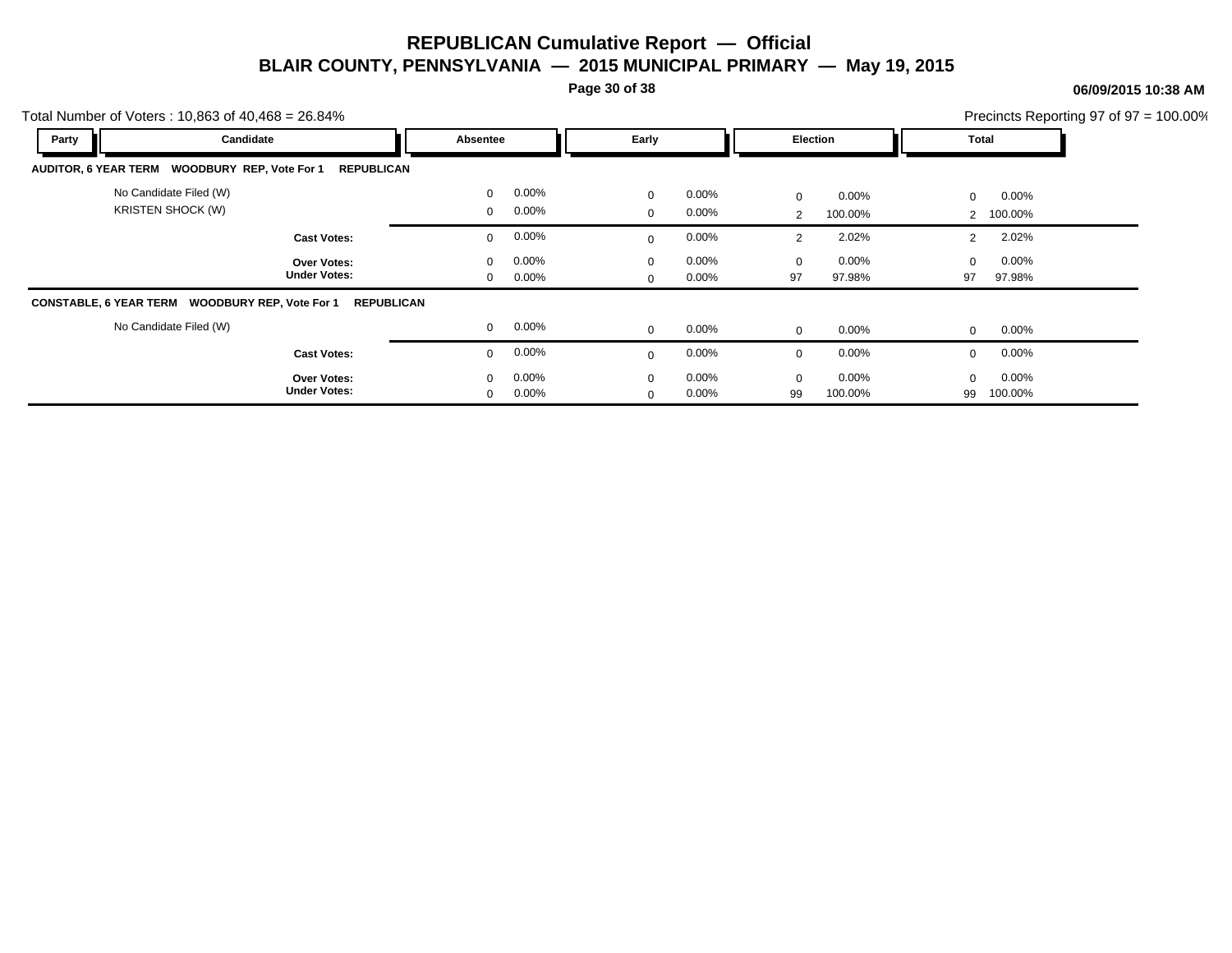**Page 31 of 38**

**06/09/2015 10:38 AM**

Precincts Reporting 97 of 97 = 100.00%

| Party      | Candidate                                                            | Absentee                | Early       |       |                       | Election<br><b>Total</b> |                         |        |
|------------|----------------------------------------------------------------------|-------------------------|-------------|-------|-----------------------|--------------------------|-------------------------|--------|
|            | SCHOOL DIRECTOR, 4 YEAR TERM ALTOONA AREA REP, Vote For 5 REPUBLICAN |                         |             |       |                       |                          |                         |        |
| <b>REP</b> | <b>DON BRENNAN</b>                                                   | 17.97%<br>55            | $\mathbf 0$ | 0.00% | 2,409                 | 18.47%                   | 2,464                   | 18.46% |
| <b>REP</b> | <b>SHARON L BREAM</b>                                                | 18.95%<br>58            | $\mathbf 0$ | 0.00% | 2,464                 | 18.89%                   | 2,522                   | 18.89% |
| <b>REP</b> | <b>BILL CEGLAR</b>                                                   | 16.67%<br>51            | $\mathbf 0$ | 0.00% | 2,219                 | 17.01%                   | 2,270                   | 17.01% |
| <b>REP</b> | <b>WAYNE HIPPO</b>                                                   | 23.20%<br>71            | $\mathbf 0$ | 0.00% | 2,979                 | 22.84%                   | 3,050                   | 22.85% |
| <b>REP</b> | <b>RON JOHNSTON</b>                                                  | 21.57%<br>66            | $\mathbf 0$ | 0.00% | 2,771                 | 21.25%                   | 2,837                   | 21.25% |
|            | <b>CLAYTON ANGLE (W)</b>                                             | 0.00%<br>$\mathbf{0}$   | $\mathbf 0$ | 0.00% | $\overline{1}$        | 0.01%                    | $\overline{1}$          | 0.01%  |
|            | JAMES BALDWIN (W)                                                    | 0.00%<br>$\mathbf 0$    | $\mathbf 0$ | 0.00% | $\overline{1}$        | 0.01%                    | $\overline{1}$          | 0.01%  |
|            | SUSAN MARIE BARANIK (W)                                              | 0.00%<br>0              | $\mathbf 0$ | 0.00% | $\mathbf{1}$          | 0.01%                    | $\overline{\mathbf{1}}$ | 0.01%  |
|            | MARV BERGMAN (W)                                                     | 0.00%<br>$\Omega$       | $\mathbf 0$ | 0.00% | $\overline{1}$        | 0.01%                    | $\overline{1}$          | 0.01%  |
|            | MARY ANN BRENNAN (W)                                                 | 0.00%<br>$\mathbf 0$    | $\mathbf 0$ | 0.00% | $\overline{1}$        | 0.01%                    | $\overline{1}$          | 0.01%  |
|            | NORM BUMBARGER (W)                                                   | 0.00%<br>0              | $\mathbf 0$ | 0.00% | $\overline{1}$        | 0.01%                    | $\overline{1}$          | 0.01%  |
|            | STEVEN CARPENTER (W)                                                 | 0.00%<br>$\Omega$       | $\mathbf 0$ | 0.00% | $\overline{1}$        | 0.01%                    | $\overline{1}$          | 0.01%  |
|            | MARY JANE HAMMERS (W)                                                | 0.33%<br>$\overline{1}$ | $\mathbf 0$ | 0.00% | 154                   | 1.18%                    | 155                     | 1.16%  |
|            | ELIZABETH CHAPMAN (W)                                                | 0.00%<br>$\mathbf 0$    | $\mathbf 0$ | 0.00% | $\overline{1}$        | 0.01%                    | $\overline{1}$          | 0.01%  |
|            | JOHN CLOSSON (W)                                                     | 0.00%<br>$\mathbf 0$    | $\mathbf 0$ | 0.00% | $\overline{1}$        | 0.01%                    | $\overline{1}$          | 0.01%  |
|            | DONALD CRAIG (W)                                                     | 0.00%<br>$\Omega$       | $\mathbf 0$ | 0.00% | $\overline{1}$        | 0.01%                    | $\overline{\mathbf{1}}$ | 0.01%  |
|            | DAVE FRANCIS (W)                                                     | 0.00%<br>$\mathbf 0$    | $\mathbf 0$ | 0.00% | $\overline{1}$        | 0.01%                    | $\overline{1}$          | 0.01%  |
|            | TOM DEHAVEN (W)                                                      | 0.00%<br>$\mathbf 0$    | $\mathbf 0$ | 0.00% | $\mathbf{2}^{\prime}$ | 0.02%                    | 2                       | 0.01%  |
|            | DAN DILLEN (W)                                                       | 0.00%<br>$\mathbf 0$    | $\mathbf 0$ | 0.00% | $\overline{1}$        | 0.01%                    | $\overline{1}$          | 0.01%  |
|            | CHARLES DIXON (W)                                                    | 0.00%<br>0              | $\mathbf 0$ | 0.00% | $\overline{1}$        | 0.01%                    | $\overline{1}$          | 0.01%  |
|            | LARRY FOCHT (W)                                                      | 0.00%<br>$\mathbf 0$    | $\mathbf 0$ | 0.00% | $\overline{1}$        | 0.01%                    | $\overline{1}$          | 0.01%  |
|            | SANDRA FOCHT (W)                                                     | 0.00%<br>$\mathbf 0$    | $\mathbf 0$ | 0.00% | $\overline{1}$        | 0.01%                    | $\overline{1}$          | 0.01%  |
|            | JOHN GRESSLER (W)                                                    | 0.00%<br>0              | $\mathbf 0$ | 0.00% | $\overline{1}$        | 0.01%                    | $\overline{1}$          | 0.01%  |
|            | DORIS GRIMM (W)                                                      | 0.00%<br>0              | $\mathbf 0$ | 0.00% | $\overline{1}$        | 0.01%                    | $\overline{1}$          | 0.01%  |
|            | YANCE HOLLEN (W)                                                     | 0.00%<br>$\mathbf 0$    | $\mathbf 0$ | 0.00% | $\mathbf{1}$          | 0.01%                    | $\overline{1}$          | 0.01%  |
|            | JESSE ICKES (W)                                                      | 0.33%<br>$\overline{1}$ | $\mathbf 0$ | 0.00% | $\mathbf 0$           | 0.00%                    | $\overline{1}$          | 0.01%  |
|            | JEFF MACALARNEY (W)                                                  | 0.00%<br>$\mathbf 0$    | $\mathbf 0$ | 0.00% | $\overline{1}$        | 0.01%                    | $\overline{1}$          | 0.01%  |
|            | LOIS KANASHIKI (W)                                                   | 0.33%<br>$\overline{1}$ | $\mathbf 0$ | 0.00% | $\overline{1}$        | 0.01%                    | $\overline{2}$          | 0.01%  |
|            | ROY KNUPP (W)                                                        | 0.00%<br>$\Omega$       | $\mathbf 0$ | 0.00% | $\overline{1}$        | 0.01%                    | $\overline{1}$          | 0.01%  |
|            | EDITH KYLE (W)                                                       | 0.00%<br>$\mathbf 0$    | $\mathbf 0$ | 0.00% | $\overline{1}$        | 0.01%                    | $\overline{1}$          | 0.01%  |
|            | KIMBERLY KYLE (W)                                                    | 0.00%<br>0              | $\mathbf 0$ | 0.00% | $\overline{1}$        | 0.01%                    | $\overline{1}$          | 0.01%  |
|            | LEISA KYLE (W)                                                       | 0.00%<br>$\Omega$       | $\mathbf 0$ | 0.00% | $\overline{1}$        | 0.01%                    | $\overline{1}$          | 0.01%  |
|            | DICK LOCKARD (W)                                                     | 0.00%<br>$\mathbf 0$    | $\mathbf 0$ | 0.00% | $\overline{1}$        | 0.01%                    | $\overline{1}$          | 0.01%  |
|            | JEFFREY MACALARNEY (W)                                               | 0.00%<br>0              | $\mathbf 0$ | 0.00% | 3                     | 0.02%                    | 3                       | 0.02%  |
|            | KATHY MEULLE (W)                                                     | 0.00%<br>$\mathbf 0$    | $\mathbf 0$ | 0.00% | $\overline{1}$        | 0.01%                    | $\overline{1}$          | 0.01%  |
|            | KIRK MITCHELL (W)                                                    | 0.00%<br>$\mathbf 0$    | $\mathbf 0$ | 0.00% | $\overline{1}$        | 0.01%                    | $\overline{1}$          | 0.01%  |
|            | JACK MUSSER (W)                                                      | 0.00%<br>$\Omega$       | $\mathbf 0$ | 0.00% | $\overline{1}$        | 0.01%                    | $\overline{1}$          | 0.01%  |
|            | BILL NEUGABAURER (W)                                                 | 0.00%<br>$\Omega$       | $\mathbf 0$ | 0.00% | $\overline{1}$        | 0.01%                    | $\overline{1}$          | 0.01%  |
|            | THOMAS OTTO (W)                                                      | 0.00%<br>$\mathbf 0$    | $\mathbf 0$ | 0.00% | $\mathbf{1}$          | 0.01%                    | $\overline{1}$          | 0.01%  |
|            | DENNIS PAGE (W)                                                      | 0.00%<br>$\Omega$       | $\mathbf 0$ | 0.00% | $\mathbf{1}$          | 0.01%                    | $\overline{1}$          | 0.01%  |
|            | RANDY PROBST (W)                                                     | 0.00%<br>$\Omega$       | $\Omega$    | 0.00% | $\mathbf{1}$          | 0.01%                    | $\overline{1}$          | 0.01%  |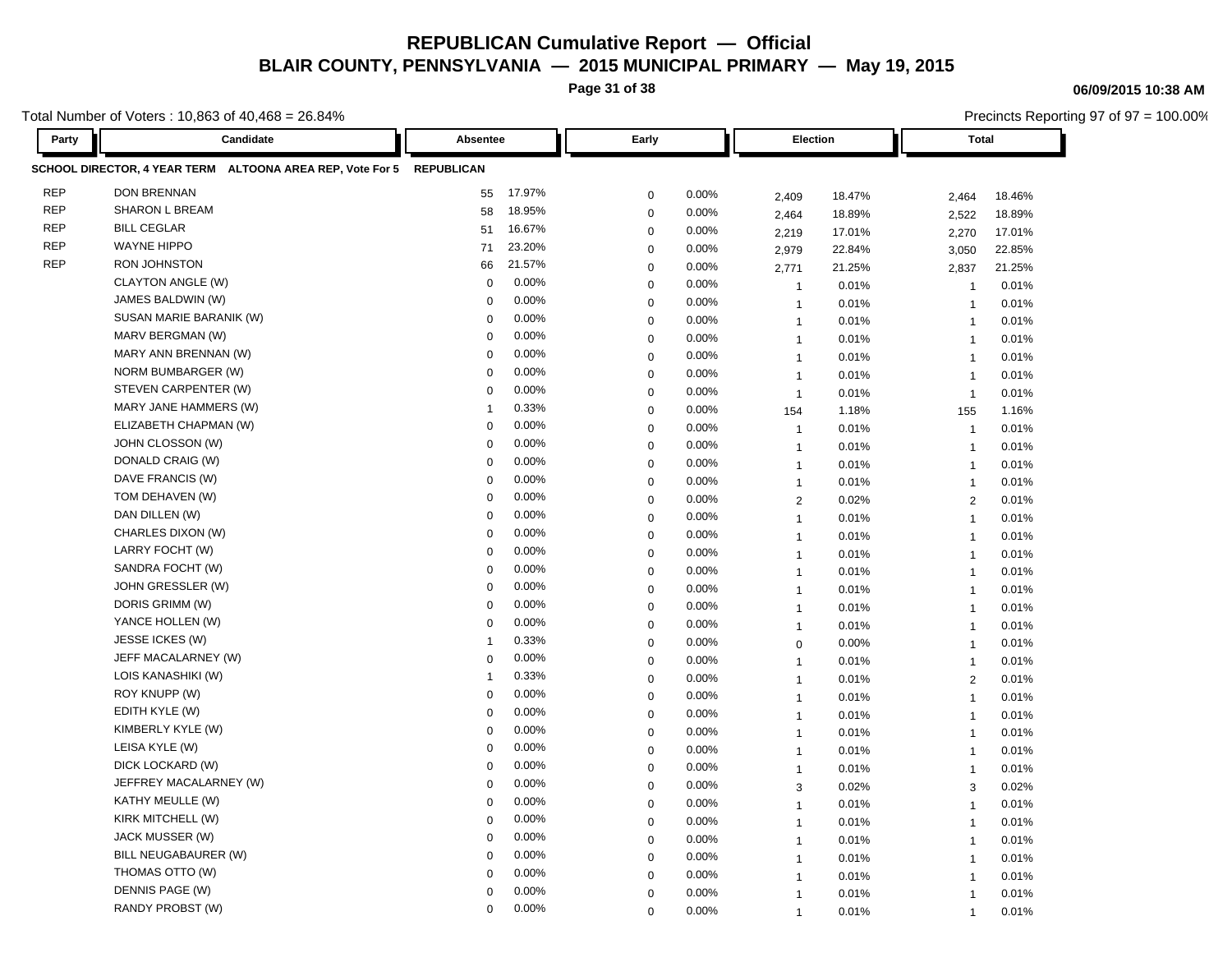**Page 32 of 38**

### Total Number of Voters : 10,863 of 40,468 = 26.84%

### **06/09/2015 10:38 AM**

| Party      | Candidate                                                              |                     | Absentee       |        | Early            |       | Election       |        |                | <b>Total</b> |  |
|------------|------------------------------------------------------------------------|---------------------|----------------|--------|------------------|-------|----------------|--------|----------------|--------------|--|
|            | MARSHA RAPP (W)                                                        |                     | $\mathbf 0$    | 0.00%  | $\mathbf 0$      | 0.00% | $\overline{1}$ | 0.01%  | $\mathbf{1}$   | 0.01%        |  |
|            | GARY RHODES (W)                                                        |                     | $\mathbf 0$    | 0.00%  | $\mathbf 0$      | 0.00% | $\overline{1}$ | 0.01%  | $\overline{1}$ | 0.01%        |  |
|            | NICOLE ROEFARO (W)                                                     |                     | 0              | 0.00%  | $\mathbf 0$      | 0.00% | $\overline{1}$ | 0.01%  | $\mathbf{1}$   | 0.01%        |  |
|            | RON ROEFARO (W)                                                        |                     | 0              | 0.00%  | $\mathbf 0$      | 0.00% | $\overline{1}$ | 0.01%  | $\mathbf{1}$   | 0.01%        |  |
|            | JOHN ROFARO (W)                                                        |                     | $\Omega$       | 0.00%  | $\mathbf 0$      | 0.00% | $\overline{1}$ | 0.01%  | $\overline{1}$ | 0.01%        |  |
|            | NIKKI ROFARO (W)                                                       |                     | 0              | 0.00%  | $\mathbf 0$      | 0.00% | $\overline{1}$ | 0.01%  | $\mathbf{1}$   | 0.01%        |  |
|            | BRHDGDT SHEEDY (W)                                                     |                     | $\mathbf 0$    | 0.00%  | $\mathbf 0$      | 0.00% | $\overline{1}$ | 0.01%  | $\mathbf{1}$   | 0.01%        |  |
|            | AUTUMN L TEMPLE (W)                                                    |                     | 0              | 0.00%  | $\boldsymbol{0}$ | 0.00% | $\overline{1}$ | 0.01%  | $\overline{1}$ | 0.01%        |  |
|            | NANCY ROSE VINCENT (W)                                                 |                     | 1              | 0.33%  | $\mathbf 0$      | 0.00% | $\mathbf 0$    | 0.00%  | $\overline{1}$ | 0.01%        |  |
|            | CHERYL ROUP (W)                                                        |                     | -1             | 0.33%  | $\mathbf 0$      | 0.00% | $\mathbf 0$    | 0.00%  | $\mathbf{1}$   | 0.01%        |  |
|            | CHERYL RUPP (W)                                                        |                     | 0              | 0.00%  | $\mathbf 0$      | 0.00% | $\overline{1}$ | 0.01%  | $\overline{1}$ | 0.01%        |  |
|            |                                                                        | <b>Cast Votes:</b>  | 306            | 67.25% | $\mathbf 0$      | 0.00% | 13,042         | 63.56% | 13,348         | 63.64%       |  |
|            |                                                                        | <b>Over Votes:</b>  | $\mathbf 0$    | 0.00%  | 0                | 0.00% | $\pmb{0}$      | 0.00%  | $\mathbf 0$    | 0.00%        |  |
|            |                                                                        | <b>Under Votes:</b> | 149            | 32.75% | $\mathbf 0$      | 0.00% | 7,478          | 36.44% | 7,627          | 36.36%       |  |
|            | SCHOOL DIRECTOR, 4 YEAR TERM BELLWOOD-ANTIS REP, Vote For 5 REPUBLICAN |                     |                |        |                  |       |                |        |                |              |  |
| <b>REP</b> | <b>KEVIN LUENSMANN</b>                                                 |                     | 5 <sup>5</sup> | 20.83% | $\mathbf 0$      | 0.00% | 407            | 24.44% | 412            | 24.39%       |  |
| <b>REP</b> | <b>KATHERINE BURCH</b>                                                 |                     | $\overline{7}$ | 29.17% | $\mathbf 0$      | 0.00% | 433            | 26.01% | 440            | 26.05%       |  |
| <b>REP</b> | C SCOTT BOYER                                                          |                     | 5              | 20.83% | $\mathbf 0$      | 0.00% | 395            | 23.72% | 400            | 23.68%       |  |
| REP        | THOMAS P FINN                                                          |                     | $\overline{7}$ | 29.17% | $\mathbf 0$      | 0.00% | 405            | 24.32% | 412            | 24.39%       |  |
|            | TODD BEISWENGER (W)                                                    |                     | 0              | 0.00%  | $\mathbf 0$      | 0.00% | 3              | 0.18%  | 3              | 0.18%        |  |
|            | KARL BONSELL (W)                                                       |                     | 0              | 0.00%  | $\mathbf 0$      | 0.00% | $\overline{1}$ | 0.06%  | $\overline{1}$ | 0.06%        |  |
|            | JOHN L CERRO (W)                                                       |                     | $\Omega$       | 0.00%  | $\mathbf 0$      | 0.00% | $\overline{1}$ | 0.06%  | $\mathbf{1}$   | 0.06%        |  |
|            | SEAN CLAPPER (W)                                                       |                     | 0              | 0.00%  | $\mathbf 0$      | 0.00% | $\mathbf 1$    | 0.06%  | $\overline{1}$ | 0.06%        |  |
|            | BETTY LYNN DIAMOND (W)                                                 |                     | $\mathbf 0$    | 0.00%  | $\mathbf 0$      | 0.00% | $\overline{1}$ | 0.06%  | $\mathbf{1}$   | 0.06%        |  |
|            | NEAL GROVE (W)                                                         |                     | 0              | 0.00%  | $\mathbf 0$      | 0.00% | $\overline{1}$ | 0.06%  | $\mathbf{1}$   | 0.06%        |  |
|            | J DOUG SLOEY (W)                                                       |                     | 0              | 0.00%  | $\mathbf 0$      | 0.00% | 3              | 0.18%  | 3              | 0.18%        |  |
|            | TYLER JOHN LUCAS (W)                                                   |                     | $\Omega$       | 0.00%  | $\mathbf 0$      | 0.00% | 2              | 0.12%  | 2              | 0.12%        |  |
|            | RYAN MCCARTNEY (W)                                                     |                     | 0              | 0.00%  | $\mathbf 0$      | 0.00% | $\overline{1}$ | 0.06%  | $\overline{1}$ | 0.06%        |  |
|            | CHARLES MCCLOSKEY (W)                                                  |                     | 0              | 0.00%  | $\mathbf 0$      | 0.00% | $\overline{1}$ | 0.06%  | $\mathbf{1}$   | 0.06%        |  |
|            | DONALD A MILLS (W)                                                     |                     | 0              | 0.00%  | $\mathbf 0$      | 0.00% | $\overline{1}$ | 0.06%  | $\overline{1}$ | 0.06%        |  |
|            | RHONDA MILLS (W)                                                       |                     | 0              | 0.00%  | $\mathbf 0$      | 0.00% | $\overline{1}$ | 0.06%  | $\overline{1}$ | 0.06%        |  |
|            | CHRISTOPHER RIDDLE (W)                                                 |                     | $\mathbf 0$    | 0.00%  | $\mathbf 0$      | 0.00% | $\overline{1}$ | 0.06%  | $\mathbf{1}$   | 0.06%        |  |
|            | <b>ROBERT FISHER (W)</b>                                               |                     | 0              | 0.00%  | $\mathbf 0$      | 0.00% | $\mathbf{1}$   | 0.06%  | $\overline{1}$ | 0.06%        |  |
|            | RANDY RYDBOM (W)                                                       |                     | $\mathbf 0$    | 0.00%  | $\mathbf 0$      | 0.00% | $\overline{2}$ | 0.12%  | 2              | 0.12%        |  |
|            | SHAWN SHAULIS (W)                                                      |                     | 0              | 0.00%  | $\mathbf 0$      | 0.00% | $\overline{2}$ | 0.12%  | 2              | 0.12%        |  |
|            | DAVID SHILDT (W)                                                       |                     | 0              | 0.00%  | $\mathbf 0$      | 0.00% | $\overline{1}$ | 0.06%  | $\mathbf{1}$   | 0.06%        |  |
|            | MELANIE SHILDT (W)                                                     |                     | 0              | 0.00%  | $\mathbf 0$      | 0.00% | $\overline{1}$ | 0.06%  | $\mathbf{1}$   | 0.06%        |  |
|            |                                                                        | <b>Cast Votes:</b>  | 24             | 53.33% | $\mathbf 0$      | 0.00% | 1,665          | 54.68% | 1,689          | 54.66%       |  |
|            |                                                                        | <b>Over Votes:</b>  | 0              | 0.00%  | $\mathbf 0$      | 0.00% | $\mathbf 0$    | 0.00%  | $\mathbf 0$    | 0.00%        |  |
|            |                                                                        | <b>Under Votes:</b> | 21             | 46.67% | $\mathbf 0$      | 0.00% | 1,380          | 45.32% | 1,401          | 45.34%       |  |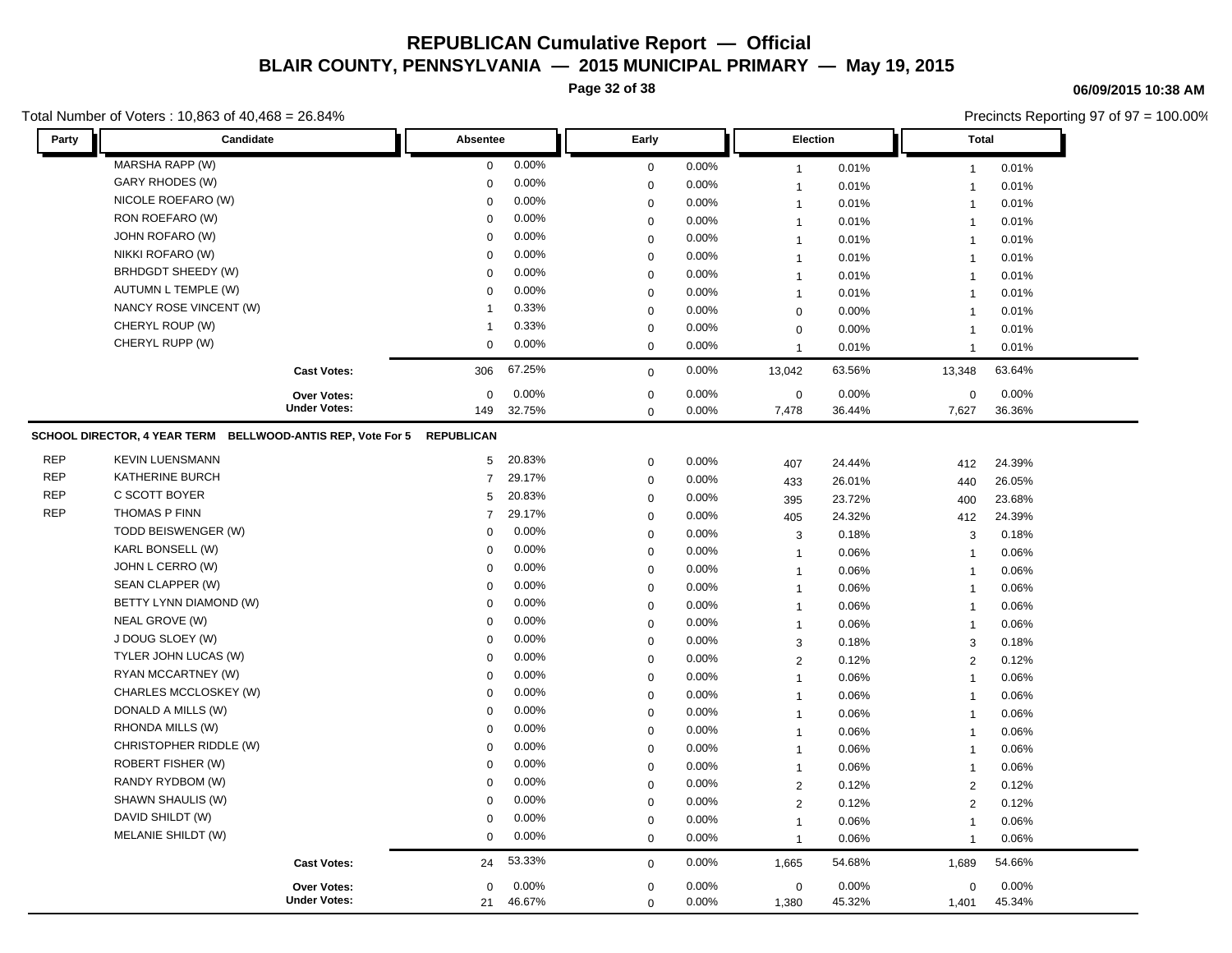**Page 33 of 38**

#### **06/09/2015 10:38 AM**

|            | Total Number of Voters: $10,863$ of $40,468 = 26.84\%$                     |                     |                      |                   |              |          |                 |          |          |          | Precincts Reporting 97 of $97 = 100.00\%$ |
|------------|----------------------------------------------------------------------------|---------------------|----------------------|-------------------|--------------|----------|-----------------|----------|----------|----------|-------------------------------------------|
| Party      | Candidate                                                                  |                     | Absentee             |                   | Early        |          | <b>Election</b> |          | Total    |          |                                           |
|            | SCHOOL DIRECTOR, 4 YEAR TERM CLAYSBURG-KIMMEL GREENFIELD 1 REP, Vote For 2 |                     |                      | <b>REPUBLICAN</b> |              |          |                 |          |          |          |                                           |
| <b>REP</b> | <b>TERRIL LINGENFELTER</b>                                                 |                     | $\mathbf 0$          | $0.00\%$          | $\mathbf 0$  | $0.00\%$ | 69              | 21.30%   | 69       | 21.04%   |                                           |
| <b>REP</b> | RICHARD GERGELY                                                            |                     |                      | 25.00%            | $\mathbf 0$  | $0.00\%$ | 97              | 29.94%   | 98       | 29.88%   |                                           |
| REP        | <b>JEREMY R KNOTT</b>                                                      |                     | $\mathbf{2}^{\circ}$ | 50.00%            | 0            | 0.00%    | 85              | 26.23%   | 87       | 26.52%   |                                           |
| <b>REP</b> | <b>TAMMY CLAYCOMB</b>                                                      |                     |                      | 25.00%            | $\mathbf 0$  | $0.00\%$ | 72              | 22.22%   | 73       | 22.26%   |                                           |
|            | STEVE OAKES (W)                                                            |                     | 0                    | $0.00\%$          | $\mathbf{0}$ | $0.00\%$ | $\mathbf{1}$    | 0.31%    |          | 0.30%    |                                           |
|            |                                                                            | <b>Cast Votes:</b>  | $\overline{4}$       | 66.67%            | $\mathbf{0}$ | $0.00\%$ | 324             | 95.86%   | 328      | 95.35%   |                                           |
|            |                                                                            | <b>Over Votes:</b>  | $\mathbf{0}$         | $0.00\%$          | $\mathbf 0$  | $0.00\%$ | 0               | $0.00\%$ | $\Omega$ | $0.00\%$ |                                           |
|            |                                                                            | <b>Under Votes:</b> | $\overline{2}$       | 33.33%            | $\mathbf{0}$ | $0.00\%$ | 14              | 4.14%    | 16       | 4.65%    |                                           |
|            | SCHOOL DIRECTOR, 4 YEAR TERM CLAYSBURG-KIMMEL GRNFLD 2-3 REP, Vote For 1   |                     |                      | <b>REPUBLICAN</b> |              |          |                 |          |          |          |                                           |
| <b>REP</b> | <b>JOHN S BURKET</b>                                                       |                     | 0                    | $0.00\%$          | $\mathbf{0}$ | $0.00\%$ | 103             | 49.52%   | 103      | 49.52%   |                                           |
| <b>REP</b> | <b>ROGER L KNISELY</b>                                                     |                     | 0                    | $0.00\%$          | 0            | $0.00\%$ | 103             | 49.52%   | 103      | 49.52%   |                                           |
|            | RICH GERGLEY (W)                                                           |                     | $\mathbf 0$          | $0.00\%$          | $\mathbf 0$  | $0.00\%$ | $\mathbf{1}$    | 0.48%    |          | 0.48%    |                                           |
|            | TERRY LINGENFELTER (W)                                                     |                     | $\mathbf{0}$         | $0.00\%$          | 0            | $0.00\%$ | $\mathbf{1}$    | 0.48%    |          | 0.48%    |                                           |
|            |                                                                            | <b>Cast Votes:</b>  | $\mathbf 0$          | $0.00\%$          | $\mathbf{0}$ | $0.00\%$ | 208             | 95.85%   | 208      | 95.85%   |                                           |
|            |                                                                            | <b>Over Votes:</b>  | $\mathbf 0$          | $0.00\%$          | $\mathbf 0$  | $0.00\%$ | 0               | $0.00\%$ | $\Omega$ | 0.00%    |                                           |
|            |                                                                            | <b>Under Votes:</b> | $\mathbf 0$          | $0.00\%$          | $\mathbf 0$  | 0.00%    | 9               | 4.15%    | 9        | 4.15%    |                                           |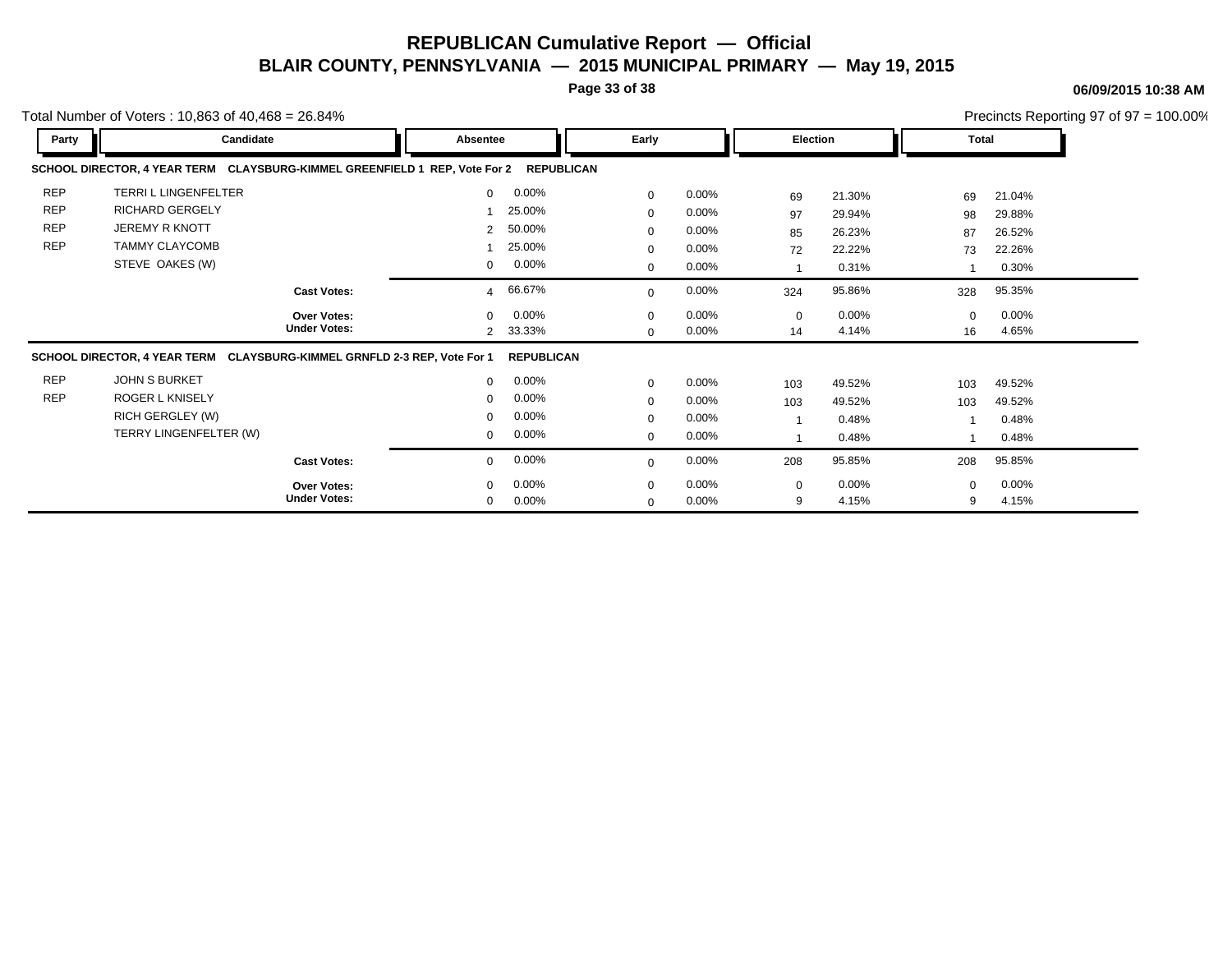**Page 34 of 38**

**06/09/2015 10:38 AM**

Precincts Reporting 97 of 97 = 100.00%

| Party      | Candidate                                                       | Absentee          |        | Early       |       | <b>Election</b> |        | <b>Total</b>   |        |
|------------|-----------------------------------------------------------------|-------------------|--------|-------------|-------|-----------------|--------|----------------|--------|
|            | SCHOOL DIRECTOR, 4 YEAR TERM HOLLIDAYSBURG AREA REP, Vote For 5 | <b>REPUBLICAN</b> |        |             |       |                 |        |                |        |
| <b>REP</b> | RONALD H YODER                                                  | 48                | 15.64% | $\mathbf 0$ | 0.00% | 1,485           | 13.44% | 1,533          | 13.50% |
| <b>REP</b> | TYLER D. BURCHFIELD                                             | 39                | 12.70% | $\mathbf 0$ | 0.00% | 1,270           | 11.50% | 1,309          | 11.53% |
| <b>REP</b> | ROBERT VONADA                                                   | 43                | 14.01% | $\mathbf 0$ | 0.00% | 1,444           | 13.07% | 1,487          | 13.10% |
| <b>REP</b> | LONNA ZOOK FRYE                                                 | 31                | 10.10% | $\mathbf 0$ | 0.00% | 1,415           | 12.81% | 1,446          | 12.73% |
| <b>REP</b> | <b>KELLY HINKLEDIRE</b>                                         | 31                | 10.10% | $\mathbf 0$ | 0.00% | 1,063           | 9.62%  | 1,094          | 9.63%  |
| <b>REP</b> | <b>LOIS M KANESHIKI</b>                                         | 54                | 17.59% | $\pmb{0}$   | 0.00% | 1,736           | 15.71% | 1,790          | 15.76% |
| <b>REP</b> | <b>JIM GREGORY</b>                                              | 46                | 14.98% | $\mathbf 0$ | 0.00% | 2,021           | 18.29% | 2,067          | 18.20% |
|            | TROY KEEFER (W)                                                 | 8                 | 2.61%  | $\mathbf 0$ | 0.00% | 370             | 3.35%  | 378            | 3.33%  |
|            | T KEEFER (W)                                                    | 2                 | 0.65%  | $\mathbf 0$ | 0.00% | 133             | 1.20%  | 135            | 1.19%  |
|            | RITCHEY AARON (W)                                               | $\Omega$          | 0.00%  | $\mathbf 0$ | 0.00% | $\overline{1}$  | 0.01%  | $\overline{1}$ | 0.01%  |
|            | BARRY BLYLER (W)                                                | 0                 | 0.00%  | $\mathbf 0$ | 0.00% | $\overline{1}$  | 0.01%  | $\overline{1}$ | 0.01%  |
|            | ERB BRUCE (W)                                                   | $\mathbf 0$       | 0.00%  | $\mathbf 0$ | 0.00% | $\overline{1}$  | 0.01%  | $\overline{1}$ | 0.01%  |
|            | ALAN CURTIS (W)                                                 | $\Omega$          | 0.00%  | $\mathbf 0$ | 0.00% | $\overline{1}$  | 0.01%  | $\overline{1}$ | 0.01%  |
|            | JOHN ELDER (W)                                                  | -1                | 0.33%  | $\mathbf 0$ | 0.00% | $\mathbf 0$     | 0.00%  | $\overline{1}$ | 0.01%  |
|            | DAVID FRAZIER (W)                                               | $\mathbf 0$       | 0.00%  | $\mathbf 0$ | 0.00% | $\mathbf{1}$    | 0.01%  | $\overline{1}$ | 0.01%  |
|            | KIM GORMAN (W)                                                  | $\mathbf 0$       | 0.00%  | $\mathbf 0$ | 0.00% | $\overline{1}$  | 0.01%  | $\overline{1}$ | 0.01%  |
|            | <b>BILL HANLON (W)</b>                                          | $\mathbf 0$       | 0.00%  | $\mathbf 0$ | 0.00% | $\overline{1}$  | 0.01%  | $\overline{1}$ | 0.01%  |
|            | DANIEL HILEMAN (W)                                              | $\mathbf 0$       | 0.00%  | $\mathbf 0$ | 0.00% | $\overline{1}$  | 0.01%  | $\overline{1}$ | 0.01%  |
|            | BRADY LEAHEY (W)                                                | $\mathbf 0$       | 0.00%  | $\mathbf 0$ | 0.00% | 18              | 0.16%  | 18             | 0.16%  |
|            | TORR KEEFER (W)                                                 | $\mathbf 0$       | 0.00%  | $\mathbf 0$ | 0.00% | $\overline{1}$  | 0.01%  | $\overline{1}$ | 0.01%  |
|            | AARON RITCHEY (W)                                               | $\overline{4}$    | 1.30%  | $\mathbf 0$ | 0.00% | 50              | 0.45%  | 54             | 0.48%  |
|            | LOIS KANASHIKI (W)                                              | $\Omega$          | 0.00%  | $\mathbf 0$ | 0.00% | $\overline{2}$  | 0.02%  | $\overline{2}$ | 0.02%  |
|            | BRADY LEADY (W)                                                 | $\mathbf 0$       | 0.00%  | $\mathbf 0$ | 0.00% | $\overline{1}$  | 0.01%  | $\overline{1}$ | 0.01%  |
|            | A RITCHEY (W)                                                   | $\mathbf 0$       | 0.00%  | $\mathbf 0$ | 0.00% | 10              | 0.09%  | 10             | 0.09%  |
|            | ERIC SRAL (W)                                                   | $\Omega$          | 0.00%  | $\mathbf 0$ | 0.00% | $\mathbf{1}$    | 0.01%  | $\overline{1}$ | 0.01%  |
|            | DREW SWOPE (W)                                                  | $\Omega$          | 0.00%  | $\mathbf 0$ | 0.00% | 2               | 0.02%  | 2              | 0.02%  |
|            | JOHN SWOPE (W)                                                  | $\mathbf 0$       | 0.00%  | $\mathbf 0$ | 0.00% | $\overline{1}$  | 0.01%  | $\overline{1}$ | 0.01%  |
|            | JIM WATT (W)                                                    | $\mathbf 0$       | 0.00%  | $\mathbf 0$ | 0.00% | $\mathbf{1}$    | 0.01%  | $\overline{1}$ | 0.01%  |
|            | MARK SHAWLEY (W)                                                | $\Omega$          | 0.00%  | $\mathbf 0$ | 0.00% | $\overline{1}$  | 0.01%  | $\overline{1}$ | 0.01%  |
|            | ERIN RITHEY (W)                                                 | 0                 | 0.00%  | $\mathbf 0$ | 0.00% | $\overline{1}$  | 0.01%  | $\overline{1}$ | 0.01%  |
|            | TED KEEFER (W)                                                  | $\mathbf 0$       | 0.00%  | $\mathbf 0$ | 0.00% | $\mathbf{1}$    | 0.01%  | $\overline{1}$ | 0.01%  |
|            | TIM KEEFER (W)                                                  | $\mathbf 0$       | 0.00%  | $\mathbf 0$ | 0.00% | $\overline{1}$  | 0.01%  | $\overline{1}$ | 0.01%  |
|            | JEFFREY KETNER (W)                                              | $\mathbf 0$       | 0.00%  | $\mathbf 0$ | 0.00% | $\overline{1}$  | 0.01%  | $\overline{1}$ | 0.01%  |
|            | <b>BRADY LEIGHTY (W)</b>                                        | 0                 | 0.00%  | $\mathbf 0$ | 0.00% | $\overline{1}$  | 0.01%  | $\overline{1}$ | 0.01%  |
|            | <b>KERRY LEYDIG (W)</b>                                         | $\mathbf 0$       | 0.00%  | $\mathbf 0$ | 0.00% | $\overline{1}$  | 0.01%  | $\overline{1}$ | 0.01%  |
|            | PETE LONG (W)                                                   | 0                 | 0.00%  | $\mathbf 0$ | 0.00% | $\overline{4}$  | 0.04%  | $\overline{4}$ | 0.04%  |
|            | JOE MCDONALD (W)                                                | $\Omega$          | 0.00%  | $\mathbf 0$ | 0.00% | $\overline{1}$  | 0.01%  | $\overline{1}$ | 0.01%  |
|            | TERRY L MILLER (W)                                              | $\Omega$          | 0.00%  | $\mathbf 0$ | 0.00% | $\overline{1}$  | 0.01%  | $\overline{1}$ | 0.01%  |
|            | KATHY MORAN (W)                                                 | $\mathbf 0$       | 0.00%  | $\mathbf 0$ | 0.00% | $\mathbf{1}$    | 0.01%  | $\overline{1}$ | 0.01%  |
|            | STU ROBERTS (W)                                                 | -0                | 0.00%  | $\mathbf 0$ | 0.00% | $\mathbf{1}$    | 0.01%  | $\overline{1}$ | 0.01%  |
|            | DEAN ROSSI (W)                                                  | $\mathbf 0$       | 0.00%  | $\Omega$    | 0.00% | $\overline{1}$  | 0.01%  | $\overline{1}$ | 0.01%  |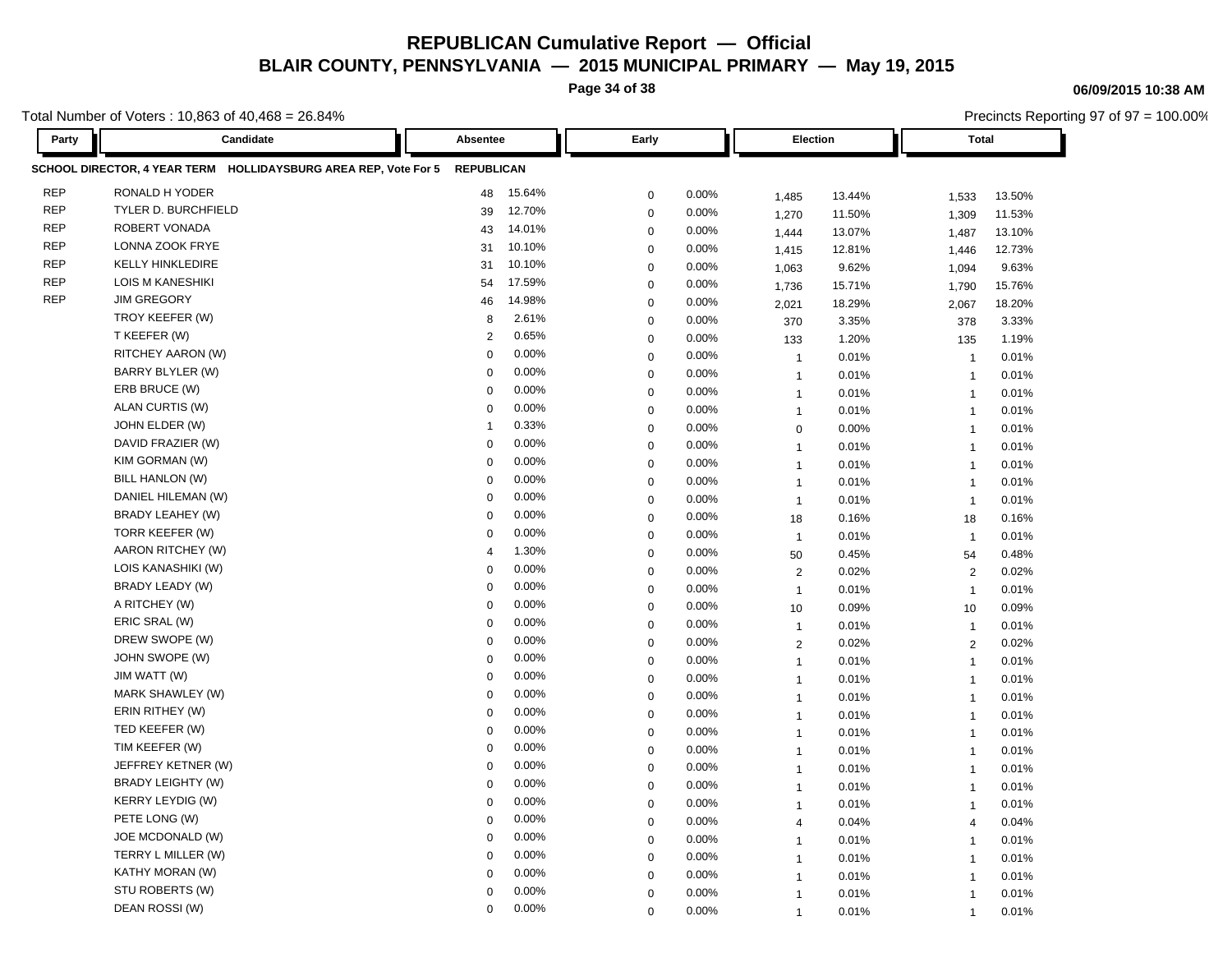**Page 35 of 38**

|            | Total Number of Voters: 10,863 of 40,468 = 26.84%                   |                       |                 |                            |                |                         |                 |                      | Precincts Reporting 97 of 97 = 100.00% |
|------------|---------------------------------------------------------------------|-----------------------|-----------------|----------------------------|----------------|-------------------------|-----------------|----------------------|----------------------------------------|
| Party      | Candidate                                                           | Absentee              |                 | Early                      |                | Election                |                 | <b>Total</b>         |                                        |
|            | <b>Cast Votes:</b>                                                  | 307                   | 68.99%          | $\mathbf 0$                | 0.00%          | 11,048                  | 71.90%          | 11,355               | 71.82%                                 |
|            | <b>Over Votes:</b><br><b>Under Votes:</b>                           | $\Omega$<br>138       | 0.00%<br>31.01% | $\mathbf 0$<br>$\mathbf 0$ | 0.00%<br>0.00% | $\mathbf 0$<br>4,317    | 0.00%<br>28.10% | $\mathbf 0$<br>4,455 | 0.00%<br>28.18%                        |
|            | SCHOOL DIRECTOR, 4 YEAR TERM SPRING COVE REP, Vote For 5 REPUBLICAN |                       |                 |                            |                |                         |                 |                      |                                        |
| <b>REP</b> | <b>JAMES H BUTLER</b>                                               | 5                     | 7.25%           | $\mathbf 0$                | 0.00%          | 454                     | 6.58%           | 459                  | 6.58%                                  |
| <b>REP</b> | <b>DONNA K HAINES</b>                                               | $\overline{4}$        | 5.80%           | $\mathbf 0$                | 0.00%          | 239                     | 3.46%           | 243                  | 3.49%                                  |
| <b>REP</b> | <b>WILLARD J THOMPSON</b>                                           | $\boldsymbol{\Delta}$ | 5.80%           | $\mathbf 0$                | 0.00%          | 247                     | 3.58%           | 251                  | 3.60%                                  |
| <b>REP</b> | JENNIFER MURNYACK-GARNER                                            | 8                     | 11.59%          | $\mathbf 0$                | 0.00%          | 476                     | 6.90%           | 484                  | 6.94%                                  |
| <b>REP</b> | <b>CHRISTINE M GOJMERAC</b>                                         | 8                     | 11.59%          | $\mathbf 0$                | 0.00%          | 409                     | 5.92%           | 417                  | 5.98%                                  |
| <b>REP</b> | JOHN R BIDDLE                                                       | $\overline{7}$        | 10.14%          | $\mathbf 0$                | 0.00%          | 467                     | 6.77%           | 474                  | 6.80%                                  |
| <b>REP</b> | <b>JOHN BLACK</b>                                                   | 4                     | 5.80%           | $\mathbf 0$                | 0.00%          | 529                     | 7.66%           | 533                  | 7.64%                                  |
| <b>REP</b> | FLOYD E DETERLINE JR                                                | 3                     | 4.35%           | $\mathbf 0$                | 0.00%          | 798                     | 11.56%          | 801                  | 11.49%                                 |
| <b>REP</b> | <b>BRIAN K GAHAGAN</b>                                              | 10                    | 14.49%          | $\mathbf 0$                | 0.00%          | 563                     | 8.16%           | 573                  | 8.22%                                  |
| <b>REP</b> | JAMES L MUSSELMAN JR                                                | -1                    | 1.45%           | $\mathbf 0$                | 0.00%          | 479                     | 6.94%           | 480                  | 6.88%                                  |
| <b>REP</b> | DAVID A CRUMRINE                                                    | 11                    | 15.94%          | $\mathbf 0$                | 0.00%          | 1,106                   | 16.02%          | 1,117                | 16.02%                                 |
| <b>REP</b> | <b>JASON RHYKERD</b>                                                | 2                     | 2.90%           | $\mathbf 0$                | 0.00%          | 567                     | 8.21%           | 569                  | 8.16%                                  |
| <b>REP</b> | <b>TROY J WRIGHT</b>                                                | 2                     | 2.90%           | $\mathbf 0$                | 0.00%          | 562                     | 8.14%           | 564                  | 8.09%                                  |
|            | GALE CRUMRINE (W)                                                   | $\Omega$              | 0.00%           | $\mathbf 0$                | 0.00%          | $\mathbf{1}$            | 0.01%           | $\mathbf 1$          | 0.01%                                  |
|            | SAM DEAN (W)                                                        | $\mathbf 0$           | 0.00%           | $\mathbf 0$                | 0.00%          | $\mathbf{1}$            | 0.01%           | $\mathbf 1$          | 0.01%                                  |
|            | BRENDA J FLUKE GARBER (W)                                           | $\mathbf 0$           | 0.00%           | $\mathbf 0$                | 0.00%          | $\overline{1}$          | 0.01%           | $\overline{1}$       | 0.01%                                  |
|            | DOUGLAS Z GARBER (W)                                                | $\Omega$              | 0.00%           | $\mathbf 0$                | 0.00%          | $\mathbf{1}$            | 0.01%           | $\overline{1}$       | 0.01%                                  |
|            | AMY AUKER KNISELY (W)                                               | $\Omega$              | 0.00%           | $\mathbf 0$                | 0.00%          | $\mathbf{1}$            | 0.01%           | $\mathbf{1}$         | 0.01%                                  |
|            | LANNY ROSS (W)                                                      | $\mathbf 0$           | 0.00%           | $\mathbf 0$                | 0.00%          | $\overline{\mathbf{1}}$ | 0.01%           |                      | 0.01%                                  |
|            | LINDA SMITH (W)                                                     | $\mathbf 0$           | 0.00%           | $\mathbf 0$                | 0.00%          | $\mathbf{1}$            | 0.01%           | $\overline{1}$       | 0.01%                                  |
|            | <b>Cast Votes:</b>                                                  | 69                    | 69.00%          | $\mathbf 0$                | 0.00%          | 6,903                   | 88.73%          | 6,972                | 88.48%                                 |
|            | <b>Over Votes:</b>                                                  | $\mathbf 0$           | 0.00%           | $\mathbf 0$                | 0.00%          | $\mathbf 0$             | 0.00%           | $\mathbf 0$          | 0.00%                                  |
|            | <b>Under Votes:</b>                                                 | 31                    | 31.00%          | $\mathbf 0$                | 0.00%          | 877                     | 11.27%          | 908                  | 11.52%                                 |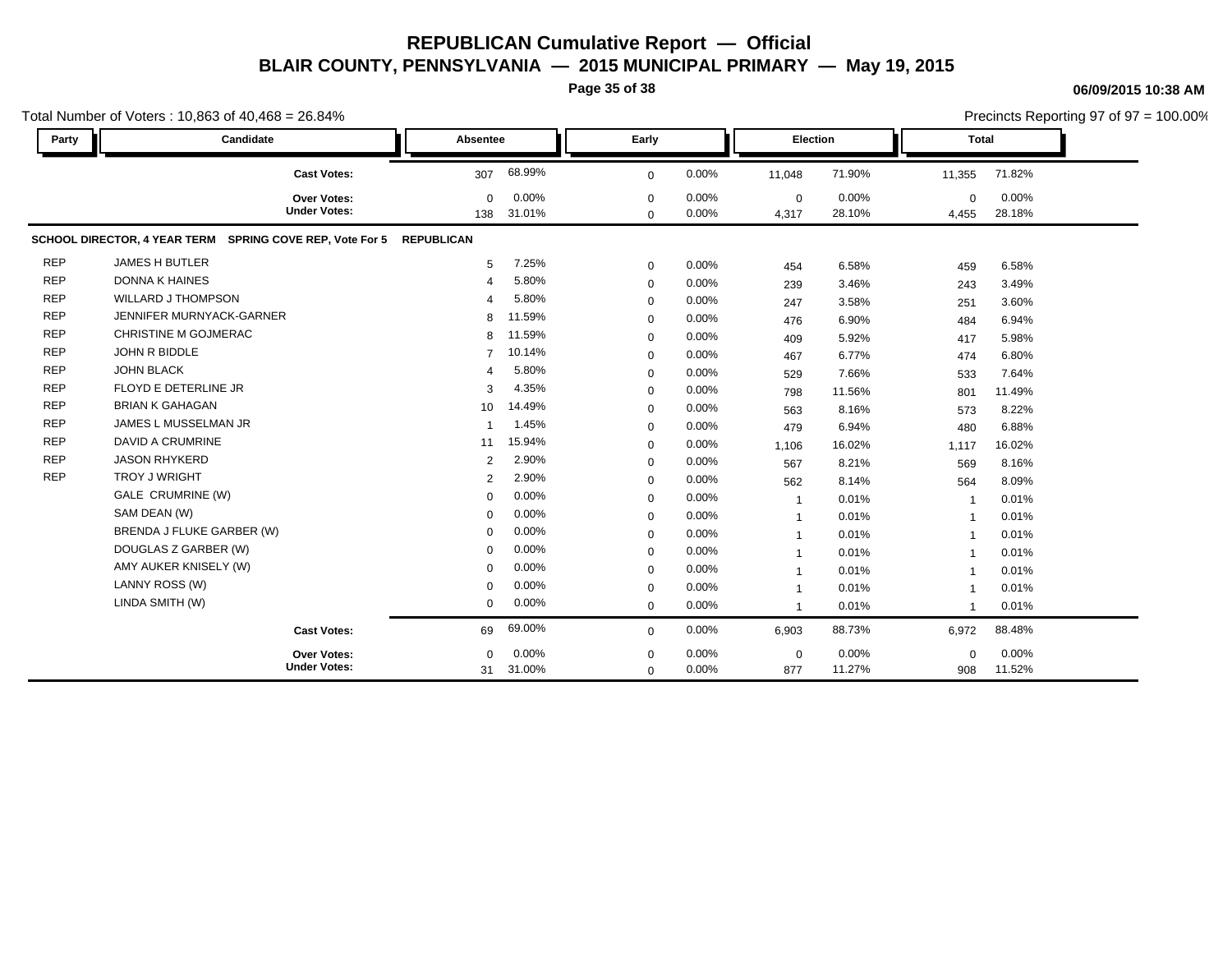**Page 36 of 38**

**06/09/2015 10:38 AM**

Total Number of Voters : 10,863 of 40,468 = 26.84%

| Party      | Candidate                                                           |                     | Absentee       |                   | Early       |          |                | <b>Election</b> |                         | Total  |  |
|------------|---------------------------------------------------------------------|---------------------|----------------|-------------------|-------------|----------|----------------|-----------------|-------------------------|--------|--|
|            | SCHOOL DIRECTOR, 2 YEAR UNEXPIRED TERM SPRING COVE REP, Vote For 2  |                     |                | <b>REPUBLICAN</b> |             |          |                |                 |                         |        |  |
| <b>REP</b> | AMY ACKER-KNISELY                                                   |                     | 6              | 26.09%            | 0           | 0.00%    | 749            | 30.99%          | 755                     | 30.94% |  |
| <b>REP</b> | CHRISTINE M GOJMERAC                                                |                     | 9              | 39.13%            | 0           | 0.00%    | 740            | 30.62%          | 749                     | 30.70% |  |
| <b>REP</b> | <b>SAM DEAN</b>                                                     |                     | $\overline{7}$ | 30.43%            | 0           | 0.00%    | 702            | 29.04%          | 709                     | 29.06% |  |
|            | JOHN BLACK (W)                                                      |                     |                | 4.35%             | 0           | 0.00%    | 127            | 5.25%           | 128                     | 5.25%  |  |
|            | TROY WRIGHT (W)                                                     |                     | $\Omega$       | 0.00%             | $\mathbf 0$ | 0.00%    | 34             | 1.41%           | 34                      | 1.39%  |  |
|            | FLOYD DETERLINE (W)                                                 |                     | $\mathbf 0$    | 0.00%             | $\mathbf 0$ | 0.00%    | 11             | 0.46%           | 11                      | 0.45%  |  |
|            | JAMES L MUSSELMAN JR (W)                                            |                     | $\Omega$       | 0.00%             | $\mathbf 0$ | 0.00%    | 29             | 1.20%           | 29                      | 1.19%  |  |
|            | JOHN MUSSELMAN (W)                                                  |                     | $\Omega$       | 0.00%             | 0           | 0.00%    | $\mathbf{1}$   | 0.04%           | $\overline{1}$          | 0.04%  |  |
|            | LLOY BLATTENBERGER (W)                                              |                     | $\mathbf 0$    | 0.00%             | 0           | 0.00%    | $\mathbf{1}$   | 0.04%           | $\overline{\mathbf{1}}$ | 0.04%  |  |
|            | DAVE CRUMRINE (W)                                                   |                     | $\mathbf 0$    | 0.00%             | 0           | 0.00%    | 5              | 0.21%           | 5                       | 0.20%  |  |
|            | JASON RHYKERD (W)                                                   |                     | $\Omega$       | 0.00%             | $\mathbf 0$ | 0.00%    | 12             | 0.50%           | 12                      | 0.49%  |  |
|            | WAYNE BUSH (W)                                                      |                     | $\mathbf 0$    | 0.00%             | 0           | 0.00%    | $\mathbf{1}$   | 0.04%           | $\overline{\mathbf{1}}$ | 0.04%  |  |
|            | DIANE CLAPPER (W)                                                   |                     | $\mathbf 0$    | 0.00%             | 0           | 0.00%    | $\mathbf{1}$   | 0.04%           | $\overline{\mathbf{1}}$ | 0.04%  |  |
|            | SHAWN EBERSOLE (W)                                                  |                     | $\Omega$       | 0.00%             | 0           | 0.00%    | $\mathbf{1}$   | 0.04%           | $\overline{1}$          | 0.04%  |  |
|            | <b>BARBARA HETRICK (W)</b>                                          |                     | $\mathbf 0$    | 0.00%             | $\mathsf 0$ | 0.00%    | $\mathbf{1}$   | 0.04%           | $\overline{1}$          | 0.04%  |  |
|            | EDDIE STERN (W)                                                     |                     | $\mathbf 0$    | 0.00%             | $\mathbf 0$ | 0.00%    | -1             | 0.04%           | -1                      | 0.04%  |  |
|            | <b>GARY STERN (W)</b>                                               |                     | $\mathbf{0}$   | 0.00%             | $\mathbf 0$ | 0.00%    | $\overline{1}$ | 0.04%           | $\overline{\mathbf{1}}$ | 0.04%  |  |
|            |                                                                     | <b>Cast Votes:</b>  | 23             | 57.50%            | $\mathbf 0$ | 0.00%    | 2,417          | 77.67%          | 2,440                   | 77.41% |  |
|            |                                                                     | Over Votes:         | $\mathbf 0$    | 0.00%             | 0           | 0.00%    | $\mathbf 0$    | 0.00%           | $\mathbf 0$             | 0.00%  |  |
|            |                                                                     | <b>Under Votes:</b> | 17             | 42.50%            | $\mathbf 0$ | 0.00%    | 695            | 22.33%          | 712                     | 22.59% |  |
|            | SCHOOL DIRECTOR, 4 YEAR TERM TYRONE AREA REP, Vote For 5 REPUBLICAN |                     |                |                   |             |          |                |                 |                         |        |  |
| <b>REP</b> | MOLLIE K BAKHSHESHE                                                 |                     | $\overline{2}$ | 20.00%            | $\mathbf 0$ | 0.00%    | 401            | 16.81%          | 403                     | 16.82% |  |
| <b>REP</b> | <b>JIM RAABE</b>                                                    |                     | $\Omega$       | 0.00%             | $\mathbf 0$ | 0.00%    | 368            | 15.42%          | 368                     | 15.36% |  |
| <b>REP</b> | <b>TRACEY CRISPELL</b>                                              |                     | $\overline{2}$ | 20.00%            | $\mathbf 0$ | 0.00%    | 309            | 12.95%          | 311                     | 12.98% |  |
| <b>REP</b> | RANDY L MILES SR                                                    |                     | 3              | 30.00%            | $\mathbf 0$ | 0.00%    | 468            | 19.61%          | 471                     | 19.66% |  |
| <b>REP</b> | <b>NORMAN E HUFF</b>                                                |                     | 2              | 20.00%            | $\mathsf 0$ | 0.00%    | 439            | 18.40%          | 441                     | 18.41% |  |
| <b>REP</b> | <b>LUTHER LAIRD</b>                                                 |                     |                | 10.00%            | $\mathbf 0$ | 0.00%    | 398            | 16.68%          | 399                     | 16.65% |  |
|            | LUCAS D RHOADES (W)                                                 |                     | $\mathbf 0$    | 0.00%             | $\mathbf 0$ | $0.00\%$ | -1             | 0.04%           | -1                      | 0.04%  |  |
|            | TERRY TATE (W)                                                      |                     | $\mathbf 0$    | 0.00%             | $\mathbf 0$ | 0.00%    | 2              | 0.08%           | 2                       | 0.08%  |  |
|            |                                                                     | <b>Cast Votes:</b>  | 10             | 66.67%            | $\mathbf 0$ | $0.00\%$ | 2,386          | 73.87%          | 2,396                   | 73.84% |  |
|            |                                                                     | Over Votes:         | $\mathbf 0$    | 0.00%             | 0           | 0.00%    | $\mathbf 0$    | 0.00%           | 0                       | 0.00%  |  |
|            |                                                                     | <b>Under Votes:</b> | 5              | 33.33%            | $\mathbf 0$ | 0.00%    | 844            | 26.13%          | 849                     | 26.16% |  |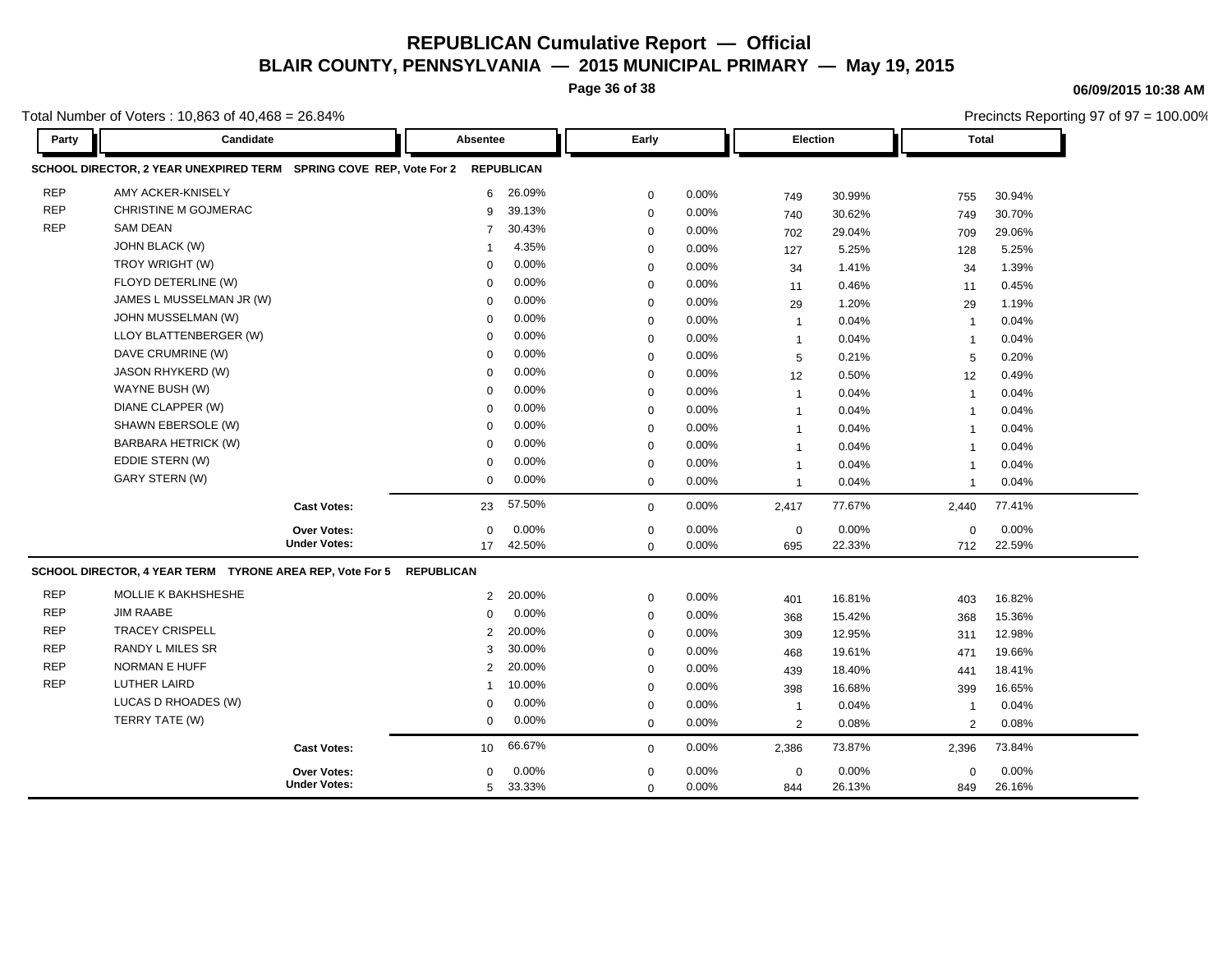**Page 37 of 38**

|            | Total Number of Voters: 10,863 of 40,468 = 26.84%                                      |                     |                 |       |                   |       |                 |         |                | Precincts Reporting 97 of 97 = 100.00% |  |  |
|------------|----------------------------------------------------------------------------------------|---------------------|-----------------|-------|-------------------|-------|-----------------|---------|----------------|----------------------------------------|--|--|
| Party      | Candidate                                                                              |                     | <b>Absentee</b> |       | Early             |       | <b>Election</b> |         | <b>Total</b>   |                                        |  |  |
|            | SCHOOL DIRECTOR, 4 YEAR TERM WILLIAMSBURG COMMUNITY CATHARINE TWP REP, Vote For 1      |                     |                 |       | <b>REPUBLICAN</b> |       |                 |         |                |                                        |  |  |
| <b>REP</b> | <b>BARRY M ENGLAND</b>                                                                 |                     | $\Omega$        | 0.00% | $\mathbf 0$       | 0.00% | 60              | 96.77%  | 60             | 96.77%                                 |  |  |
|            | AMY HILEMAN (W)                                                                        |                     | $\Omega$        | 0.00% | $\mathbf 0$       | 0.00% | $\overline{1}$  | 1.61%   | $\overline{1}$ | 1.61%                                  |  |  |
|            | AMYJO WHITE (W)                                                                        |                     | $\mathbf 0$     | 0.00% | $\mathbf 0$       | 0.00% | $\mathbf 1$     | 1.61%   | -1             | 1.61%                                  |  |  |
|            |                                                                                        | <b>Cast Votes:</b>  | $\Omega$        | 0.00% | $\mathbf{0}$      | 0.00% | 62              | 84.93%  | 62             | 84.93%                                 |  |  |
|            |                                                                                        | Over Votes:         | $\Omega$        | 0.00% | $\mathbf 0$       | 0.00% | $\mathbf 0$     | 0.00%   | $\Omega$       | 0.00%                                  |  |  |
|            |                                                                                        | <b>Under Votes:</b> | $\mathbf 0$     | 0.00% | $\mathbf 0$       | 0.00% | 11              | 15.07%  | 11             | 15.07%                                 |  |  |
|            | SCHOOL DIRECTOR, 4 YEAR TERM WILLIAMSBURG COMMUNITY WILLIAMSBURG BORO REP, Vote For 2  |                     |                 |       | <b>REPUBLICAN</b> |       |                 |         |                |                                        |  |  |
| <b>REP</b> | JANET S LEE                                                                            |                     | $\Omega$        | 0.00% | $\mathbf 0$       | 0.00% | 81              | 97.59%  | 81             | 97.59%                                 |  |  |
|            | HARRY MULLINS (W)                                                                      |                     | $\Omega$        | 0.00% | $\mathbf 0$       | 0.00% | $\overline{1}$  | 1.20%   | 1              | 1.20%                                  |  |  |
|            | CARLEE RANALLI (W)                                                                     |                     | $\mathbf 0$     | 0.00% | $\mathbf 0$       | 0.00% | $\mathbf 1$     | 1.20%   |                | 1.20%                                  |  |  |
|            |                                                                                        | <b>Cast Votes:</b>  | $\Omega$        | 0.00% | $\mathbf 0$       | 0.00% | 83              | 41.50%  | 83             | 41.50%                                 |  |  |
|            |                                                                                        | <b>Over Votes:</b>  | $\Omega$        | 0.00% | $\mathbf 0$       | 0.00% | $\mathbf 0$     | 0.00%   | $\Omega$       | 0.00%                                  |  |  |
|            |                                                                                        | <b>Under Votes:</b> | $\mathbf 0$     | 0.00% | $\Omega$          | 0.00% | 117             | 58.50%  | 117            | 58.50%                                 |  |  |
|            | SCHOOL DIRECTOR, 4 YEAR TERM WILLIAMSBURG COMMUNITY WOODBURY TWP REP, Vote For 2       |                     |                 |       | <b>REPUBLICAN</b> |       |                 |         |                |                                        |  |  |
| <b>REP</b> | PATRICIA KENSINGER                                                                     |                     | $\mathbf 0$     | 0.00% | $\mathbf 0$       | 0.00% | 83              | 51.23%  | 83             | 51.23%                                 |  |  |
| <b>REP</b> | <b>AMY HILEMAN</b>                                                                     |                     | $\mathbf 0$     | 0.00% | $\mathbf 0$       | 0.00% | 79              | 48.77%  | 79             | 48.77%                                 |  |  |
|            |                                                                                        | <b>Cast Votes:</b>  | $\mathbf 0$     | 0.00% | $\mathbf{0}$      | 0.00% | 162             | 81.82%  | 162            | 81.82%                                 |  |  |
|            |                                                                                        | Over Votes:         | $\mathbf 0$     | 0.00% | $\mathbf 0$       | 0.00% | $\mathbf 0$     | 0.00%   | $\mathbf 0$    | 0.00%                                  |  |  |
|            |                                                                                        | <b>Under Votes:</b> | $\mathbf 0$     | 0.00% | $\mathbf 0$       | 0.00% | 36              | 18.18%  | 36             | 18.18%                                 |  |  |
|            | SCHOOL DIRECTOR, 2 YEAR UNEXPIRED TERM WILLIAMSBURG COMMUNITY WOODBURY REP, Vote For 1 |                     |                 |       | <b>REPUBLICAN</b> |       |                 |         |                |                                        |  |  |
| <b>REP</b> | <b>JULIE WOODLING</b>                                                                  |                     | $\mathbf 0$     | 0.00% | $\mathbf 0$       | 0.00% | 89              | 100.00% |                | 89 100.00%                             |  |  |
|            |                                                                                        | <b>Cast Votes:</b>  | $\mathbf 0$     | 0.00% | $\mathbf{0}$      | 0.00% | 89              | 89.90%  | 89             | 89.90%                                 |  |  |
|            |                                                                                        | Over Votes:         | ∩               | 0.00% | 0                 | 0.00% | $\mathbf 0$     | 0.00%   | $\Omega$       | 0.00%                                  |  |  |
|            |                                                                                        | <b>Under Votes:</b> | $\mathbf 0$     | 0.00% | $\mathbf 0$       | 0.00% | 10              | 10.10%  | 10             | 10.10%                                 |  |  |